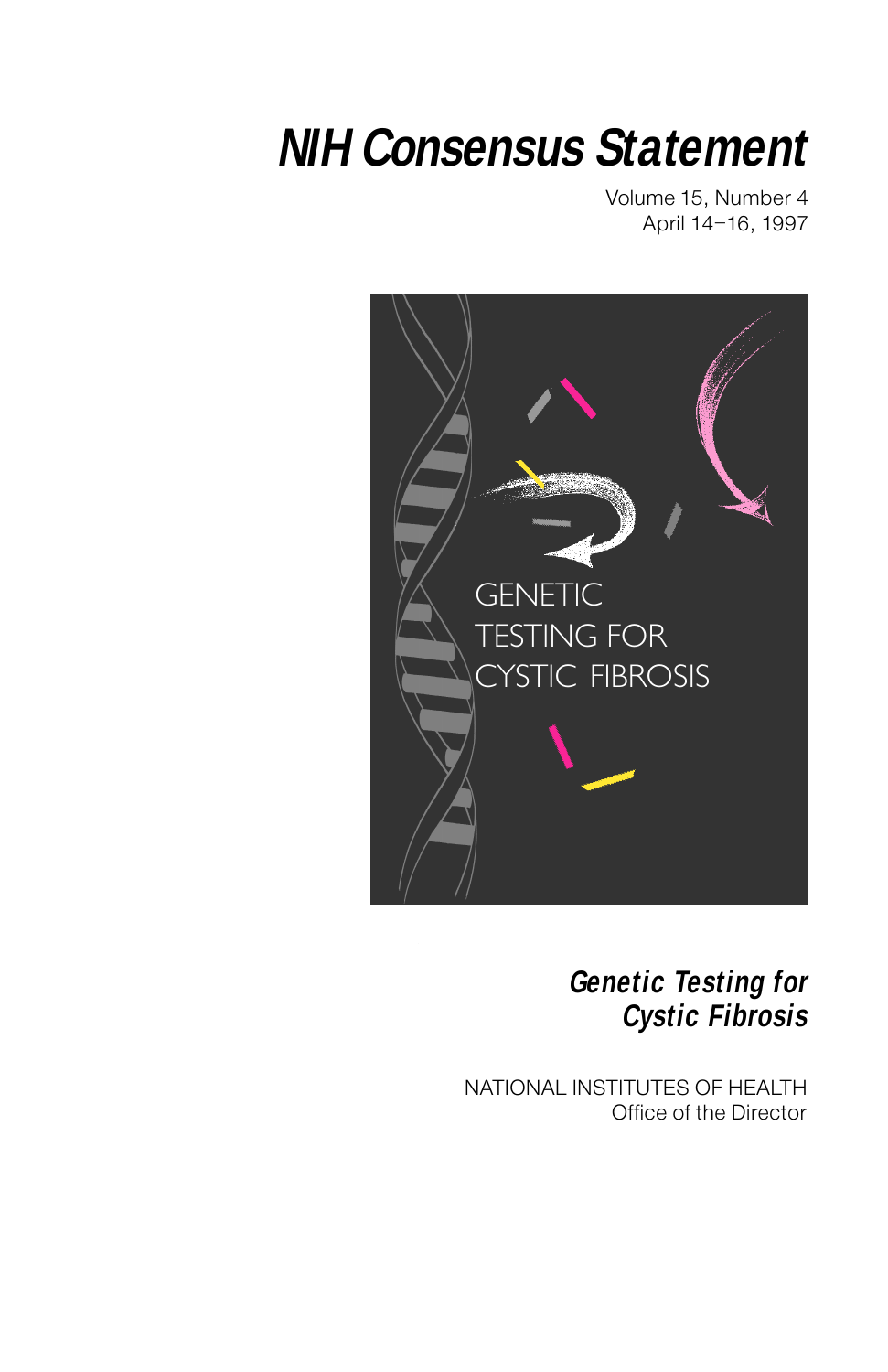### **About the NIH Consensus Development Program**

NIH Consensus Development Conferences are convened to evaluate available scientific information and resolve safety and efficacy issues related to a biomedical technology. The resultant NIH Consensus Statements are intended to advance understanding of the technology or issue in question and to be useful to health professionals and the public.

NIH Consensus Statements are prepared by nonadvocate, non-Federal panels of experts, based on (1) presentations by investigators working in areas relevant to the consensus questions during a 2-day public session, (2) questions and statements from conference attendees during open discussion periods that are part of the public session, and (3) closed deliberations by the panel during the remainder of the second day and morning of the third. This statement is an independent report of the consensus panel and is not a policy statement of the NIH or the Federal Government.

## **Reference Information**

For making bibliographic reference to this consensus statement, it is recommended that the following format be used, with or without source abbreviations, but without authorship attribution:

Genetic Testing for Cystic Fibrosis. NIH Consens Statement 1997 Apr 14-16; 15(4): 1-37.

## **Continuing Medical Education**

The continuing medical education activity included with this statement was planned and produced in accordance with the Accreditation Council for Continuing Medical Education Essentials.

## **Publications Ordering Information**

NIH Consensus Statements, NIH Technology Assessment Statements, and related materials are available by writing to the NIH Consensus Program Information Center, P.O. Box 2577, Kensington, MD 20891; by calling toll free 1-888-NIH-CONSENSUS (888-644-2667); or by visiting the NIH Consensus Development Program home page on the World Wide Web at http://consensus.nih.gov.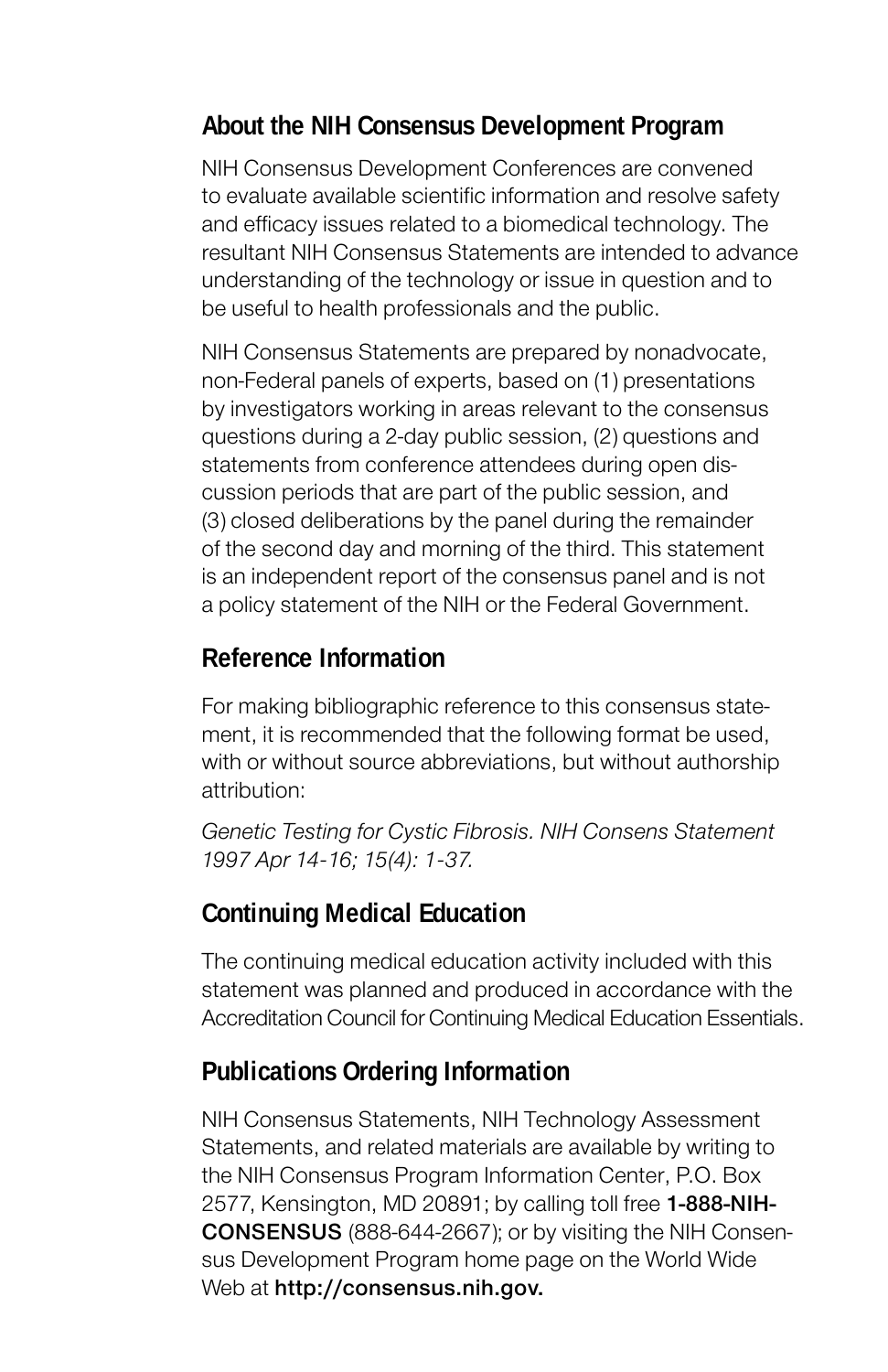

**Genetic Testing for Cystic Fibrosis** 

This statement reflects the panel's assessment of medical knowledge available at the time the statement was written. Thus, it provides a "snapshot in time" of the state of knowledge on the conference topic. When reading the statement, keep in mind that new knowledge is inevitably accumulating through medical research.



NATIONAL INSTITUTES OF HEALTH Office of the Director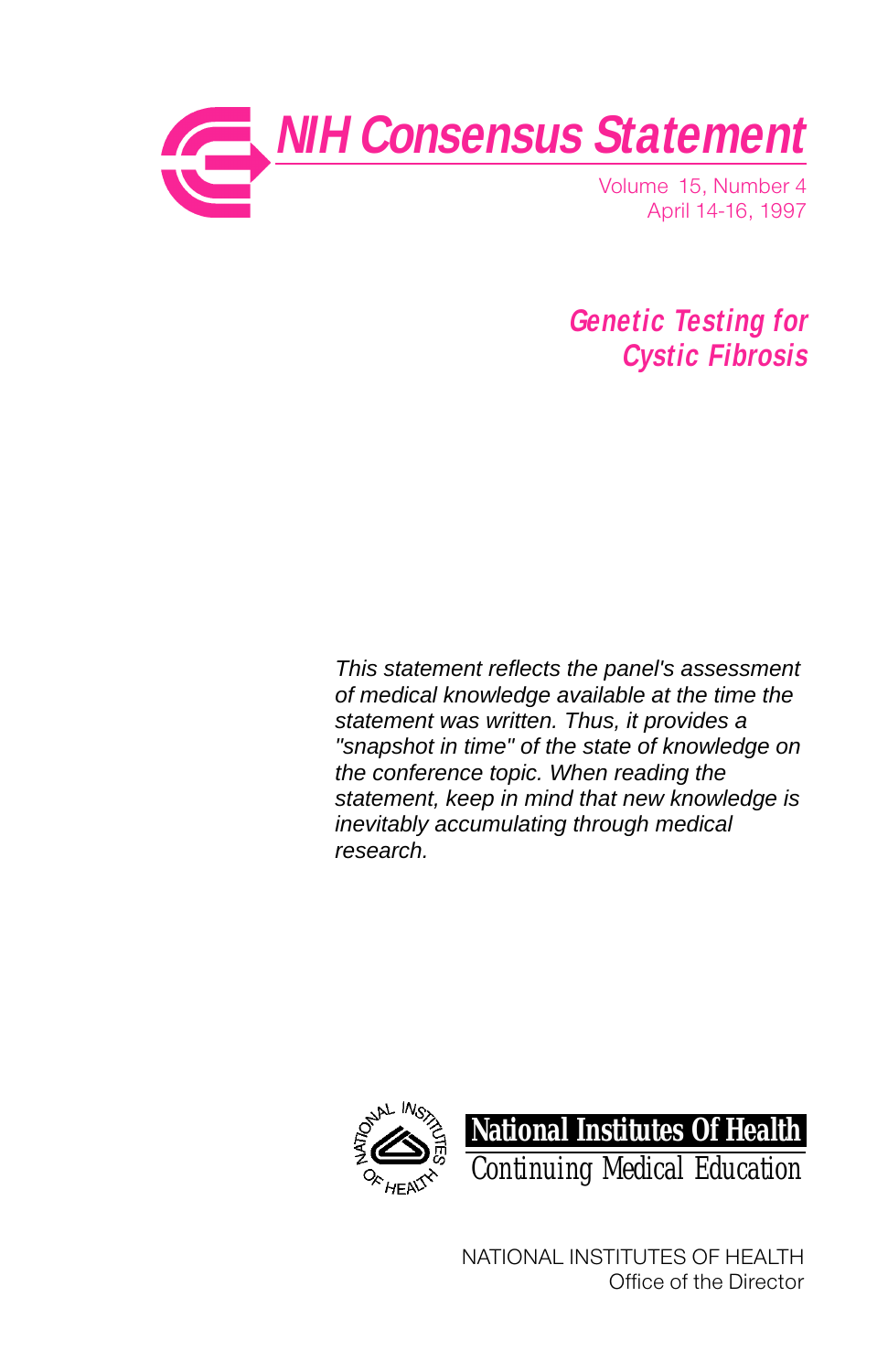## **Abstract**

## **Objective**

To provide health care providers, patients, and the general public with a responsible assessment of the optimal practices for genetic testing for cystic fibrosis (CF).

## **Participants**

A non-Federal, nonadvocate, 14-member panel representing the fields of genetics, obstetrics, internal medicine, nursing, social work, epidemiology, pediatrics, psychiatry, genetic counseling, bioethics, health economics, health services research, law, and the public. In addition, 21 experts from these same fields presented data to the panel and a conference audience of 500.

## **Evidence**

The literature was searched through Medline, and an extensive bibliography of references was provided to the panel and the conference audience. Experts prepared abstracts with relevant citations from the literature. Scientific evidence was given precedence over clinical anecdotal experience.

## **Consensus Process**

The panel, answering predefined questions, developed its conclusions based on the scientific evidence presented in open forum and the scientific literature. The panel composed a draft statement that was read in its entirety and circulated to the experts and the audience for comment. Thereafter, the panel resolved conflicting recommendations and released a revised statement at the end of the conference. The panel finalized the revisions within a few weeks after the conference.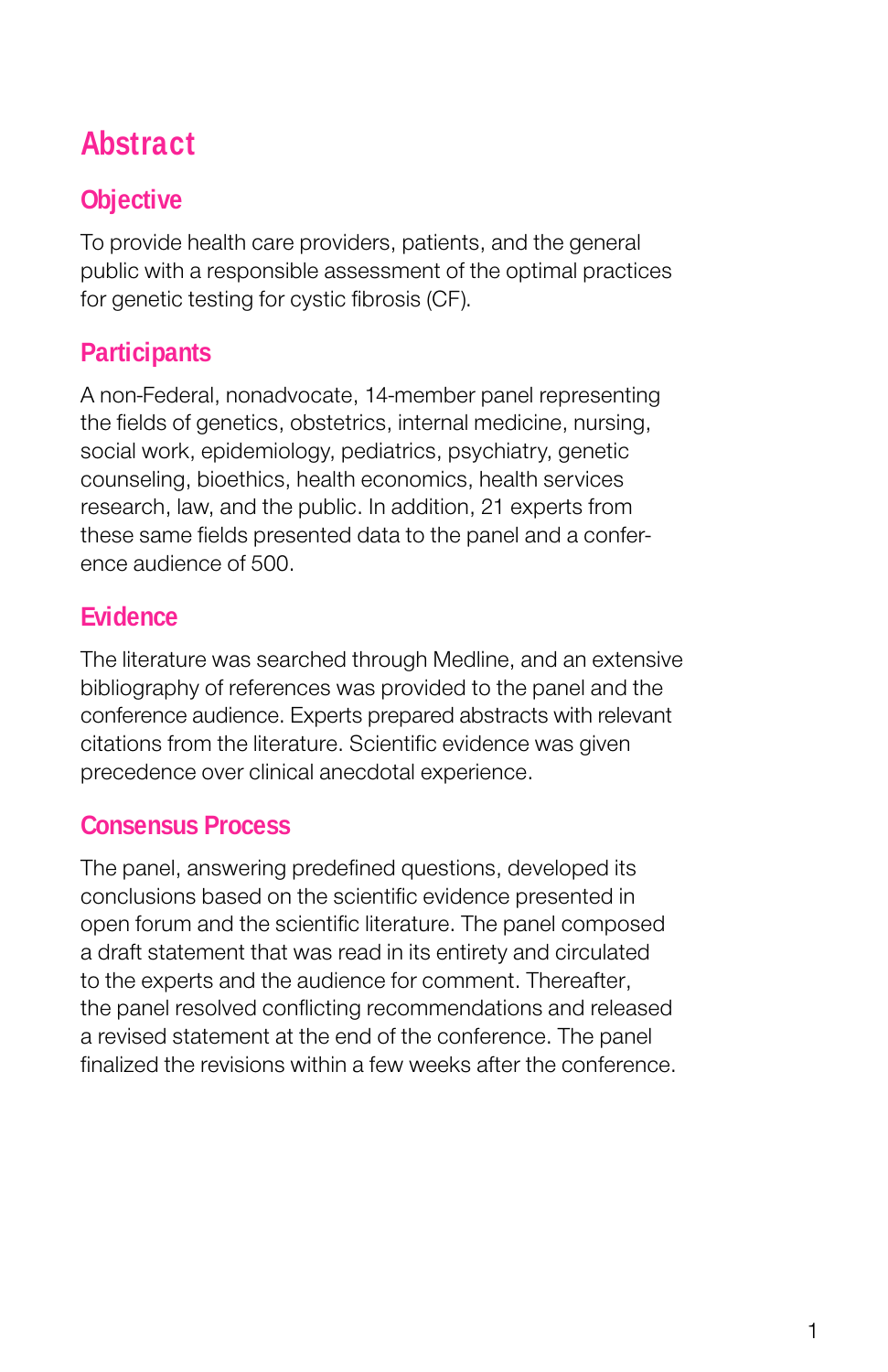### **Conclusions**

Genetic testing for CF should be offered to adults with a positive family history of CF, to partners of people with CF, to couples currently planning a pregnancy, and to couples seeking prenatal testing. The panel does not recommend offering CF genetic testing to the general population or newborn infants. The panel advocates active research to develop improved treatments for people with CF and continued investigation into the understanding of the pathophysiology of the disease. Comprehensive educational programs targeted to health care professionals and the public should be developed using input from people living with CF and their families and from people from diverse racial and ethnic groups. Additionally, genetic counseling services must be accurate and provide balanced information to afford individuals the opportunity to make autonomous decisions. Every attempt should be made to protect individual rights, and genetic and medical privacy rights and to prevent discrimination and stigmatization. It is essential that the offering of CF carrier testing be phased in over a period of time to ensure that adequate education and appropriate genetic testing and counseling services are available to all persons being tested.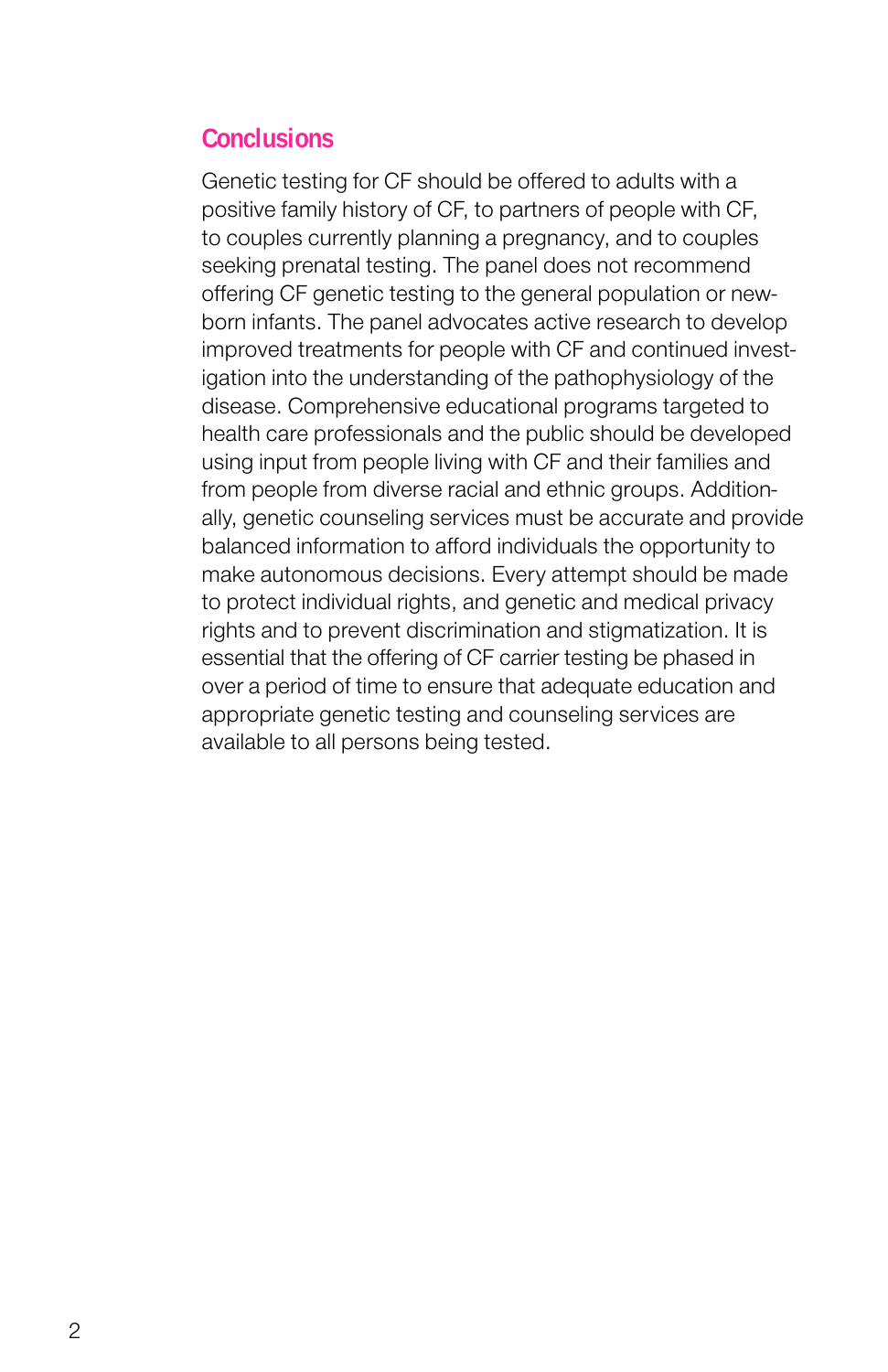## **Introduction**

Genetic testing is available for a variety of diseases and will soon be available for many more. Furthermore, genetic predispositions to common diseases are becoming known and potentially will affect large segments of the population. This consensus conference considered cystic fibrosis (CF), a well-characterized, serious genetic disease for which testing is becoming available, and a series of recommendations for genetic testing in the population is presented. The analysis and recommendations may prove relevant to genetic testing in other situations.

At the beginning of this decade, a test was developed that could identify individuals who carry the genetic mutation associated with CF. Concerned that this test might be inappropriately or prematurely used, several genetic and health professional organizations issued recommendations on its use. These groups considered the circumstances under which the tests should be offered and the populations that would potentially benefit. Almost all their recommendations were against using the test for large-scale, population-based screening until more sensitive tests were developed and until more had been learned about the risks and benefits of genetic testing for individuals and their families. Several statements called for additional support for research on the educational, laboratory, counseling, ethical, and cost-benefit issues associated with the delivery of population-based screening for CF. Since that time, new research has yielded a large body of data on these issues.

This conference brought together research investigators, health care providers, epidemiologists, geneticists, ethicists, and other experts, as well as representatives of the public, to present and discuss the latest data.

Following  $1\frac{1}{2}$  days of presentations by experts and audience discussion, an independent, non-Federal consensus panel composed of experts in the fields of genetics, obstetrics, internal medicine, nursing, social work, epidemiology, pediatrics, psychiatry, genetic counseling, bioethics, health economics, health services research, and law and the public weighed the scientific evidence and developed a draft statement in response to the following five key questions: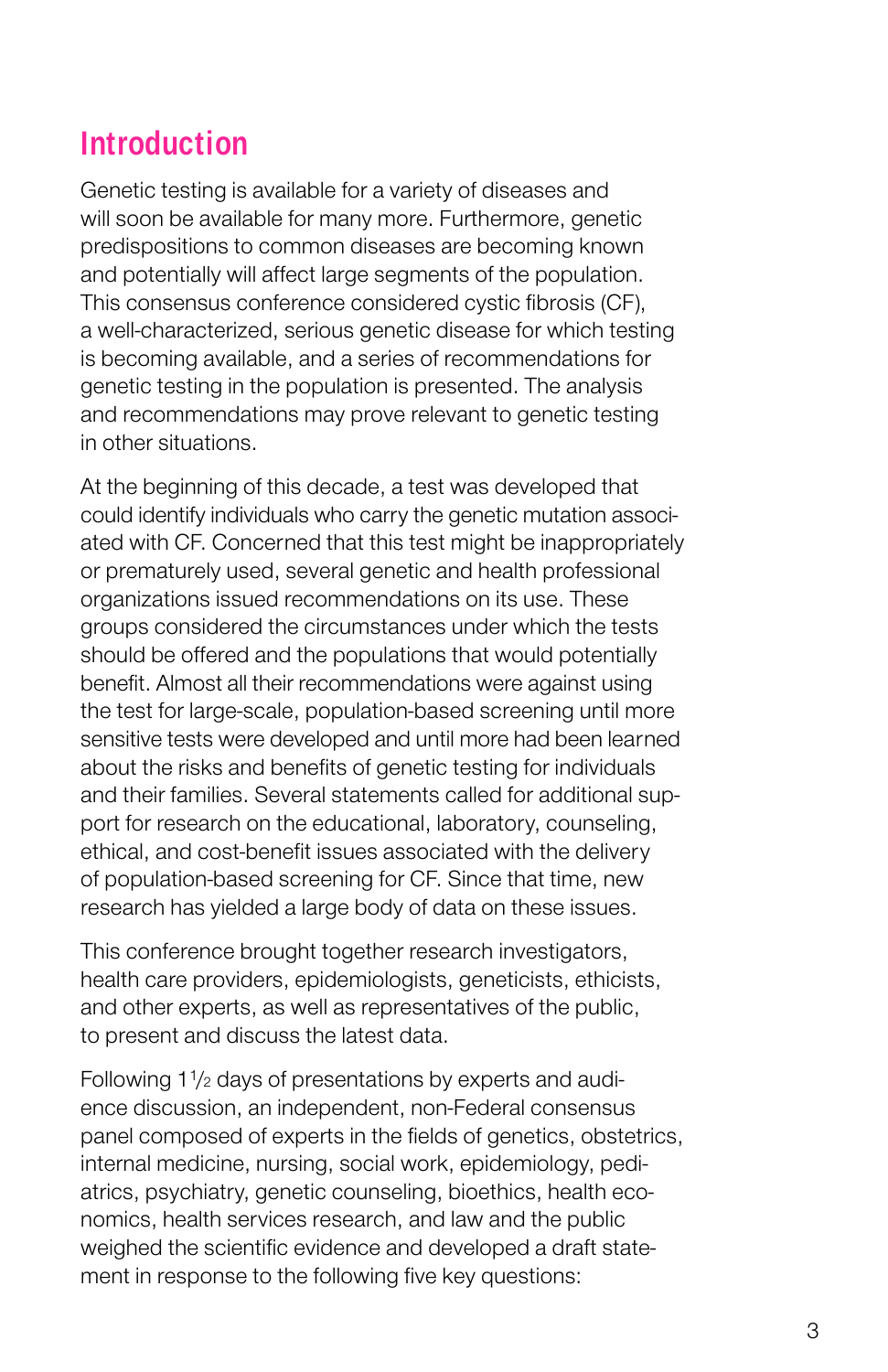- What is the current state of knowledge regarding natural history, epidemiology, genotype-phenotype correlations, treatment, and genetic testing of cystic fibrosis in various populations?
- What has been learned about genetic testing for cystic fibrosis regarding (public and health professional) knowledge and attitudes, interest and demand, risks and benefits, effectiveness, cost, and impact?
- Should cystic fibrosis carrier testing be offered to (1) individuals with a family history of cystic fibrosis; (2) adults in the preconception or prenatal period; and/or (3) the general population?
- What are the optimal practices for cystic fibrosis genetic testing (setting, timing, and the practices of education, consent, and counseling)?
- What should be the future directions for research relevant to genetic testing for cystic fibrosis and, more broadly, for research and health policies related to genetic testing?

The primary sponsors of this meeting were the National Human Genome Research Institute and the NIH Office of Medical Applications of Research. The conference was cosponsored by the National Institute of Diabetes and Digestive and Kidney Diseases; the National Heart, Lung, and Blood Institute; the National Institute of Child Health and Human Development; the NIH Office of Rare Diseases; the National Institute of Mental Health; the National Institute of Nursing Research; the NIH Office of Research on Women's Health; the Agency for Health Care Policy and Research; and the Centers for Disease Control and Prevention.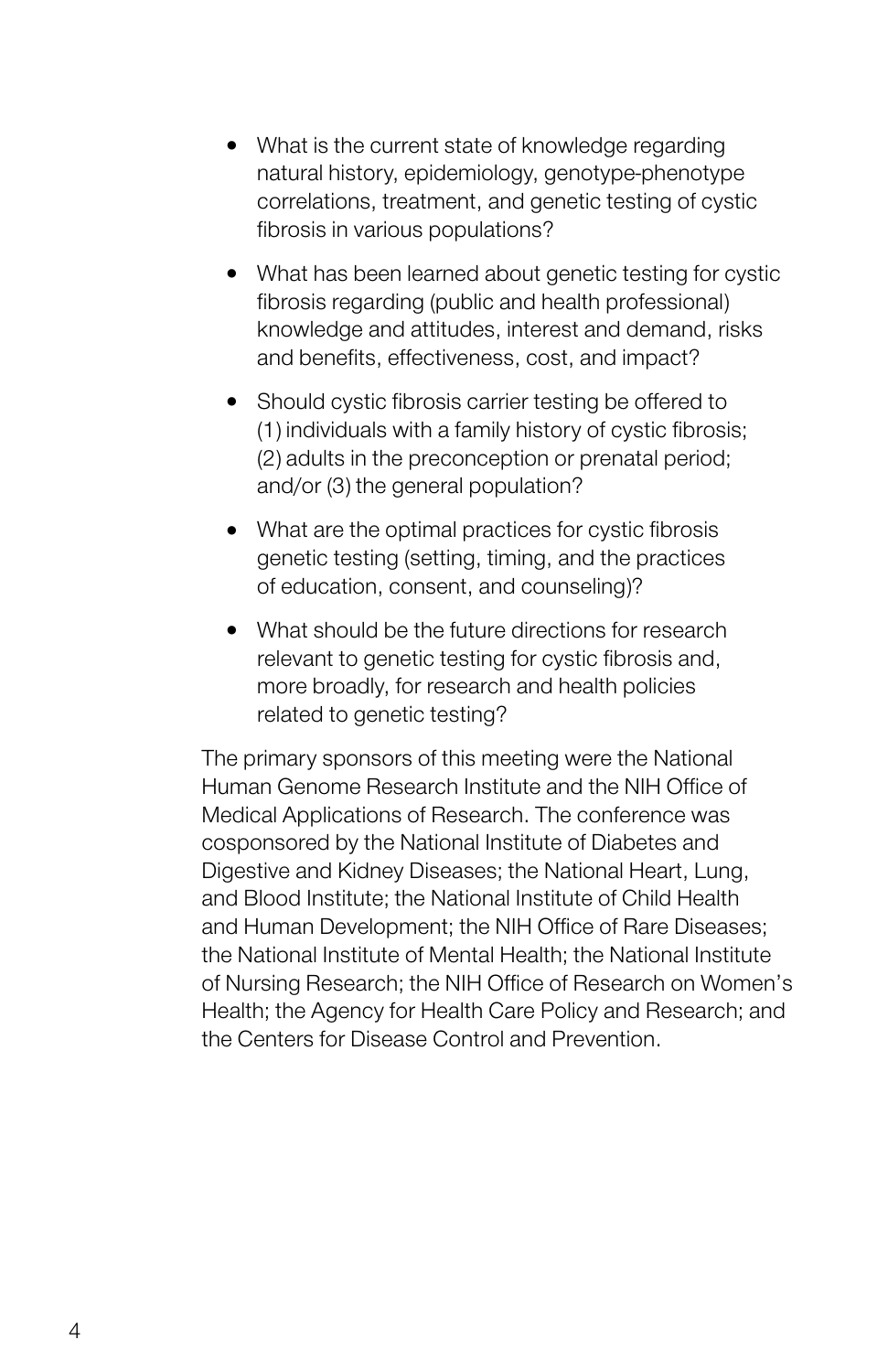## **What Is the Current State of Knowledge Regarding Natural History, Epidemiology, Genotype-Phenotype Correlations, Treatment, and Genetic Testing of Cystic Fibrosis in Various Populations?**

CF is a multisystem genetic disease in which defective chloride transport across membranes causes dehydrated secretions. This leads to tenacious mucus in the lungs, to mucus plugs in the pancreas, and to the characteristically high sweat chloride levels. Intelligence and cognitive function are typically normal. A survey in 1995 reported that 35 percent of young adults with CF worked full-time, and almost 90 percent had completed a high school education. More than 25,000 Americans have CF, with approximately 850 individuals newly diagnosed each year. CF is inherited as an autosomal recessive disorder; the responsible gene, the CF transmembrane conductance regulator (CFTR), was mapped to chromosome 7 and identified in 1989.

### **Natural History**

CF has a highly variable presentation and course. Median age at diagnosis is 6 to 8 months; nearly two-thirds of individuals are diagnosed before 1 year of age. Some individuals have severe pulmonary and/or gastrointestinal disease, whereas others have relatively mild disease with presentation during adolescence and young adulthood. Outcomes range from early death from pulmonary complications to mild atypical disease in the second and third decades and a rare normal length of life. Even though median survival increased from 18 years in 1976 to 30.1 years in 1995, there has been little life-span extension between 1990 and 1995. Survival has improved, thus far, through aggressive management of pulmonary, pancreatic, and intestinal complications. Despite advances in treatment, there is no cure for CF.

Severity of lung disease is the key to the quality of and length of life. Ninety percent of persons who have CF die from pulmonary complications. Pulmonary function tests, especially forced expiratory volume (FEV<sub>1</sub>), are predictive of mortality: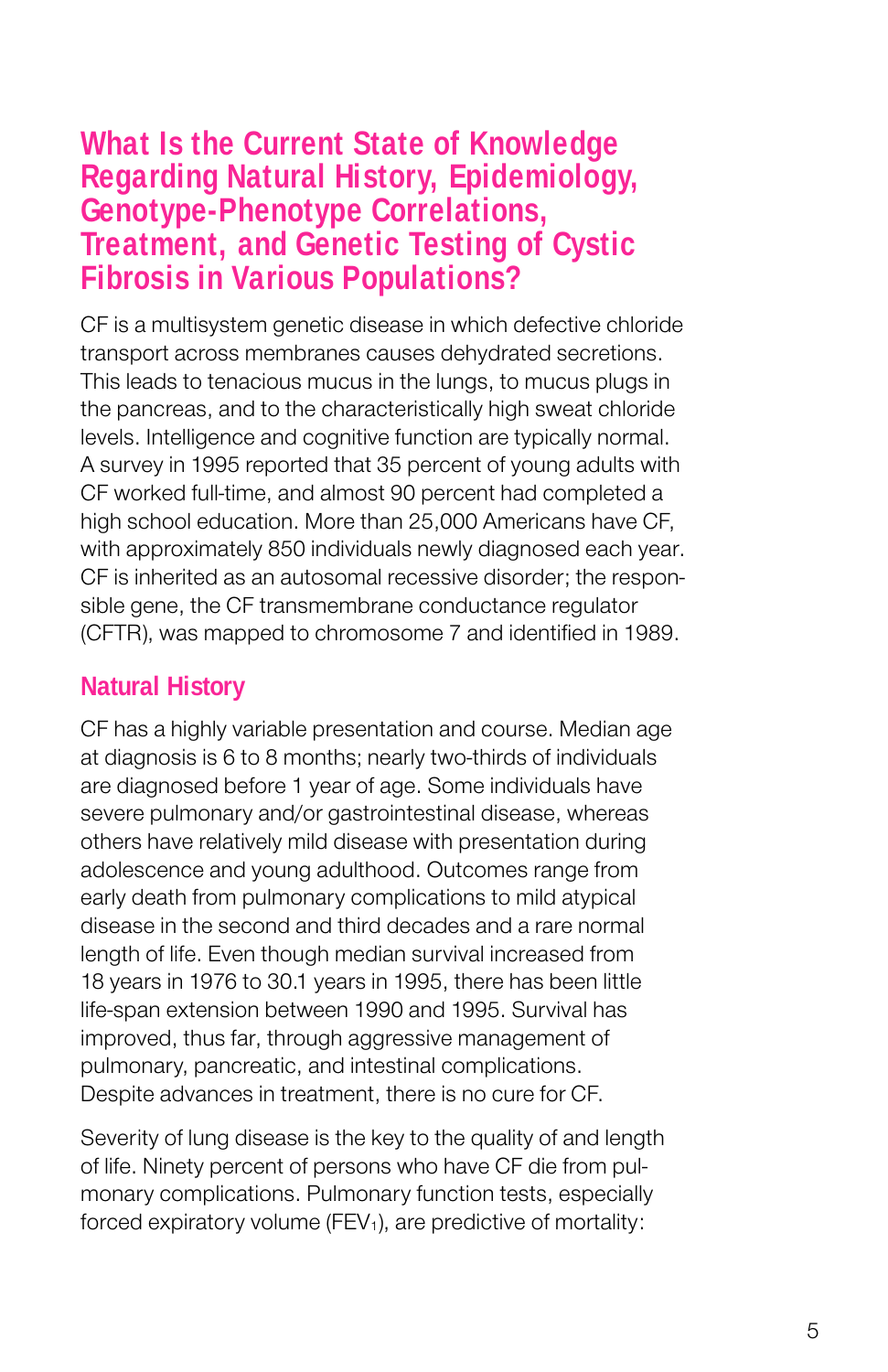when the FEV<sub>1</sub> is 30 percent, mortality is 50 percent in 2 years. Poor prognosis is related to respiratory complications before 1 year of age, malnutrition, and denial of the condition. Better prognosis is indicated from mild symptoms at diagnosis, pancreatic sufficiency, and atypical presentation. There are suggestions in the literature that early diagnosis and treatment may result in improved growth of young children; however, data are limited about whether early treatment decreases morbidity as measured by hospitalizations and pulmonary function tests and, ultimately, mortality rates.

### **Treatment**

The major goals of traditional treatment of CF are to improve pulmonary, gastrointestinal, and pancreatic outcomes. Pulmonary treatment is focused on physical therapy to decrease obstruction of the airways, antibiotics to decrease colonization by Staphylococcus aureus and Pseudomonas aeruginosa, and nonsteroidal anti-inflammatory drugs to decrease the inflammatory cascade and resulting tissue damage. Gastrointestinal and pancreatic treatments include high protein/high caloric diets, pancreatic enzymes, and fat-soluble vitamins.

New modalities include the use of inhaled DNase, which breaks down the DNA from neutrophils, and pharmacologic modification of ion transport to loosen secretions. Pharmacologic activation of mutant CFTR protein to stimulate chloride channel activity is being investigated. Double lung transplantation extends life but is not curative.

There are new findings regarding human beta defensin-1, a factor responsible for innate immunity. The natural bactericidal activity of human beta defensin-1 is inhibited on CF epithelia because of high extracellular sodium chloride, and correction of the sodium chloride concentration of extracellular fluid holds promise for therapy in CF. Finally, although the feasibility of gene therapy is currently under investigation, this potential "cure" is not anticipated in the near future.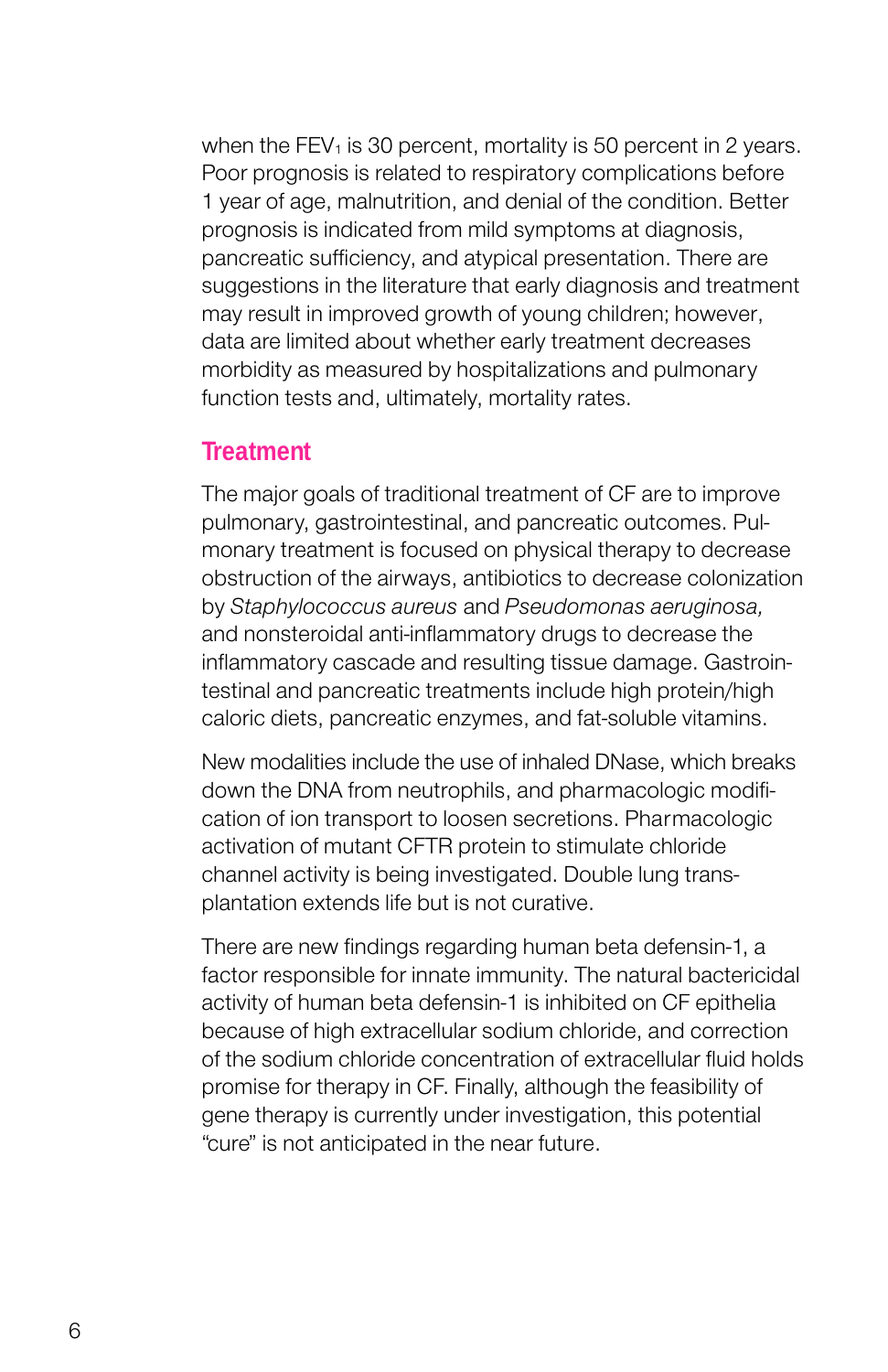## **Epidemiology**

### Incidence

CF is one of the most common genetic diseases in Caucasians, with an incidence of about 1 in 3,300. The disease also has a fairly high incidence among Hispanics, 1 in 9,500. CF is a rare disorder in native Africans and native Asians, estimated to occur in less than 1 in 50,000, but higher incidences are observed in American populations of these ethnic groups (1 in 15,300 and 1 in 32,100, respectively), suggesting Caucasian admixture. Recent surveys of some Native-American populations also indicate high incidences: 1 in 3,970 in the Pueblo people and 1 in 1,580 among the Zuni. These data are summarized in Table 1. The relatively high incidence and concomitant high frequency of carriers motivate the proposal of population-based screening.

### CF Mutation Analysis

Since the identification of the gene and the major mutation responsible for CF, more than 600 mutations and DNA sequence variations have been identified in the CFTR gene. The  $\Delta$  F508 mutation is represented in almost all populations, although its relative frequency varies among different geographic locations. The highest frequency is observed in Caucasian populations, where it accounts for approximately 70 percent of the CF alleles (Table 1).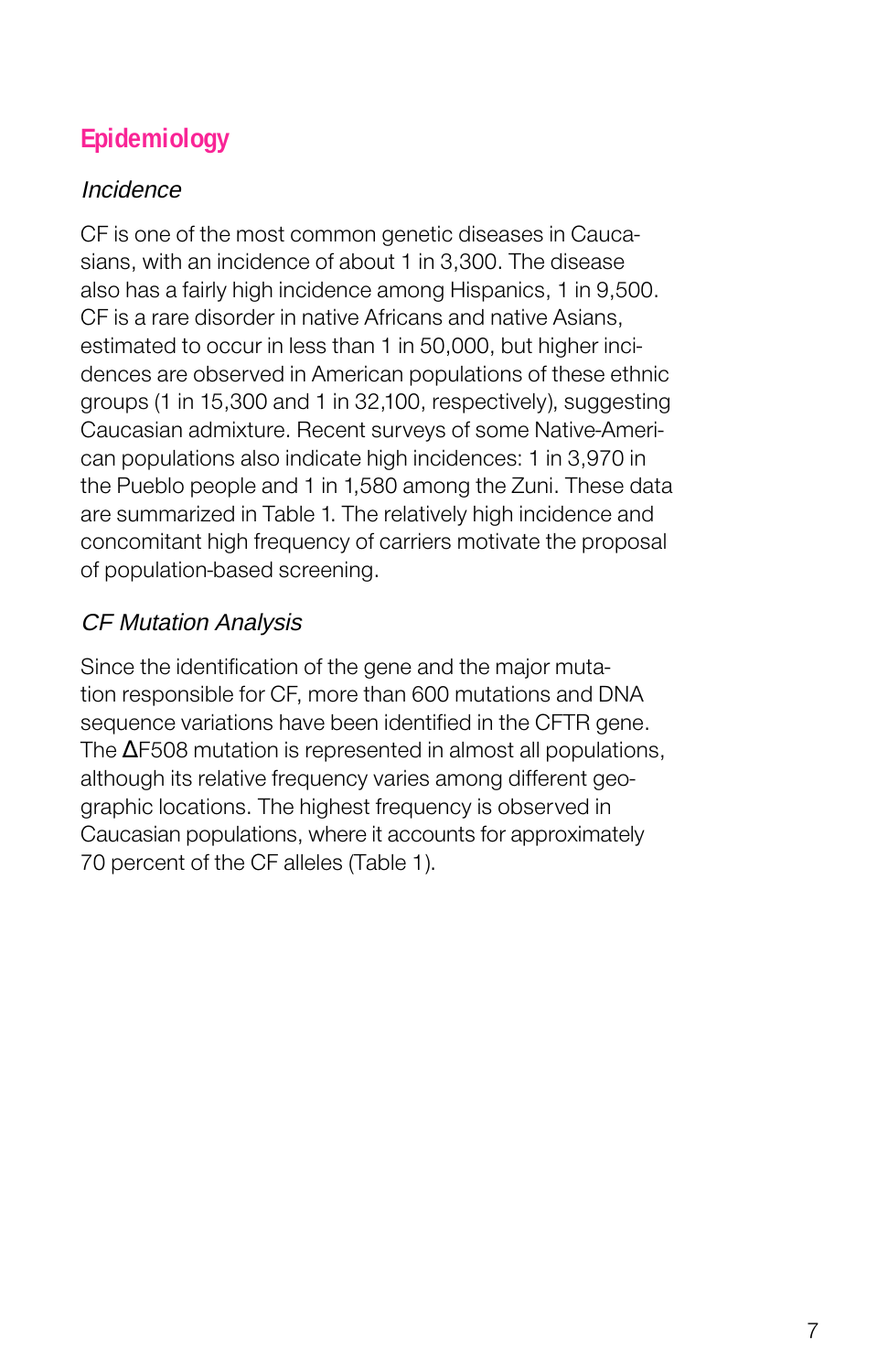| Group                | Incidence          | Carrier<br>Frequency ∆F508 | %  | %<br>Common<br>Caucasian<br><b>Alleles</b> | %<br>Group-<br>Specific | <b>Alleles Sensitivity</b> |
|----------------------|--------------------|----------------------------|----|--------------------------------------------|-------------------------|----------------------------|
| Caucasians           | 1/3,300            | 1/29                       | 70 | 13                                         |                         | 80                         |
| <b>Hispanics</b>     | $1/8 - 9,000$      | 1/46                       | 46 | 11                                         |                         | 57                         |
| Ashkenazi<br>Jews    |                    | 1/29                       | 30 | 67                                         |                         | 97                         |
| Native<br>Americans  | 1/3,970<br>1/1,500 |                            | 0  | 25                                         | 69                      | 94                         |
| African<br>Americans | 1/15,300           | $1/60 - 65$                | 48 | 4                                          | 23                      | 75                         |
| Asian<br>Americans   | 1/32,100           | 1/90                       | 30 |                                            |                         | 30                         |

Table 1

Source: Modified from Cutting GR. Genetic epidemiology and genotype/ phenotype correlations. In: Program and abstracts. NIH Consensus Development Conference on Genetic Testing for Cystic Fibrosis, 1997 Apr 14-16, Bethesda, MD.

 $\Delta$ F508 mutation accounts for large portions of the alleles in other racial or ethnic groups: 48 percent in African Americans, 46 percent in Hispanics, and 30 percent in Asian Americans and Ashkenazi Jews. Some 15 to 20 other "common" mutations account for 2 to 15 percent of CF alleles, depending on the ethnic composition of the patient group studied. Most of the remaining mutations are rare.

The proportion of detectable mutations is an important indicator of the utility of a population-screening program. Combining detection of the Δ F508 with other mutations common to specific ethnic groups, it appears that there are several populations for which 90 to 95 percent sensitivity can now be achieved with the current technology: Ashkenazi Jews, Celtic Bretons, French Canadians from Quebec, and some Native Americans. In Caucasians in the United States, it is feasible to approach 90 percent sensitivity at the current time. The detection rate in African Americans is about 75 percent. Despite the relatively high incidence in Hispanics,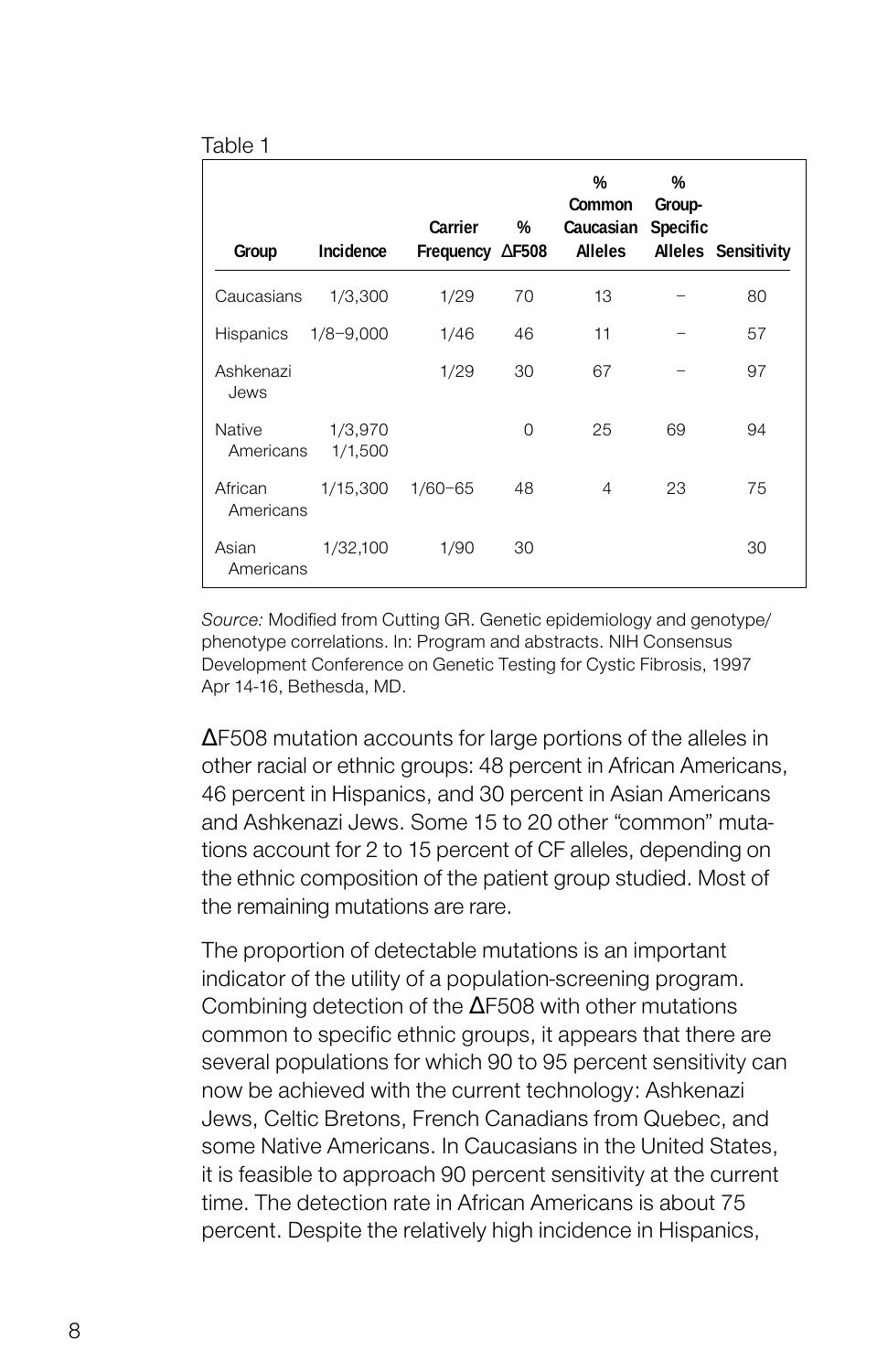the detectable alleles account for only 57 percent of the CF mutations in this group. The promise appears to be weak in Asian Americans, at 30 percent sensitivity. Because the remaining mutations are rare, expanding the panel of screened mutations is expected to achieve only marginal gains in sensitivity.

### **Genotype-Phenotype Correlations**

The discovery of the gene has enabled evaluation of specific mutations in relation to the observed clinical heterogeneity. The correlation of genotype with phenotype is substantial for pancreatic function; however, identification of the specific CFTR mutation has not been highly predictive of the severity and course of pulmonary disease, which is the major factor affecting patient quality of life and longevity. Furthermore, there is evidence to suggest a role for modifier genes and environmental factors that are as yet unidentified.

Virtually all males with classic CF have congenital bilateral absence of the vas deferens (CBAVD). However, there is a population of otherwise healthy males with CBAVD who have a high frequency of CF mutations. It appears that more than half of these males have one or two specific mutations, which identifies these genotypes as the most common cause of CBAVD. Some women with these genotypes are normal or develop chronic sinusitis or bronchitis as the extent of their morbidity. It is unclear whether such mildly affected individuals can be reliably identified by their genotype.

Thus, it appears that knowledge of the genotype is as yet of limited value in making predictions about the anticipated course of disease in an individual, although research to identify genotypes associated with relatively mild presentation such as CBAVD may prove useful in informed decisionmaking.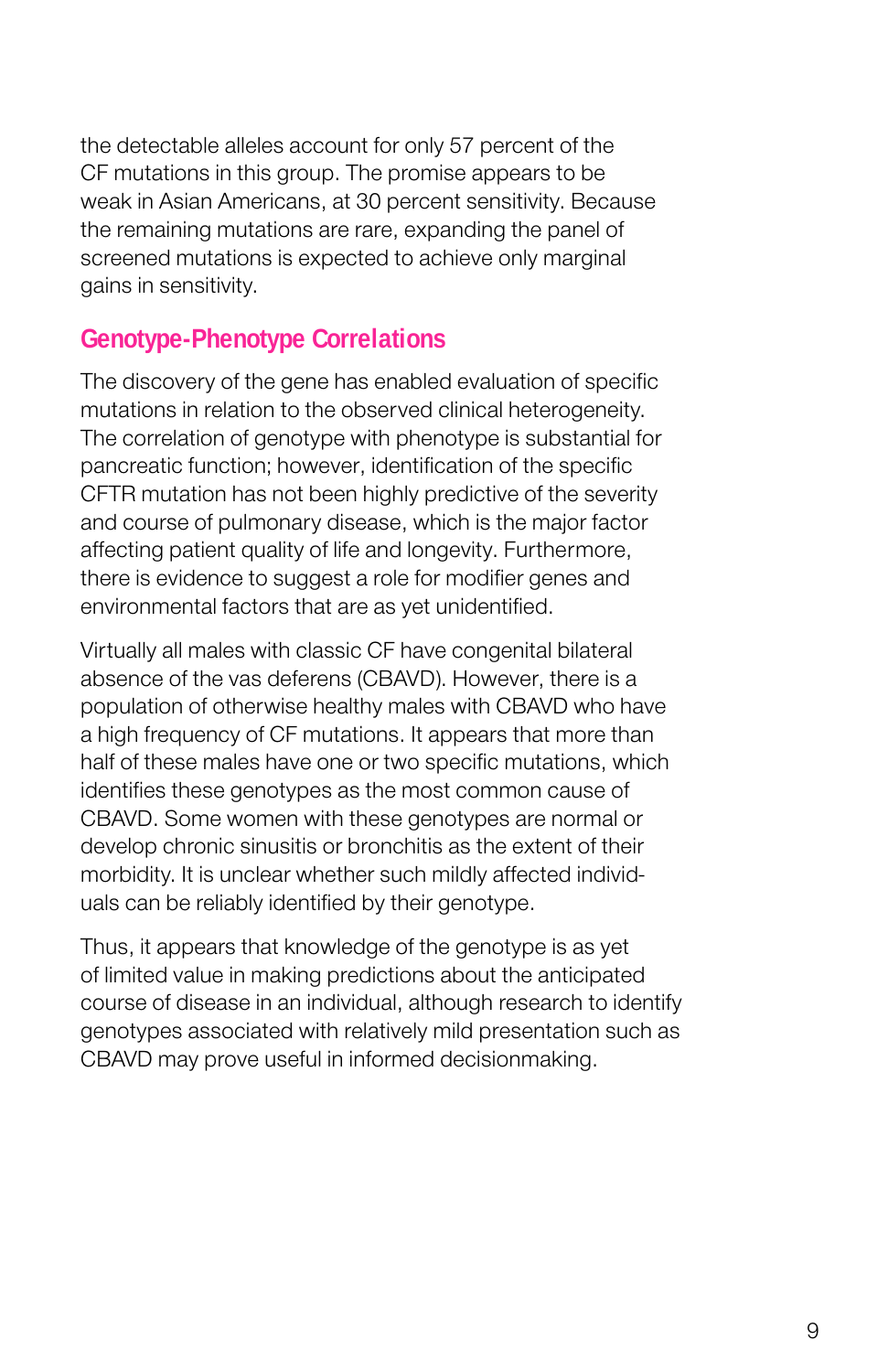### **Genetic Testing in Various Populations**

Genetic testing has been performed for CF carriers in various racial and ethnic groups, mass and focused screening, and different types of organized medical settings. At this time, there is limited spontaneous public request for this testing. Although testing has not met with enthusiasm, there has been little or no group opposition to offering testing to African Americans, Asian Americans, Caucasians, Hispanics, Native Americans, and persons of Jewish ancestry. Most experience has been gained with Caucasians and Ashkenazi Jews, where incidence is highest. Mass screening has resulted in the least response. Pregnant patients appear to be motivated to obtain genetic information. Nonpregnant patients and those with a family history have exhibited only moderate acceptance rates. In the United States, mass screening of newborns has occurred in only two States, Colorado and Wisconsin; otherwise, newborn testing has been limited to those with a family history. The logistics of testing has been successfully implemented in various settings such as HMOs and primary care settings, including fee-for-service settings. With the exception of one fee-for-service setting and the newborn State programs, all testing has been free of charge. Direct provider recruitment has proven more effective than less personal approaches.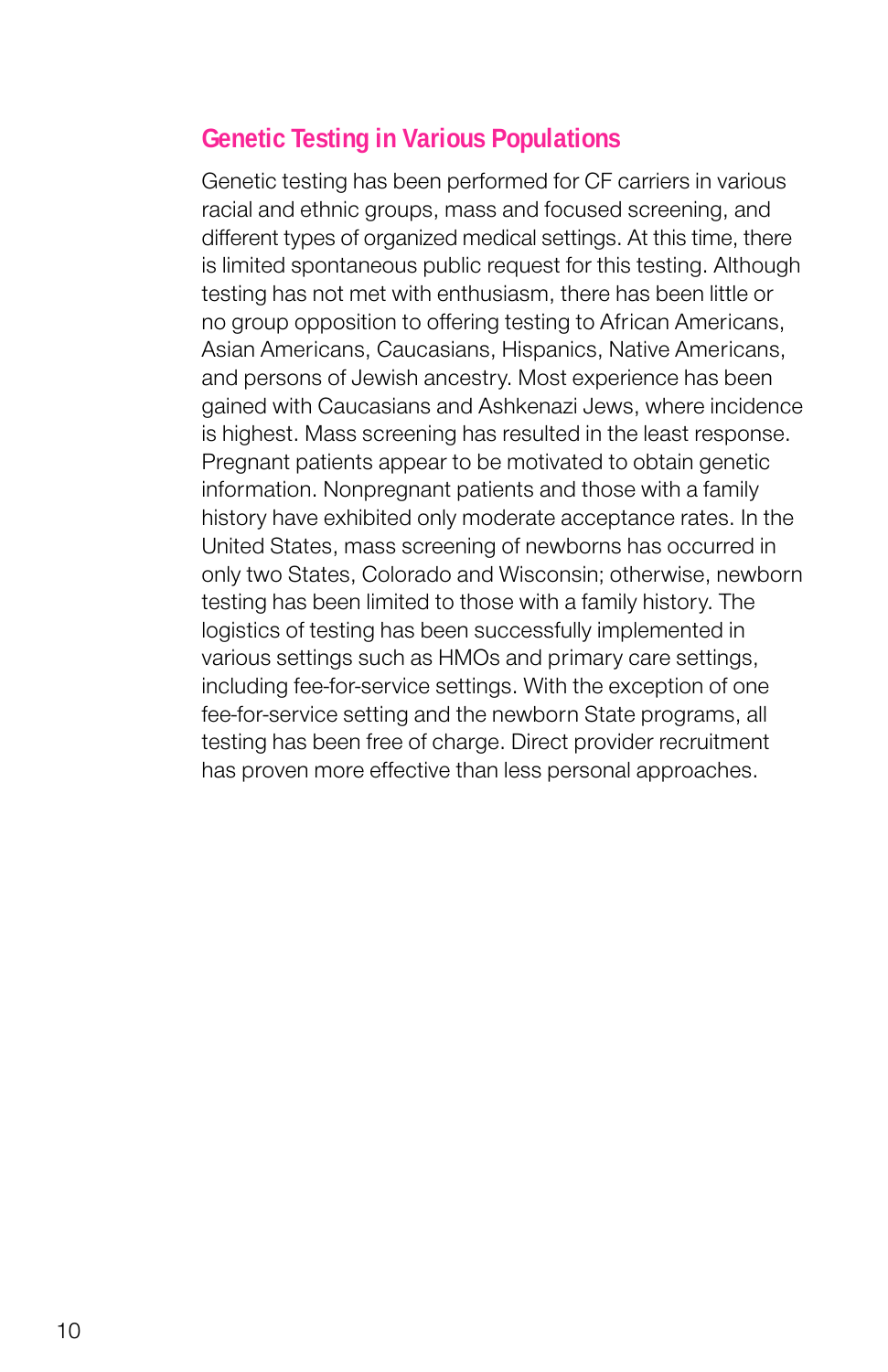## **What Has Been Learned About Genetic Testing for Cystic Fibrosis Regarding (Public and Health Professional) Knowledge and Attitudes, Interest and Demand, Risks and Benefits, Effectiveness, Cost, and Impact?**

### **Knowledge and Attitudes Toward Cystic Fibrosis and Genetic Testing**

As with most genetic diseases, the public's knowledge is very low regarding CF, its genetic basis, and its variable course and prognosis, and understanding of genetic testing is poor. Moreover, among those who have heard of CF, inaccurate impressions often exist because people are generally not familiar with the progress in treating the disease over the past 40 years. Understanding genetic testing for CF involves learning complex concepts such as test sensitivity, carrier status, patterns of inheritance, risk/probability, and genotype-phenotype correlations. These gaps in the public's genetic knowledge suggest that genetic testing programs must include written informed consent and educational and counseling components.

There are only approximately 2,000 genetic professionals nationally, so implementation of widespread genetic testing must rely heavily on primary care providers and prenatal providers. Some research efforts, however, have shown that many office-based physicians are not interested in participating in genetic testing programs involving CF because of lack of familiarity and concerns with unreimbursed time. Medical practitioners need to become more knowledgeable about genetics, genetic testing, and nondirective counseling as genetic tests become more widely available.

### **Public Interest and Demand**

Notwithstanding the limits of public understanding of genetics and genetically related diseases, prospective parents have enormous interest in the health and well-being of children-to-be. In an Office of Technology Assessment survey of a decade ago, 83 percent of Americans said they would take a genetic test before having children if it would tell them whether their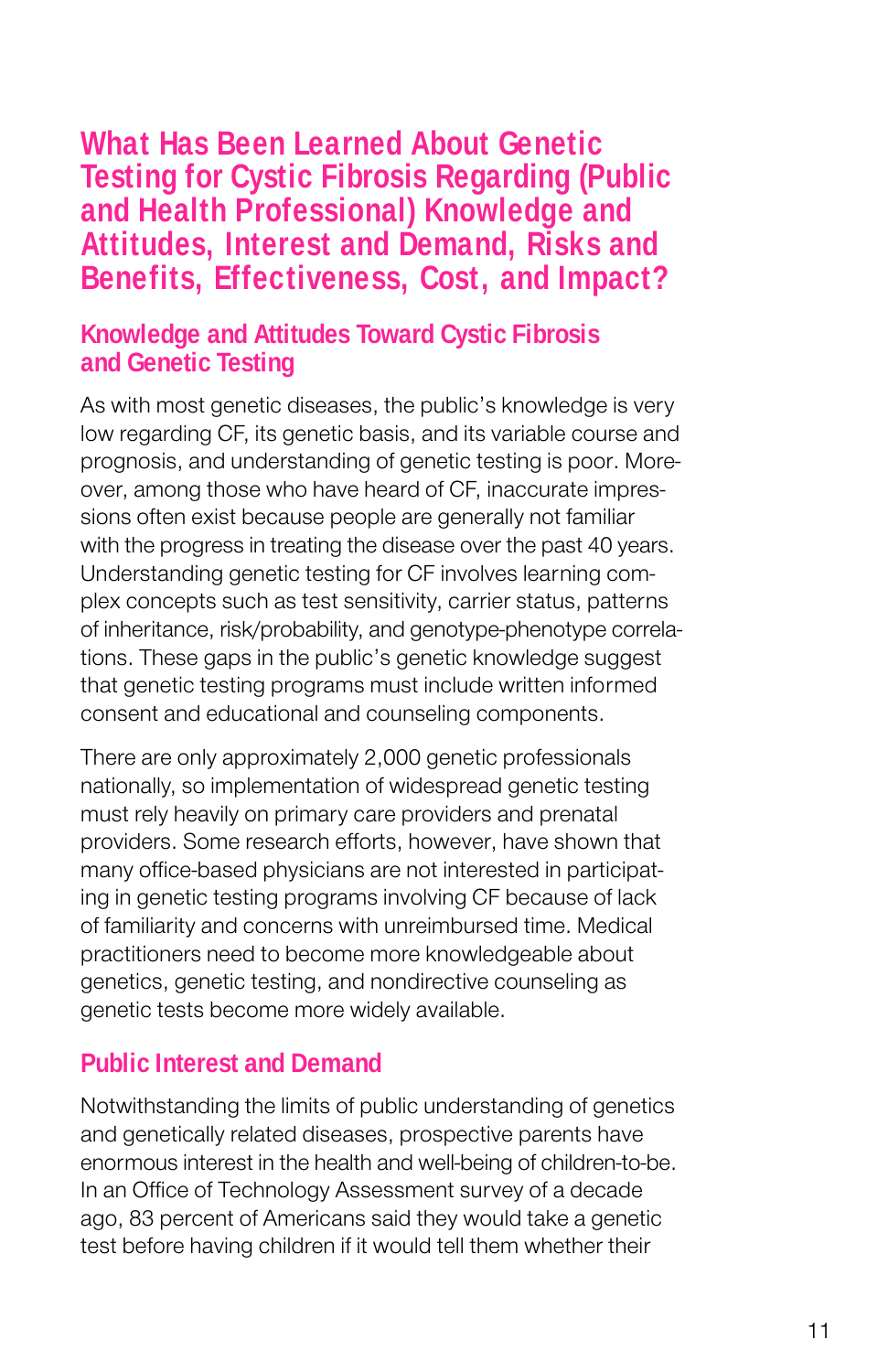children would be likely to inherit a fatal genetic disease. Many genetic counselors and nurse geneticists report that they are frequently asked about DNA-based CF tests. However, studies have shown that interest in CF genetic testing is limited in the general population and that agreement to participate in genetic education and testing procedures occurs primarily among pregnant women and persons with positive family histories.

In the prenatal testing context, participation rates have varied widely in studies to date because of variability of methods used, with acceptance of offers for testing ranging from about 50 percent to a high of 78 percent in one HMO population. Participation has been affected by factors relating to convenience, education, cost, views regarding abortion, concerns about the low sensitivity of the test, and the manner of presentation of the testing opportunity. Concerns about confidentiality and insurability are often mentioned in the genetic testing context. There also is evidence of reluctance to engage in carrier testing on the psychological grounds of "not wanting to know," as has occurred in studies where some people with positive family histories chose not to participate.

The reasons for interest in prenatal genetic testing are diverse. Some participants in studies have sought information in anticipation of a decision about pregnancy termination in the case of a fetus with CF. Others wished to know only their carrier status, perhaps to make emotional and practical plans for parenting a child with CF.

### **Risks**

Research has assessed initial concerns among providers of genetic services that genetic testing might have adverse psychological consequences, such as anxiety and depression caused by the difficulty of conveying the uncertainties inherent in genetic testing or the challenge of adjusting to identification as a carrier. The research to date has shown such problems to be transitory; the topic, nevertheless, may warrant additional research incorporating comprehensive psychological assessment tools. The risks of misinformation or misunderstanding highlight the need for a high level of competence in conveying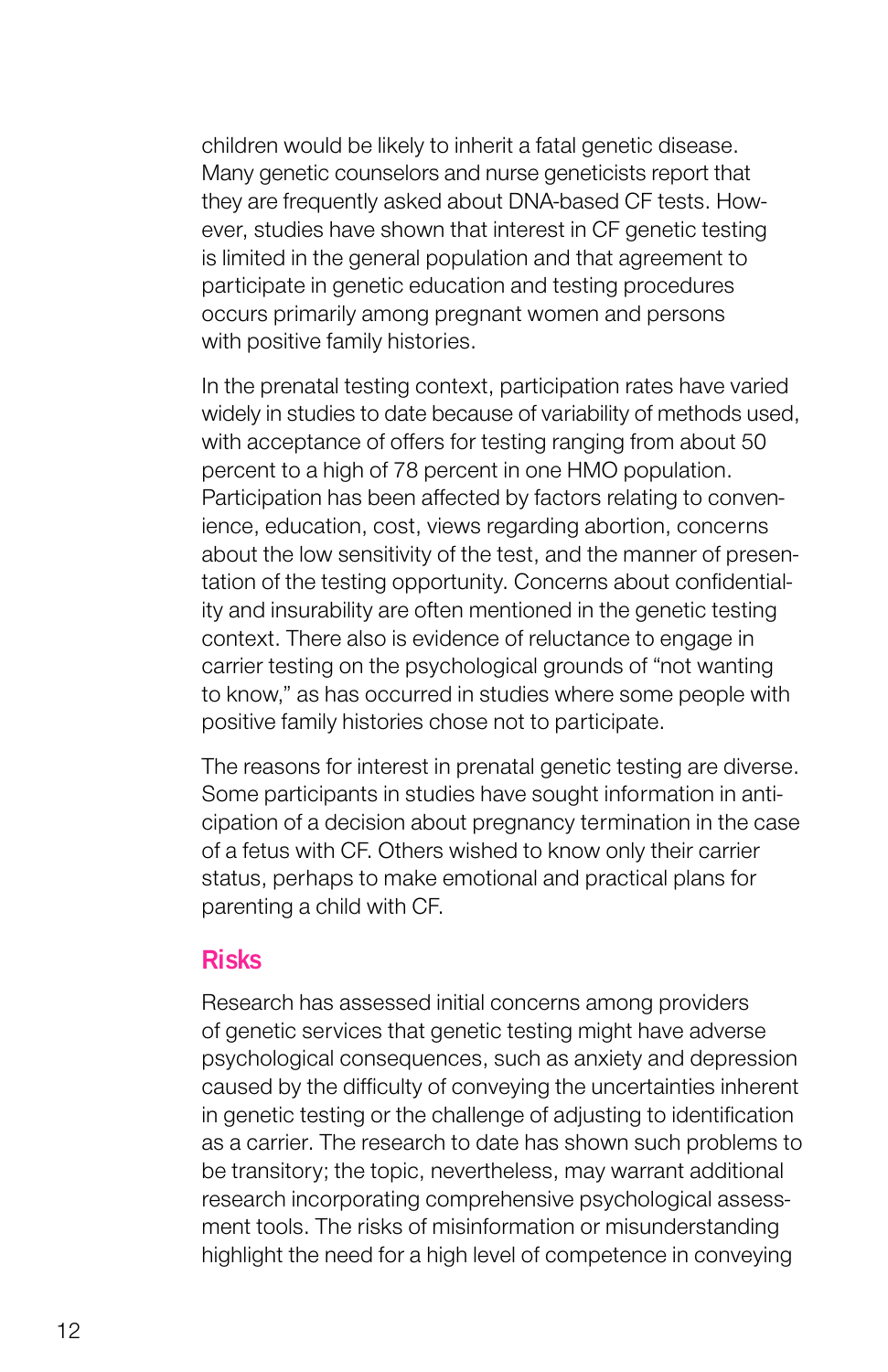the results and meaning of information derived from genetic testing. Problems retaining complex genetic concepts highlight the need for broad-based public education.

Another concern is the fear that disclosure of genetic test results might affect one's family relationships, employment, educational or other opportunities, or ability to maintain or obtain health insurance. This is a more general problem and needs to be addressed at a broader level to ensure patient access to genetic services and other opportunities without threat of harmful consequences.

### **Impact and Effectiveness**

The effectiveness of genetic testing can be judged in terms of its ability to convey information that patients find useful. The experience to date reports high levels of patient satisfaction after undergoing genetic testing for CF. In the prenatal situation, because of the rarity of the disease, over 99 percent of couples tested receive reassuring information regarding the improbability of having a child with CF.

Several studies have reported significant increases in knowledge of CF among couples who have undergone genetic testing and participated in the educational programs connected with it. Although there was some drop in knowledge after several years, knowledge levels still were higher than in the pretesting period. A decline in understanding has been reported in some research, where a considerable portion of the individuals who were carriers did not retain the meaning of the test results. In some instances, this meant that people incorrectly believed they were no longer at risk for having offspring with CF.

In addition to the educational and psychological benefits of CF testing, the effectiveness of testing can be judged in terms of how the information is used. This is most germane in situations in which a test produced a positive result. Most couples in whom the woman was found to be a carrier chose to have the partner tested as well. The inability of current DNA testing technology to detect all possible mutations and the difficulty in conveying the concept of residual risk temper these positive effects.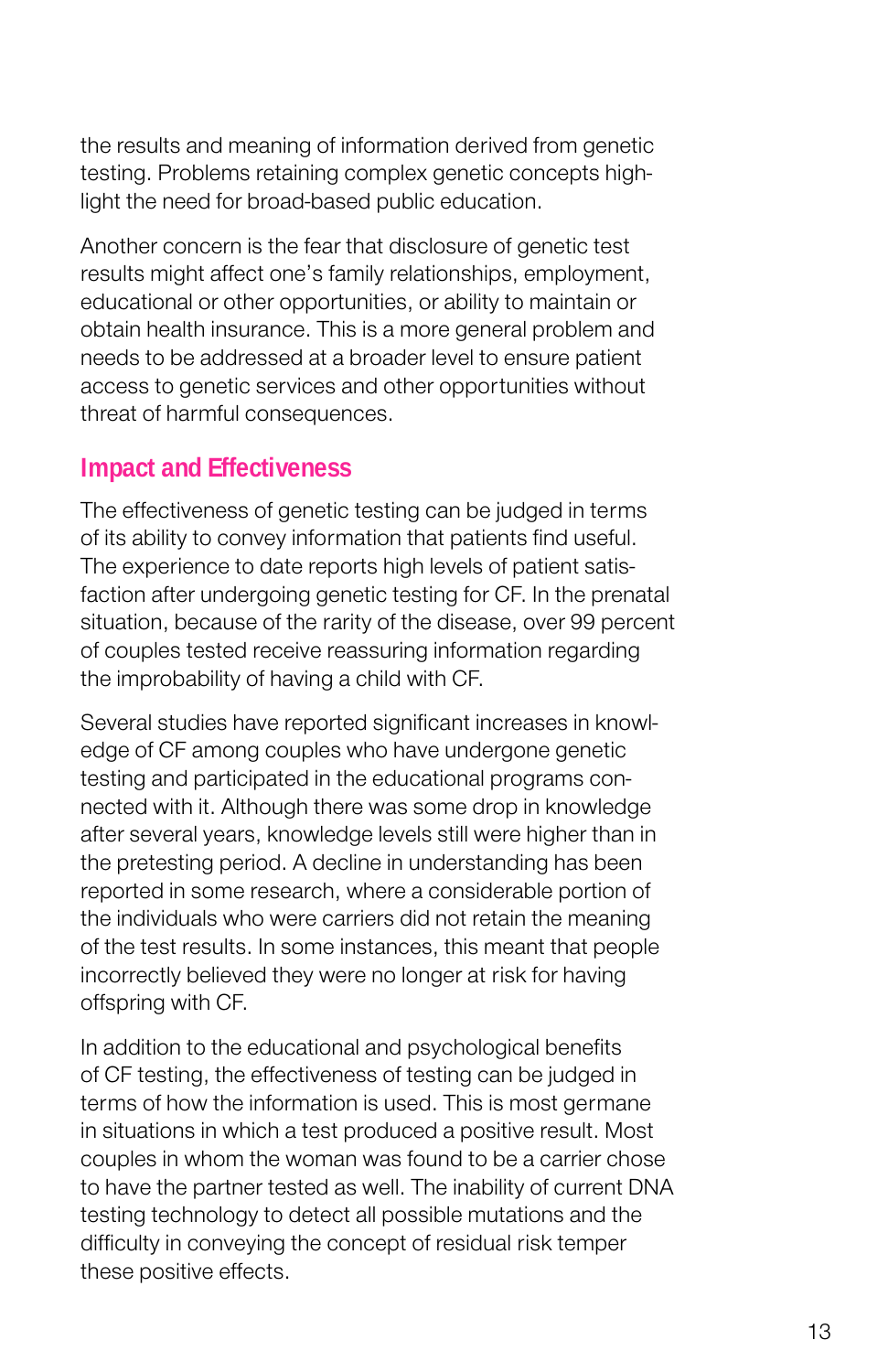Another indicator of impact occurs in the rare instances in which a fetus with CF is identified. In the limited studies to date, most couples with no positive family history in this circumstance choose to terminate the pregnancy. It should be noted that some couples do not undergo final stages of testing because of their intention to continue the pregnancy.

### **Cost**

Assessment of the costs associated with testing, screening, and treatment of CF is challenging because technology and treatment modalities are changing rapidly. Nonetheless, there is general agreement about the magnitude of many of the key cost variables and the likely future direction of change in these costs.

In terms of treatment, options for care for many individuals with CF have expanded over the past decade with implications for the average cost of care. Although the Office of Technology Assessment estimated in 1992, based on 1989 data, that the annual treatment costs were approximately \$10,000 per year per individual with CF, current estimates exceed \$40,000 per year in direct medical costs and \$9,000 per year in ancillary costs. Using a 3 percent discount rate, this implies a net present value of approximately \$800,000 for direct and ancillary costs associated with a CF birth.

The technology and cost of DNA diagnostic testing for a CF mutation are changing rapidly. At present, the cost of DNA diagnostic testing for CF is between \$50 and \$150 per test, testing for between 6 and 72 CF mutations. Rapid progress is being made in cost of testing, however, because of improvements in instrumentation. These costs will likely decline, and the number of mutations screened will quickly increase.

In terms of the cost of prenatal testing, the costs of informed consent procedures, educational and counseling services, associated administrative costs, and so forth must be added to the laboratory testing costs per se. These costs will vary as a function of the level of various educational and counseling services accompanying the testing according to evolving professional standards for genetic testing procedures.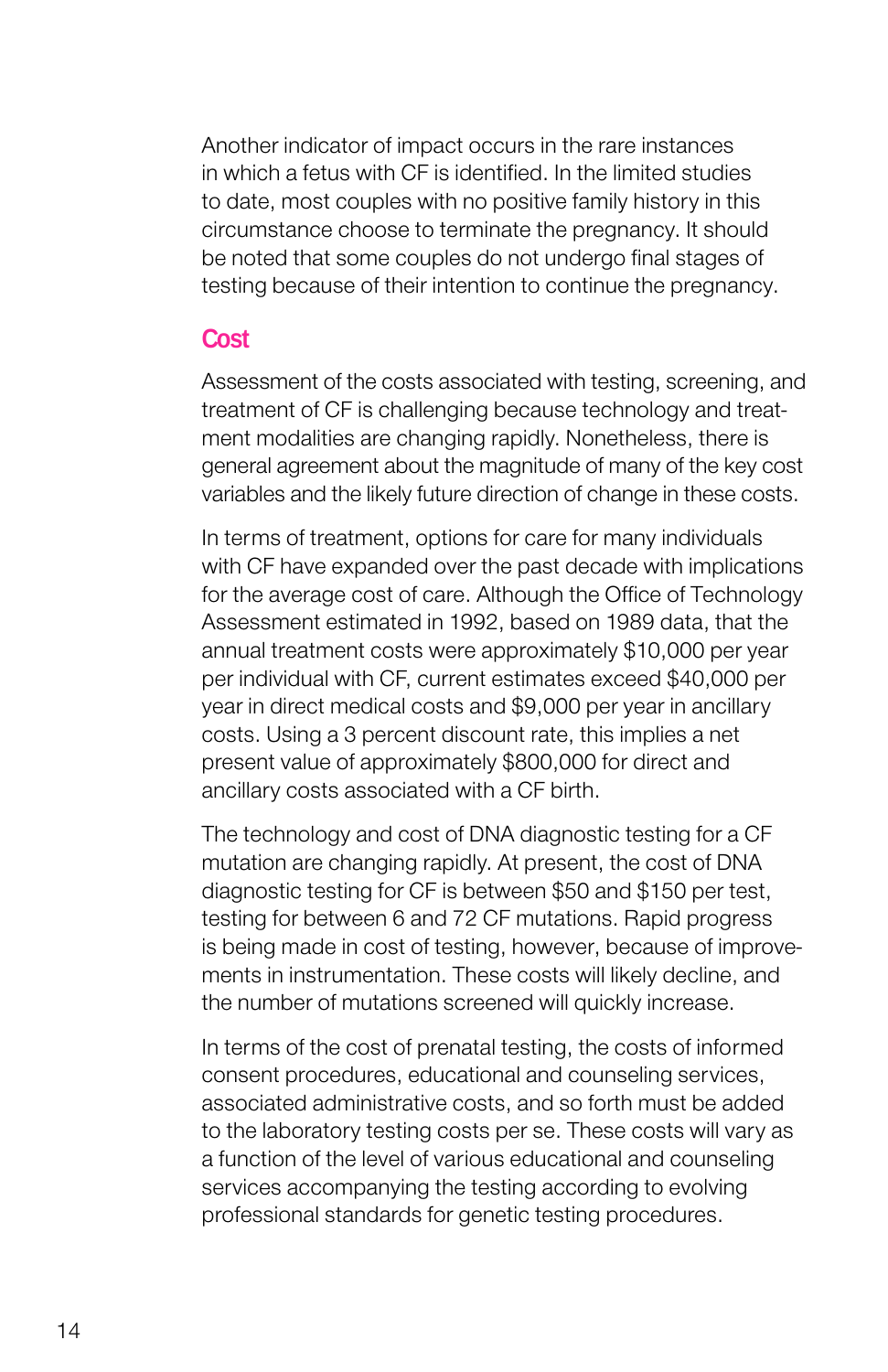Regarding cost savings from neonatal testing, currently no definitive data demonstrate medical benefit and cost savings associated with population-based neonatal screening. However, there is suggestive evidence that differences in height, weight, and nutrition of youngsters with CF are a function of whether they had neonatal screening and early diagnoses. These may well translate into future health outcomes and treatment savings, but the magnitude of such benefits is not known.

Broader assessment of the costs of a voluntary, broad-based prenatal screening program depends on variables such as the number of individuals deciding to participate in the test, the incidence of CF carriers in the population involved, the testing method (e.g., sequential or couple-based), the proportion of couples with an affected fetus who choose to terminate the pregnancy, and the number of children the couples wish to have. Although assumptions about these variables differed, studies showed that the cost per identified CF fetus averted ranged from \$250,000 to \$1,250,000 for a Caucasian population of Northern European ancestry. Estimates on the high end of this range come down substantially if one considers couples who plan to have more than one child or if identified carriers inform siblings and other relatives.

A broad educational effort is essential to create a level of genetic literacy in the population and among health care professionals that will allow individuals to utilize genetic and other information in making important life decisions. An estimate of the costs of this effort is not available.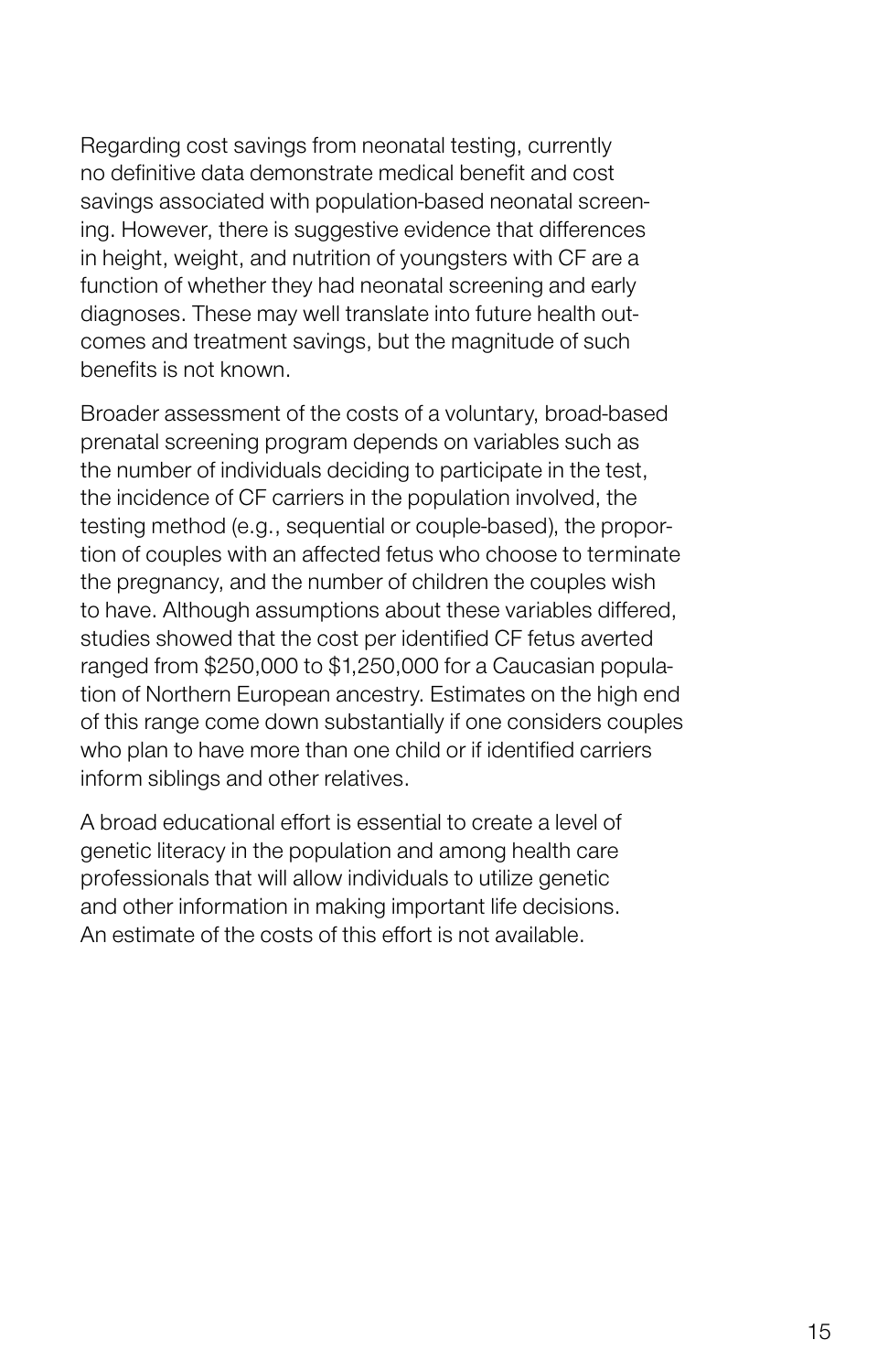## **Should Cystic Fibrosis Carrier Testing Be Offered to (1) Individuals With a Family History of Cystic Fibrosis, (2) Adults in the Preconception or Prenatal Period, and/or (3) the General Population?**

The first two sections of this report summarized the knowledge base for the recommendations that follow. Objectives for CF testing and reasons for and against testing are different for each population, but in all cases individuals' acceptance of testing must be entirely voluntary. Each population is considered separately.

- 1. Individuals with a family history of CF and partners of those with CF should be offered genetic testing. As a group, individuals with a family history have relatively high frequencies of mutations in the CFTR gene. Members of this group have increased awareness of their risk of being carriers, as well as increased familiarity with the disease and its impact on the family. Testing can be helpful with regard to reproductive decisionmaking and informative with regard to family health.
- 2. CF genetic testing should be offered to the prenatal population and couples currently planning a pregnancy, particularly those in high-risk populations. Data indicate that a significant level of interest in CF testing exists in this group. Because this is a vulnerable population and because of the inherent time constraints, it is particularly important that they receive adequate and balanced information. The information includes, but is not limited to, sensitivity of the test, a description of the range of severity of the disease, and risks. The offer of testing should be made to enable couples who wish to avoid the birth of a child with CF to do so, without influencing those who do not. Care should be taken to ensure that the decision to have testing is completely voluntary.
- 3. CF testing for the general population is not advocated. Given the low incidence and prevalence of CF and the demonstrable lack of interest in the general population, there is little justification for testing.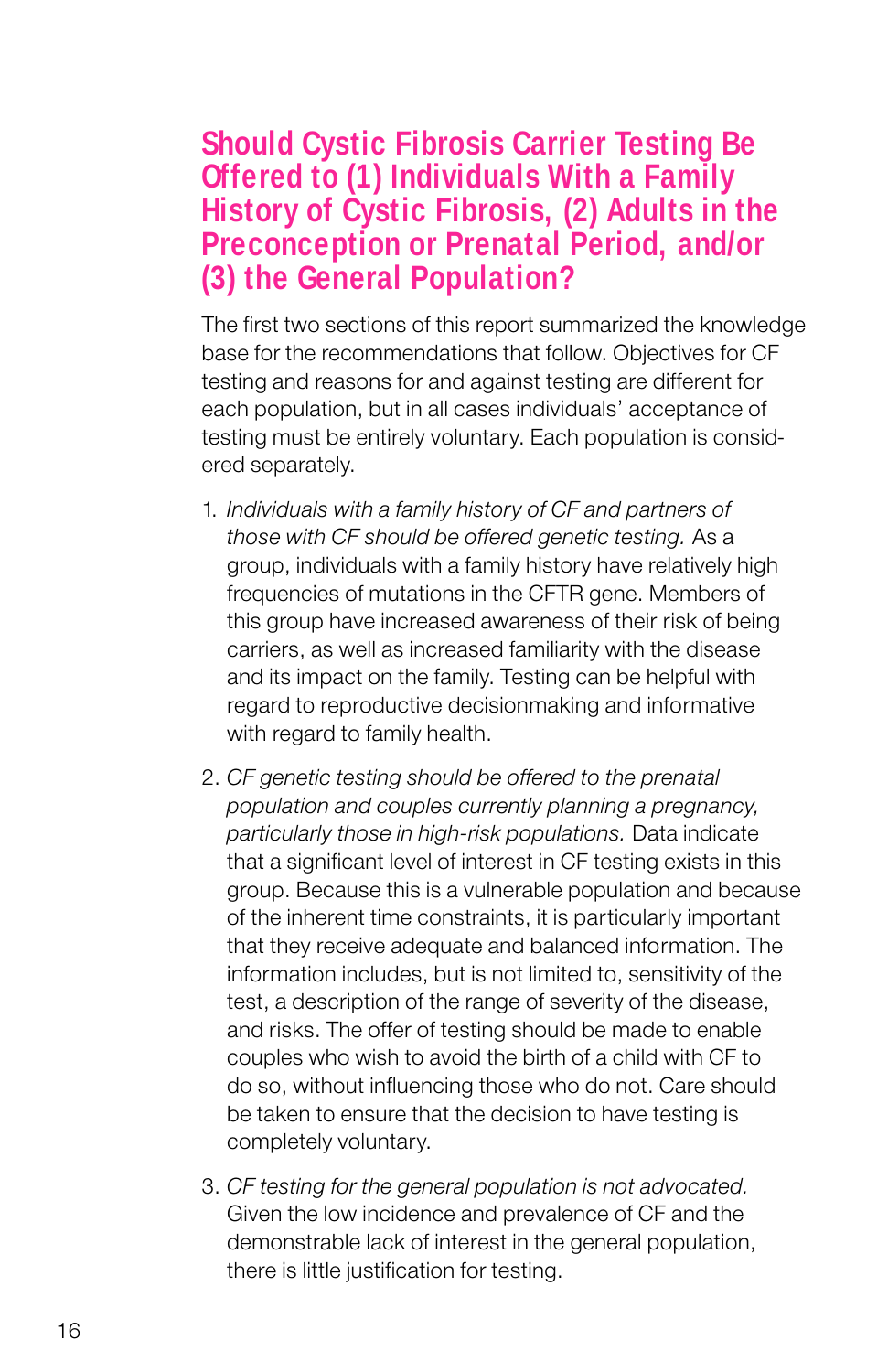Routine genetic screening for CF in newborns is not advocated, based on available data. Studies have not provided sufficient evidence that identifying CF patients earlier than the current average age of diagnosis improves outcomes. The panel recommends that studies of CFTR screening in newborns be developed to provide a foundation for assessment of benefits of early therapy.

Education and informed consent. Genetic testing for CF should begin with education concerning CF. It should be clear that the patient has received the material and has had an opportunity for questions to be answered before testing is undertaken. Development of model educational and consent forms for genetic testing, as well as education programs for providers, is encouraged. All persons undergoing genetic testing should give written informed consent for the test, receive culturally sensitive educational materials, and demonstrate an understanding of the test and test results.

It is essential that the offering of CF carrier testing be phased in over a period of time to ensure that adequate education and appropriate genetic testing and counseling services are available to all persons being tested.

Genetic testing and counseling for CF in the populations identified by the panel's recommendations should be eligible for payment by insurers.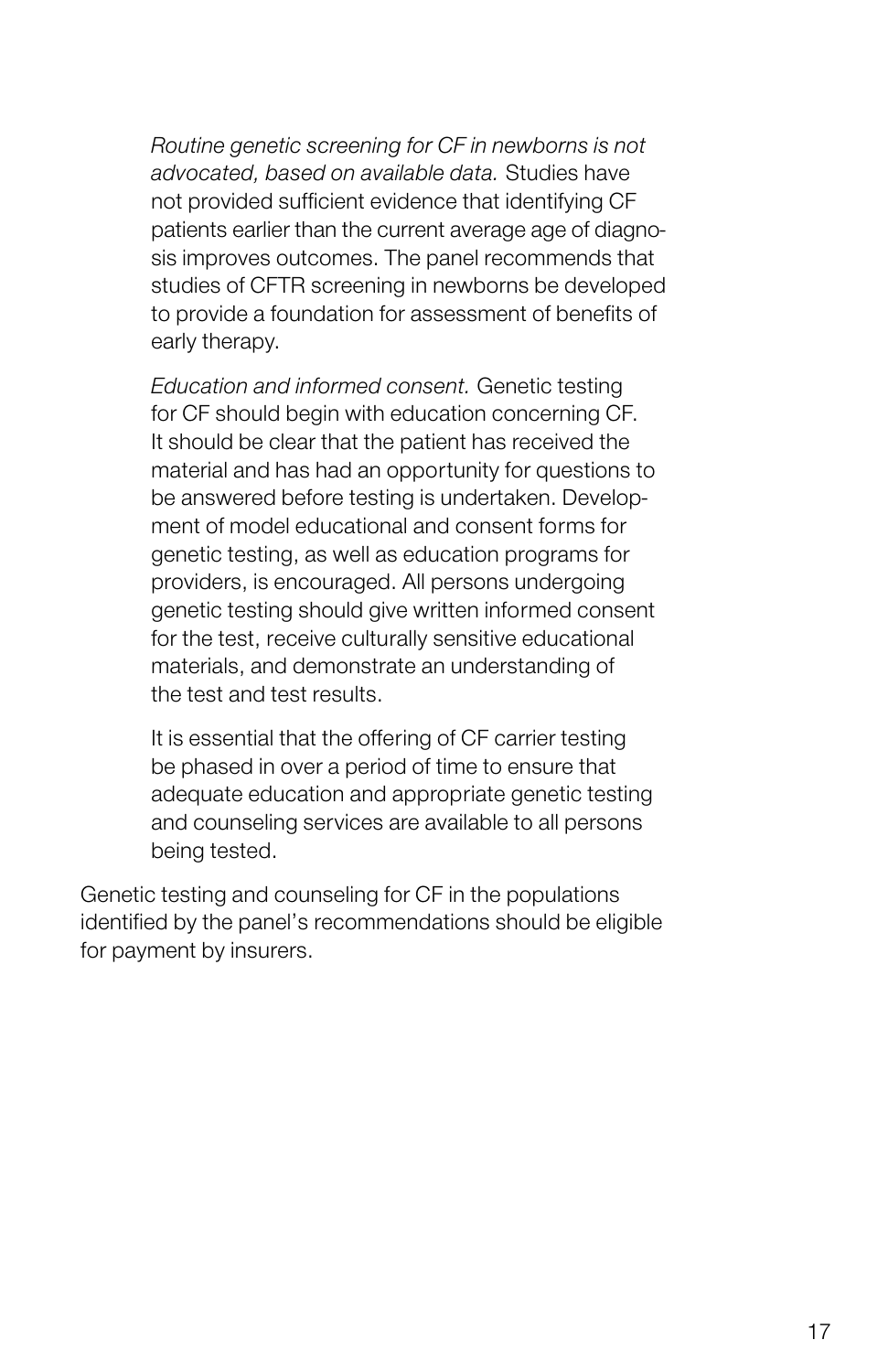## **What Are the Optimal Practices for Cystic Fibrosis Genetic Testing (Setting, Timing, and the Practices of Education, Consent, and Counseling)?**

The goal of genetic testing for CF is to provide individuals with information that will permit them to make informed reproductive and other decisions. Testing is of benefit only if there is access to the necessary comprehensive health services and resources that ensue from case/carrier detection. Components of a testing program should include education, counseling, and the use of medical facilities to improve health outcomes.

The setting must provide access for provision of comprehensive services. Whether it is based in a medical center or in a primary care setting, a professional interdisciplinary team should address the individual's genetic, medical, emotional, and reproductive health needs. The services should not be administered in isolation, but in association with tertiary care centers.

The complexity of DNA diagnostic data and the vast number of mutations in CF mandate sophisticated laboratory capability (or access to it) as an integral component. Laboratories providing molecular diagnostic capability should utilize tests that achieve a mutation detection rate of approximately 90 percent or better for Caucasians or a detection rate for African Americans, Asian Americans, Hispanics, Ashkenazi Jews, Native Americans, and others comparable to that available at present.

### **Timing for Testing Depends on Targeted Group**

- In adults with a positive family history of CF, genetic testing should be provided at any time requested.
- Newborn siblings of patients with CF as well as other siblings who exhibit atypical symptoms should be tested. However, testing of minors for the purpose of identifying carrier status is not recommended.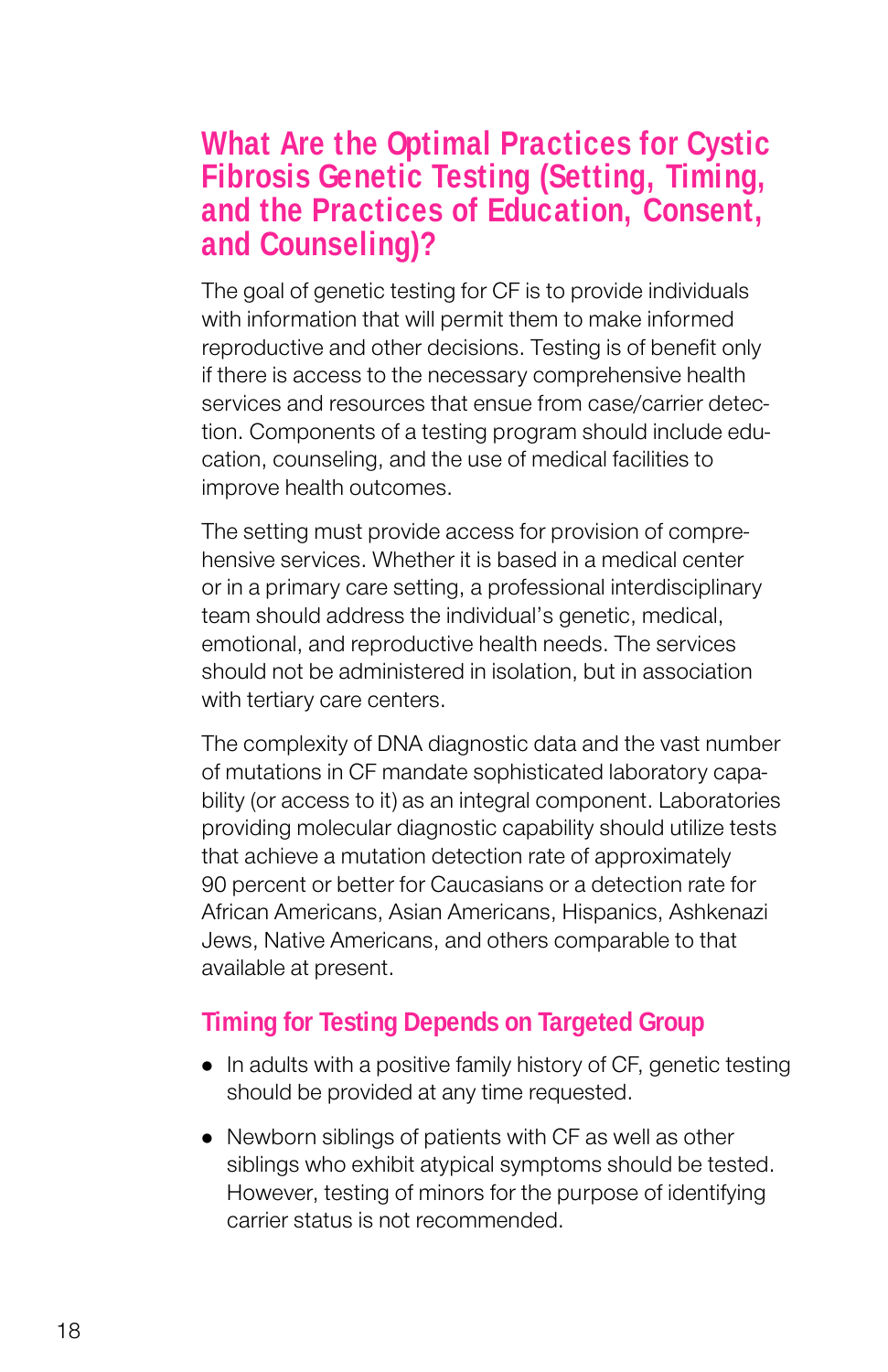- Carrier detection in pregnant couples with a family history of CF should be provided in an expeditious manner. Similarly, the request by a couple with known carrier status for prenatal diagnosis must be addressed promptly to facilitate access to all needed services so as to provide an optimal opportunity to make an informed decision.
- $\bullet$  Couples in the prenatal population (i.e., those not in a highrisk group) should be offered the opportunity for carrier detection as early as possible to provide them time to consider the full range of informed reproductive decisions.
- The rationale for offering testing to couples currently planning a pregnancy is predicated on timely provision of balanced, accurate information about CF, including natural history of the disease, relative frequency in different ethnic and racial groups, variability of disease manifestation, and availability of highly sensitive and specific tests to determine carrier status.
- Although most males who have CF are sterile, partners of persons with CF should be tested on request for carrier status. The highest practical level of sensitivity of the DNA test should be used to maximize detection of at-risk couples.

### **Education**

Genetic testing should be provided in response to the needs of patients. Thus, programs must provide information relating to genetics in general such as basic inheritance patterns, variable nature of disease expression, risk of occurrence, and diagnostic and therapeutic options. In the case of CF testing programs, balanced information should be presented and regularly updated. The elements that must be included are:

- 1. Natural history of the disease
- 2. Range of severity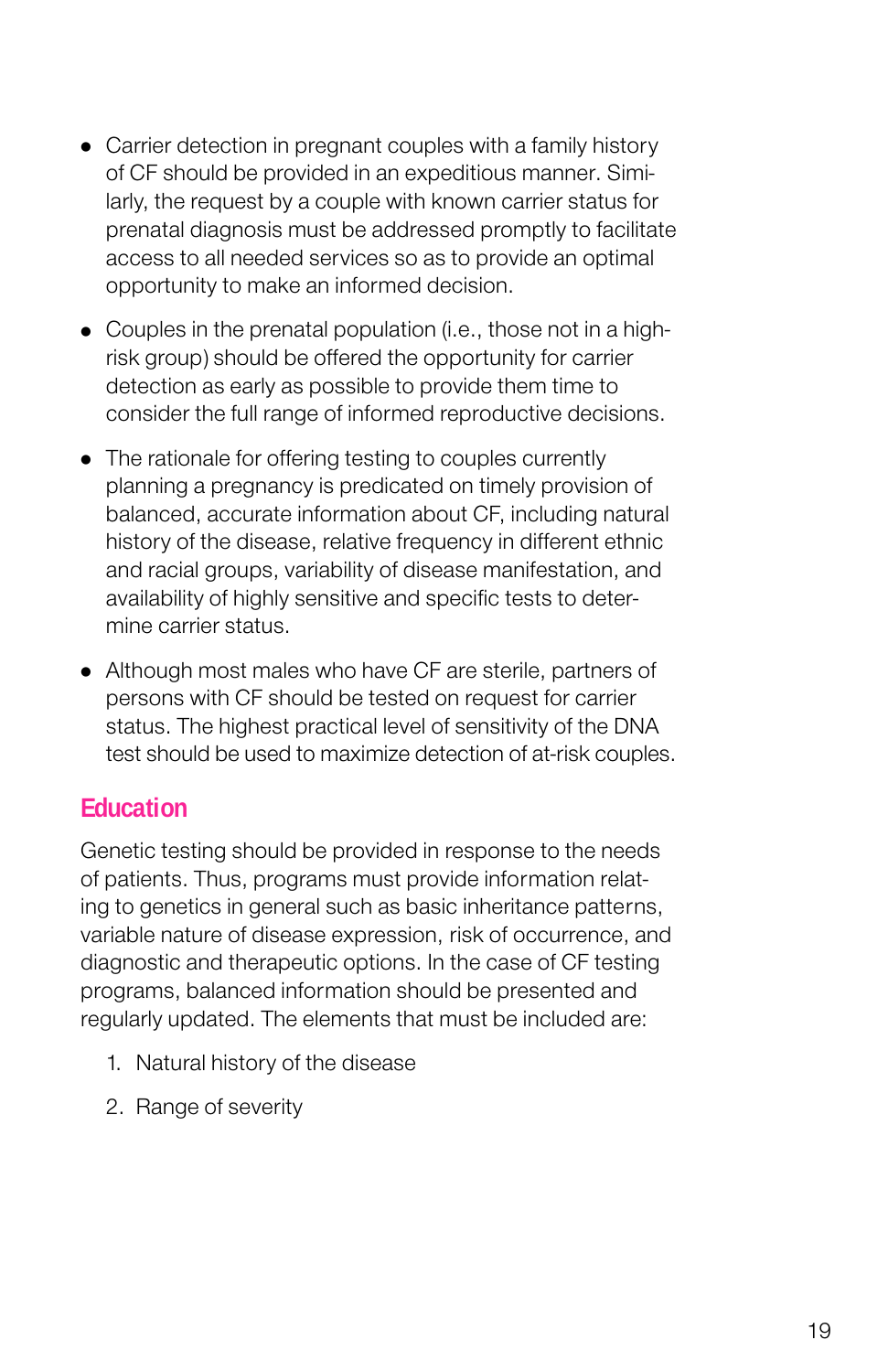- 3. Improvement in survival rates
- 4. Quality of life for patients and families
- 5. Full range of therapeutic modalities
- 6. Reproductive options, including adoption, use of artificial reproductive modalities, and continuation or termination of pregnancy

Educating patients and families can be accomplished by utilizing a wide variety of printed materials and media, including videos and interactive online systems. At present, information content is presented in a variable manner. It is recommended that effort be directed to develop model information that highlights the positive as well as the negative aspects of living with CF, using input from people living with the disease, their families, and members from diverse racial/ethnic groups.

Every attempt should be made to ascertain the level of understanding and cultural background of the person being tested. Followup assessment to determine retention of knowledge is an essential ingredient of any educational program.

### **Informed Consent**

To ensure informed choice, it is imperative that the informed consent process demonstrate that the individual has fully understood the multiple options and implications that ensue from genetic testing. It is also important to ensure that those who decline to be tested do so knowledgeably, although this is typically not documented. Informed consent must include a clear description of the disease, of the limitations of the genetic testing methods, and of the voluntary participation of the individual giving consent. Individuals must be assured that although every effort will be made to ensure the confidentiality of their medical and genetic data, absolute confidentiality cannot be guaranteed.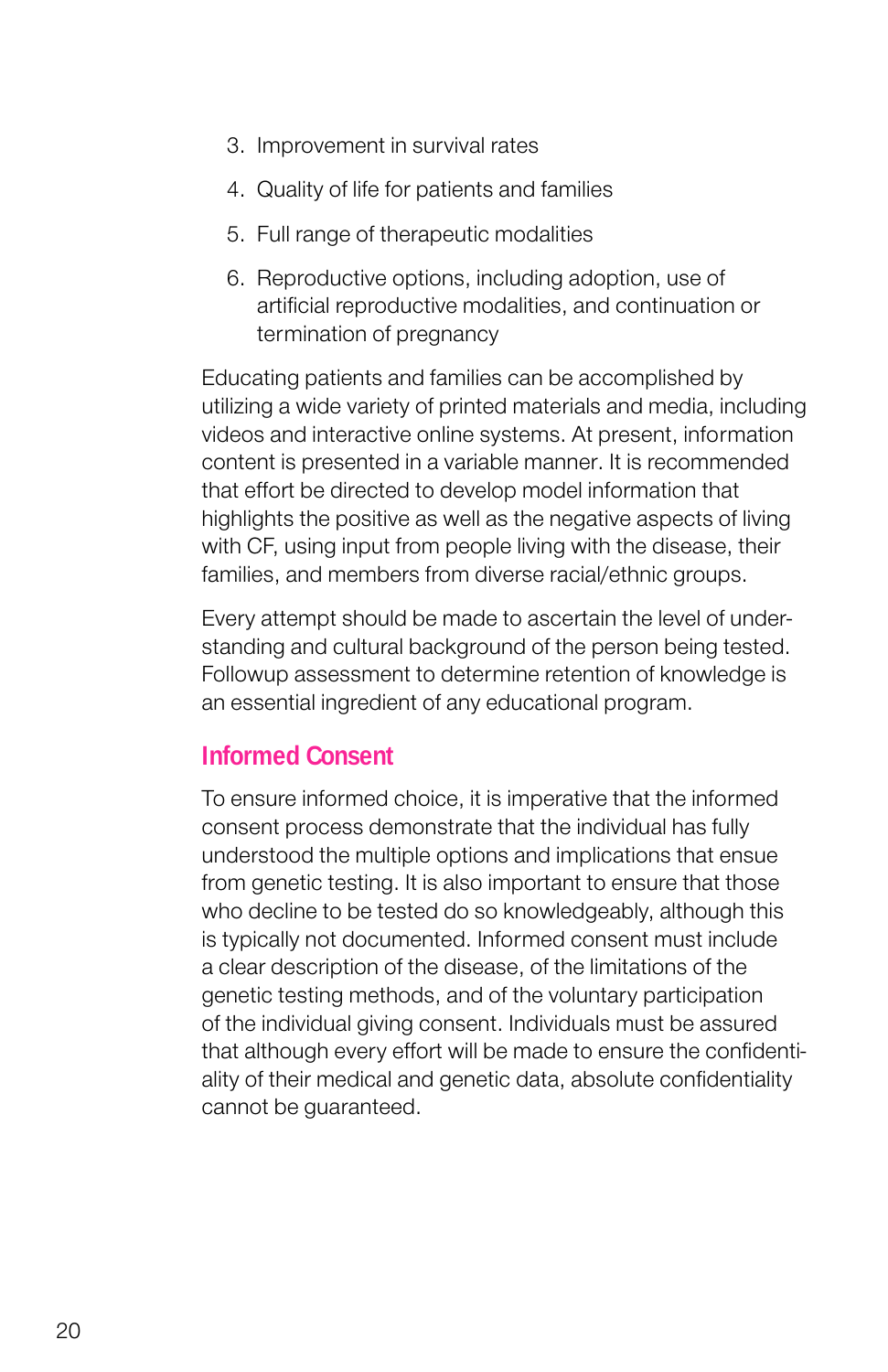## **Counseling**

Provision of accurate genetic counseling, particularly when the results are provided to the patient or when the intervention strategies are discussed, is essential. The implications of genetic testing, its limitations and strengths, and the risks of ensuing potential therapies and interventions mandate that individuals knowledgeable in genetics provide these services. The counseling skills required must combine respect for a patient's right to make an autonomous decision with an appropriate level of support to facilitate the decisionmaking process.

Any strategy attempting to provide these services to the public carries with it a responsibility to enhance the educational process for physicians and other health care providers. Rapid changes in the methodology of molecular diagnosis, and therapeutic options that result from them, mandate continuing education and involvement of genetic specialists in the process of translating these developments into practical and beneficial terms. CF centers should make counseling available to minor siblings, who often have a need for information that goes unaddressed.

### **Nondiscrimination**

Pivotal to individual autonomy is the guarantee that genetic data not be used for discrimination with reference to insurability, employment and educational opportunities, and social stigmatization.

Federal and State statutes currently in place to address nondiscriminatory practices against any carrier, person with a genetic disorder, or family member need to be enforced. However, these laws provide limited protection from discriminatory practices. Additional Federal and State statutes are needed to broaden protection from harm based on genetic status from educational, health care, and other organizations that may impact on and restrict immediate and long-term opportunities. Special attention should be given to expanding the understanding and awareness of the legal, insurance, health care, and educational professions about discriminatory practices.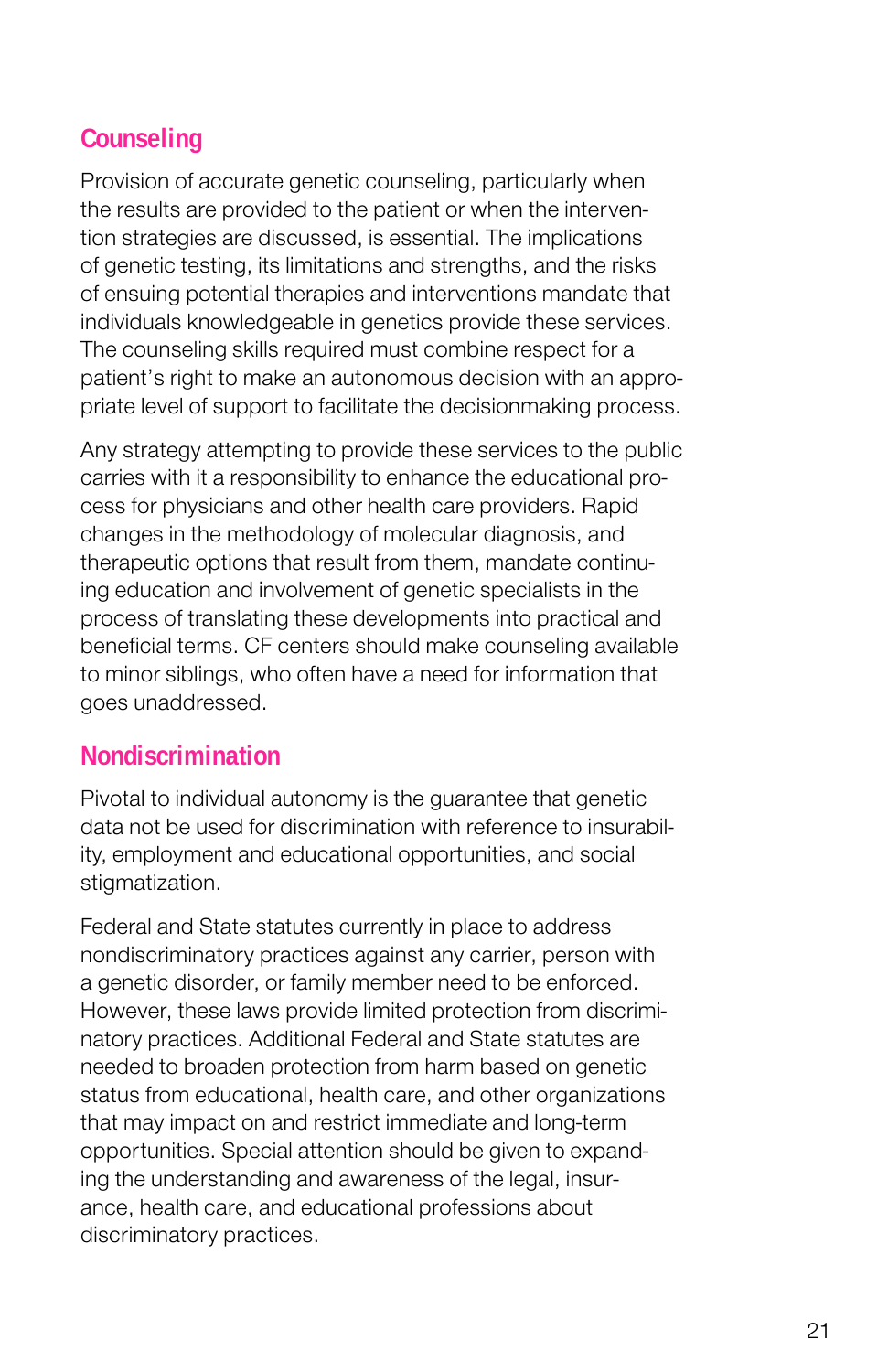In spite of laws that are put into place to protect people from external discrimination, less visible or more subtle harm may occur. For example, families may perceive differently a member found to be a carrier or found to be affected with a genetic disorder. These families may marginalize or ostracize the identified person. No laws can be passed to provide protection from this practice; however, future research is needed to understand the parameters of this problem and the moderating impact of education and counseling.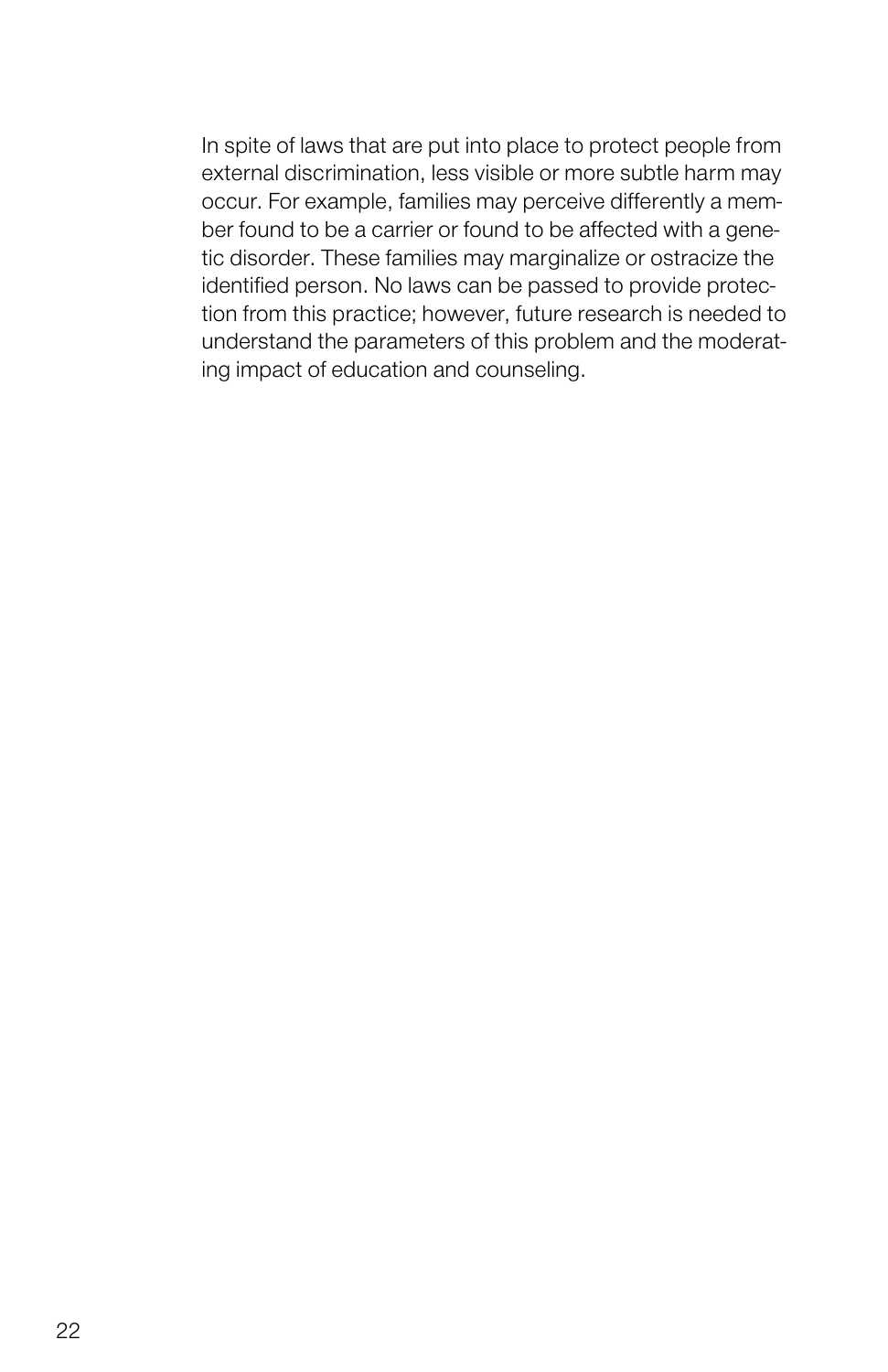## **What Should Be the Future Directions for Research Relevant to Genetic Testing for Cystic Fibrosis and, More Broadly, for Research and Health Policies Related to Genetic Testing?**

- As treatment options and screening technologies change, what are the impacts on medical costs, ancillary costs, and quality of life associated with CF? What are the costeffective approaches to treatment and screening in different settings?
- What is the actual incidence of discrimination and stigmatization with respect to carriers, persons with genetic disorders, and their families? How does fear or anticipation of discrimination impact decisionmaking by some persons with identified genetic disorders?
- What is the most effective mechanism to educate health professionals about the current state of genetic disorders, genetic testing, and management of genetic disorders?
- What are effective educational strategies to educate the public and specific populations about genetics and genetic testing?
- What are patients' expectations of pretest education, genetic reproductive risk counseling, genetic evaluations, and transmittal of test results?
- Do early diagnosis and treatment of newborn infants with CF modify the morbidity as indicated by pulmonary function tests, maturation status, rates of infection, hospitalization, and mortality rates?
- A variety of screening strategies have been used in various studies (e.g., sequential versus couple screening). A systematic literature review should be undertaken, and, if warranted, a randomized controlled trial should be initiated to assess the relative merits of these strategies.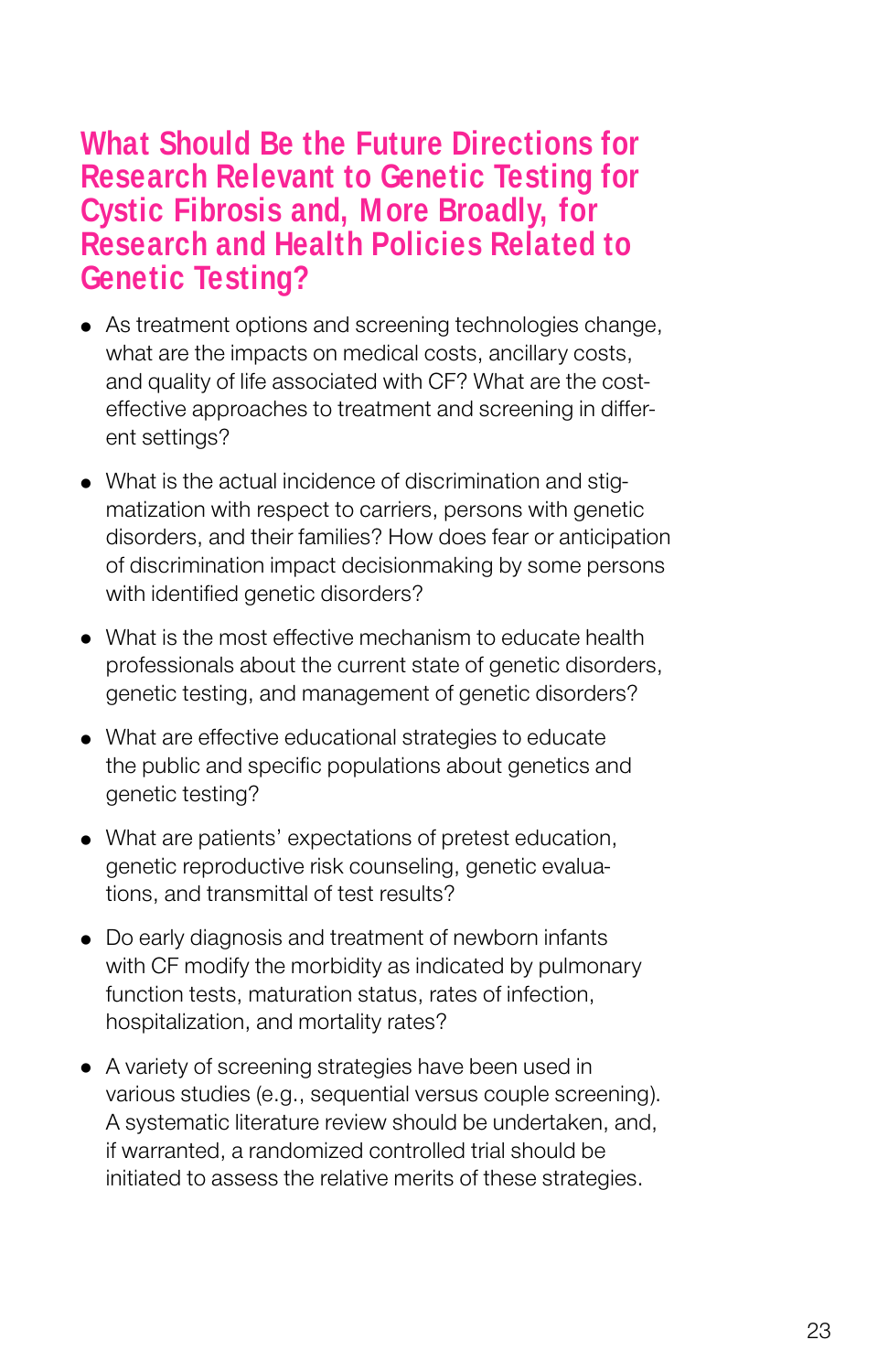- Certain specific mutations appear to result in limited phenotypes, such as CBAVD. A goal of future research should be to continue to identify additional mutations, modifier genes, and environmental factors, and correlate these with the phenotype.
- ● Because CF is characterized by multiple mutations of the CFTR gene, this disease would be the prototype for the assessment of multiple methodologies to define numerous allelic mutations of a large gene.
- The optimal system for delivery of genetic services in rural and nonacademic settings should be studied.
- What are long-term effects of pregnancy termination or continuation on high-risk couples?

## **Conclusions and Recommendations**

- Active research should continue on improved treatments for people with CF, enhanced molecular diagnosis of CF, and better understanding of the pathophysiology of CF.
- Over the past two decades, aggressive management of the pulmonary manifestations of CF and new treatment modalities have resulted in much longer survival.
- More than 90 percent of CF mutations can be identified in certain populations. Although generally good correlations exist between certain CF mutations and pancreatic status, it is known that CF mutations are not robust predictors of severity of disease and longevity.
- The goal of genetic testing is to provide individuals with information that will permit them to make informed decisions.
- CF genetic testing should be offered to adults with a positive family history of CF, to partners of people with CF, to couples currently planning a pregnancy, and to couples seeking prenatal testing.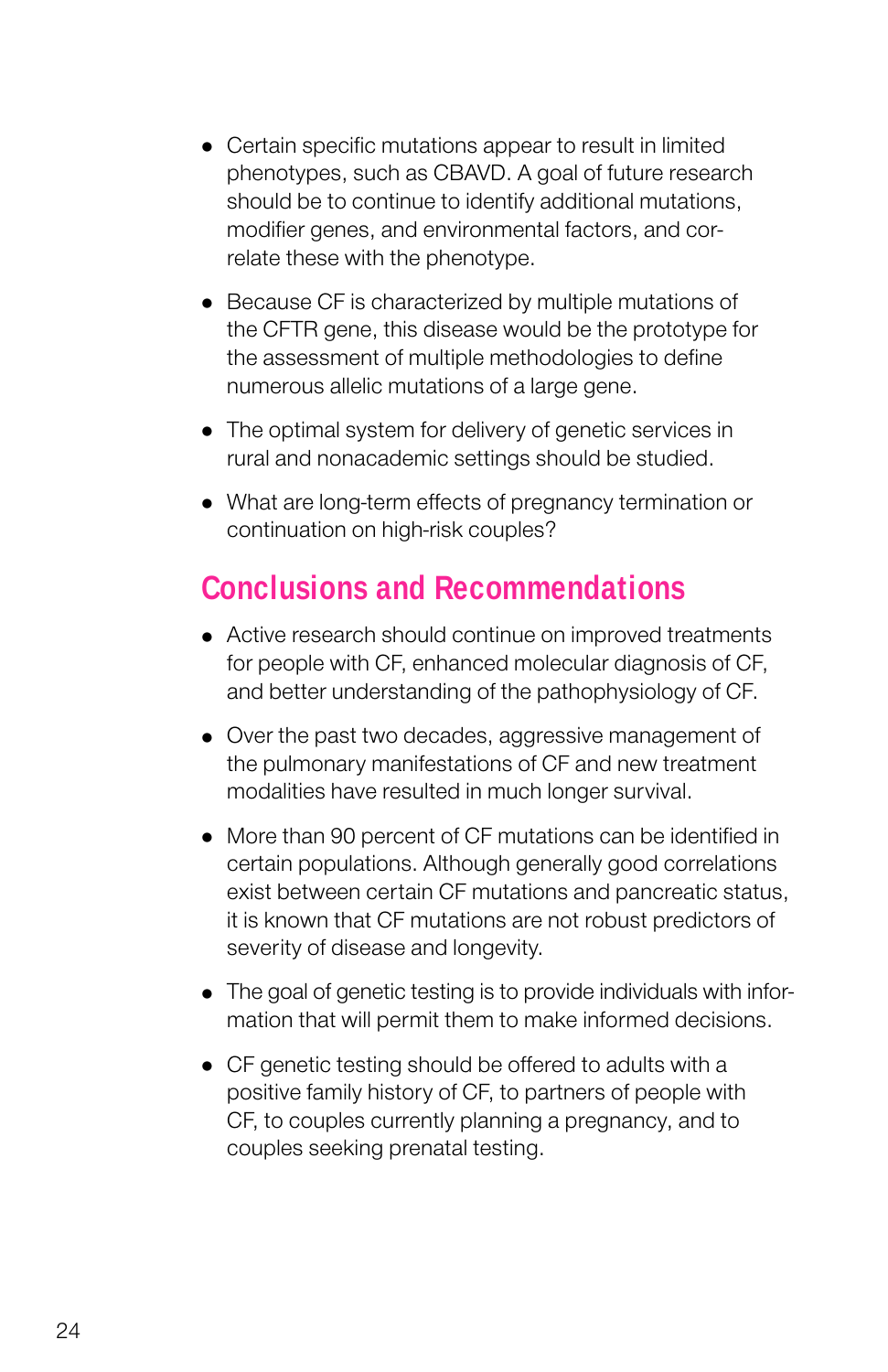- Comprehensive educational programs are recommended, utilizing a variety of media, for health care professionals and the public.
- Counseling services must be accurate and provide balanced information to afford individuals the opportunity to make autonomous decisions. Every attempt should be made to protect individual rights and genetic and medical privacy rights and to prevent discrimination and stigmatization.
- Access to genetic testing in the prenatal setting enhances the ability of couples to make reproductive choices, as shown by their interest in and use of the information they gain. The cost is reasonable in relation to the benefits obtained.
- ● Offering CF genetic testing to the general population or to newborn infants is not recommended.
- Genetic testing for many additional conditions will be available in the future. Some of the principles considered for CF genetic testing might well have broader application.
- It is essential that the offering of CF carrier testing be phased in over a period of time in order to ensure that adequate education and appropriate genetic testing and counseling services are available to all persons being tested.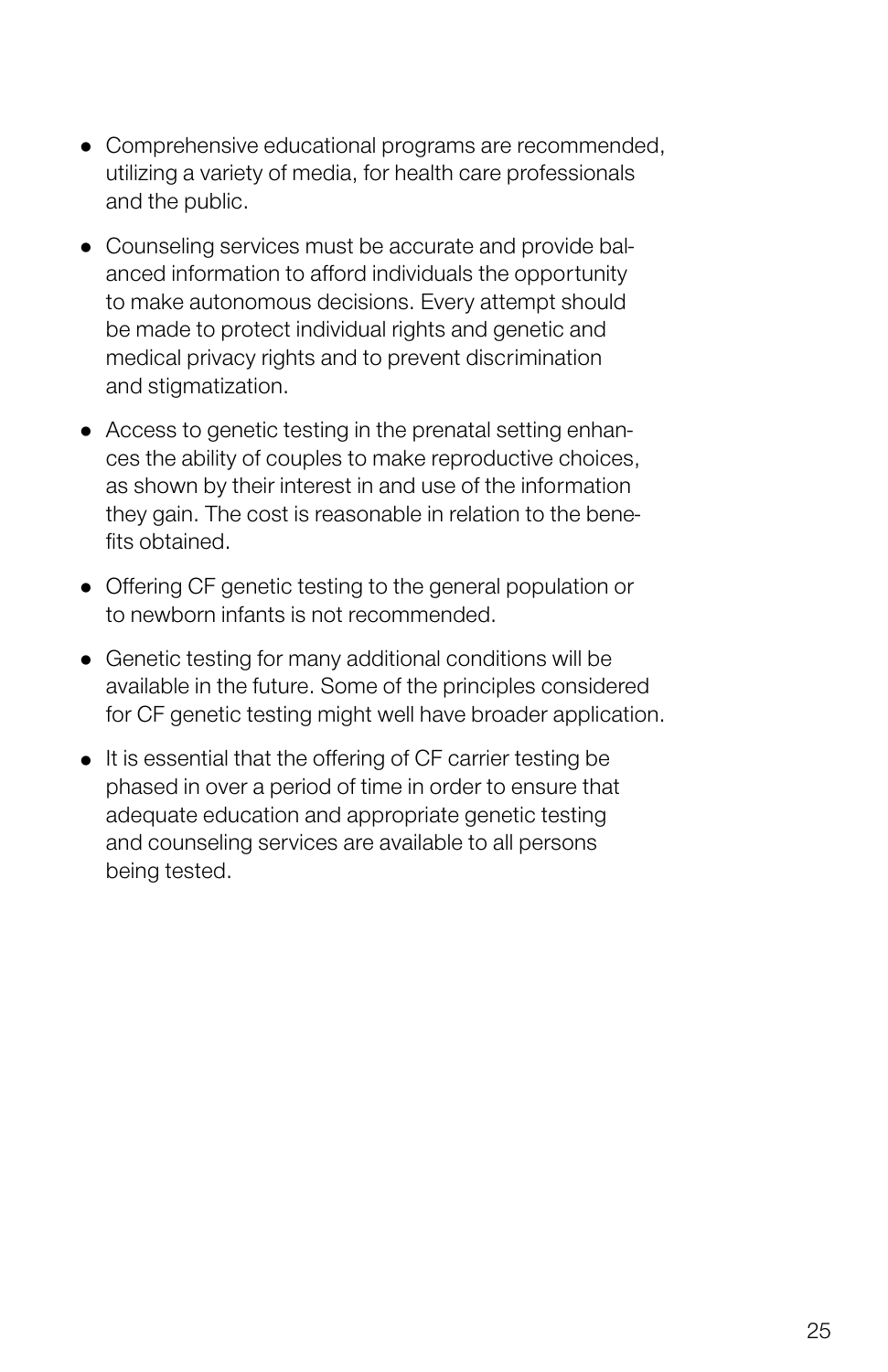### **Consensus Development Panel**

#### **R. Rodney Howell, M.D.**

Conference and Panel **Chairperson** Professor and Chairman Department of Pediatrics School of Medicine University of Miami Miami, Florida

#### **Ingrid Borecki, Ph.D.**

Research Associate Professor Division of Biostatistics School of Medicine Washington University St. Louis, Missouri

#### **Mary E. Davidson, M.S.W., L.C.S.W.-C.**

Executive Director Alliance of Genetic Support **Groups** Chevy Chase, Maryland

#### **Ezra C. Davidson, Jr., M.D.**

Professor Department of Obstetrics and Gynecology King Drew Medical Center and Charles R. Drew University of Medicine and Science Los Angeles, California

#### **James P. Evans, M.D., Ph.D.**

Clinical Associate Professor Internal Medicine University of North Carolina at Chapel Hill Internist and Geneticist Carolina Permanente Medical Group Durham, North Carolina

#### **Bonnie J. Flick, M.D.**

Assistant Professor Departments of Pediatrics and Psychiatry University of Utah Health Sciences Center Salt Lake City, Utah

#### **Bradford H. Gray, Ph.D.**

**Director** Division of Health and Science Policy New York Academy of Medicine New York, New York

#### **Mark S. Kamlet, Ph.D.**

Dean and H. John Heinz III Professor of Economics and Public Policy

H. John Heinz School of Public Policy and Management Carnegie Mellon University Pittsburgh, Pennsylvania

#### **Elizabeth R. McAnarney, M.D.**

Professor and Chair Department of Pediatrics University of Rochester School of Medicine Rochester, New York

#### **Vicki Michel, M.A., J.D.**

Consultant and Mediator in Bioethics and Law Los Angeles, California Adjunct Professor Loyola Law School Los Angeles, California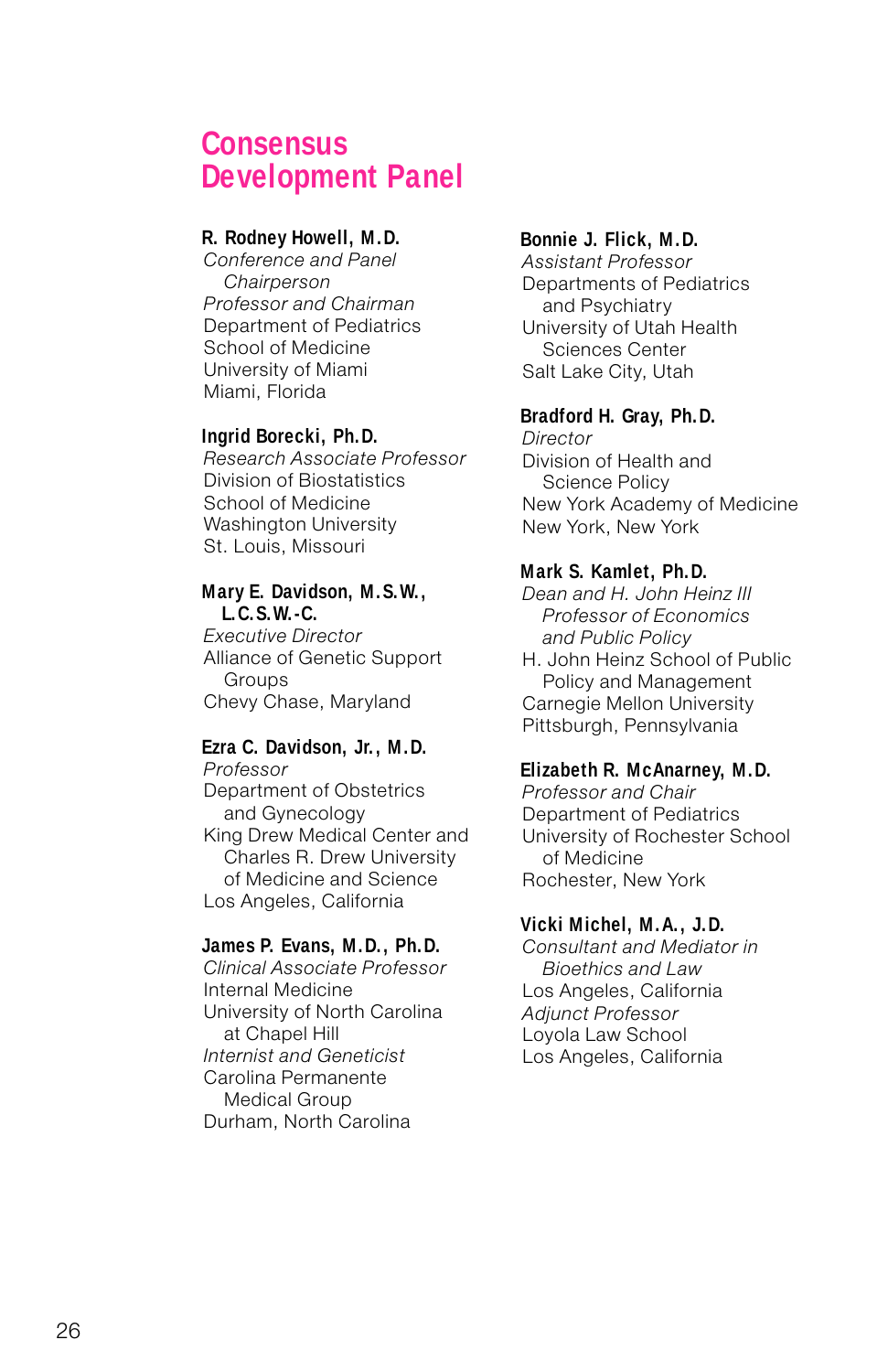#### **Robb E. Moses, M.D.**

Chair Department of Molecular and Medical Genetics Oregon Health Sciences University Portland, Oregon

#### **Owen M. Rennert, M.D.**

Professor and Chairperson Department of Pediatrics Georgetown University Medical Center Washington, DC

#### **Stephanie C. Smith, M.S.**

Genetic Associate Genetics Services Coordinator Division of Medical Genetics Department of Preventive Medicine University of Mississippi Medical Center Jackson, Mississippi

#### **Janet K. Williams, Ph.D., R.N.**

Associate Professor College of Nursing University of Iowa Iowa City, Iowa

## **Speakers**

#### **David A. Asch, M.D., M.B.A.**

"Carrier Screening for Cystic Fibrosis: Costs and Clinical Outcomes"

Assistant Professor of Medicine Senior Fellow, Leonard Davis Institute of Health Economics

Department of Medicine University of Pennsylvania Philadelphia, Pennsylvania

#### **Arthur L. Beaudet, M.D.**

"Making the Case for Offering Cystic Fibrosis Carrier Testing on a Population Basis" Henry and Emma Meyer Professor and Acting Chairman Department of Molecular and Human Genetics Baylor College of Medicine Investigator Howard Hughes Medical Institute Houston, Texas

#### **Barbara A. Bernhardt, M.S.**

"Offering Cystic Fibrosis Carrier Screening to an HMO Population: Utilization, Knowledge, and Factors Influencing the Decision To Be Tested" Assistant Professor, Genetic Counselor Department of Pediatrics Division of Genetics and Public Policy Studies Johns Hopkins University School of Medicine Baltimore, Maryland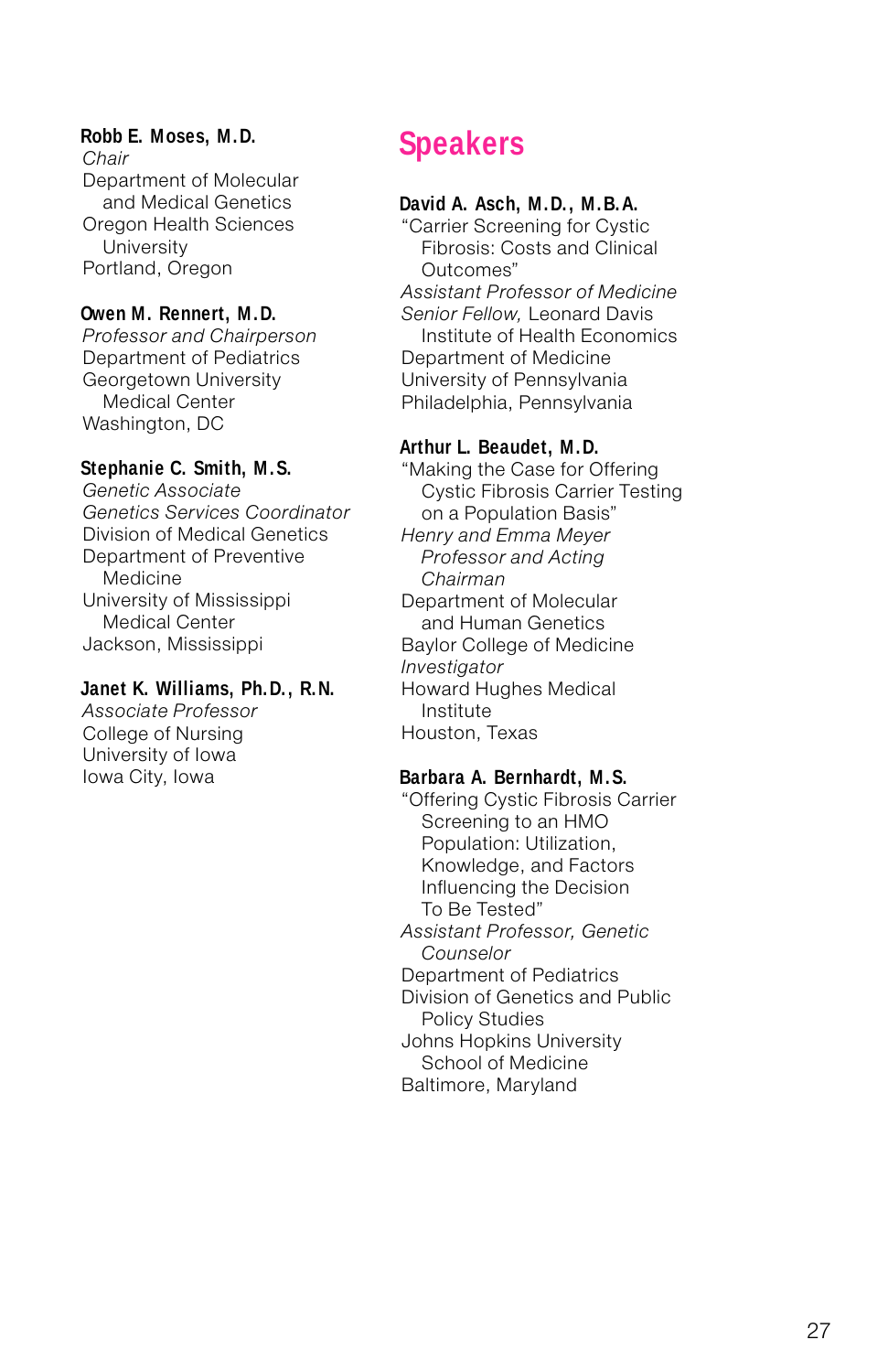#### **Thomas F. Boat, M.D.**

"Cystic Fibrosis in the Post-CFTR Era" Professor and Chair Department of Pediatrics University of Cincinnati **Director** Children's Hospital Research Foundation Children's Hospital Medical Center Cincinnati, Ohio

#### **Preston W. Campbell III, M.D.**

"Cystic Fibrosis Therapy" Associate Professor Department of Pediatrics Vanderbilt University School of Medicine Nashville, Tennessee

#### **Garry R. Cutting, M.D.**

"Genetic Epidemiology and Genotype/Phenotype Correlations" Associate Professor of Pediatrics and Medicine Department of Pediatrics Johns Hopkins University School of Medicine Baltimore, Maryland

#### **Richard A. Doherty, M.D.**

"Prenatal Couple Screening for Cystic Fibrosis in Primary Care Settings" **Director** Southern Maine Regional Genetics Program Department of Genetics Foundation for Blood Research Scarborough, Maine

#### **Christine M. Eng, M.D.**

"Prenatal Genetic Carrier Screening: Experience With Multiple Option Screening in the Ashkenazi Jewish Population"

Assistant Professor Department of Human Genetics Mount Sinai School of Medicine New York, New York

#### **Joanna H. Fanos, Ph.D.**

"Carrier Testing for Adult Cystic Fibrosis Siblings: The Importance of Not Knowing" Senior Scientist Departments of Pediatrics, Medicine, and Psychiatry

California Pacific Medical Center Research Institute San Francisco, California

#### **Theresa A. Grebe, M.D.**

"Cystic Fibrosis Among Native Americans of the Southwest" Assistant Professor of Clinical **Pediatrics** Division of Medical and Molecular Genetics Department of Pediatrics University of Arizona College of Medicine Phoenix, Arizona

#### **Wayne W. Grody, M.D., Ph.D.**

"Cystic Fibrosis Mutation Screening and Counseling" Associate Professor Divisions of Medical Genetics and Molecular Pathology Director, Diagnostic Molecular Pathology Laboratory Departments of Pathology, Laboratory Medicine, and Pediatrics UCLA School of Medicine Los Angeles, California

#### **Neil A. Holtzman, M.D., M.P.H.**

"A Standard of Care for Cystic Fibrosis Carrier Screening: Satisfying Equity and Autonomy" **Director** Genetics and Public Policy Studies Department of Pediatrics The Johns Hopkins Medical Institutions Baltimore, Maryland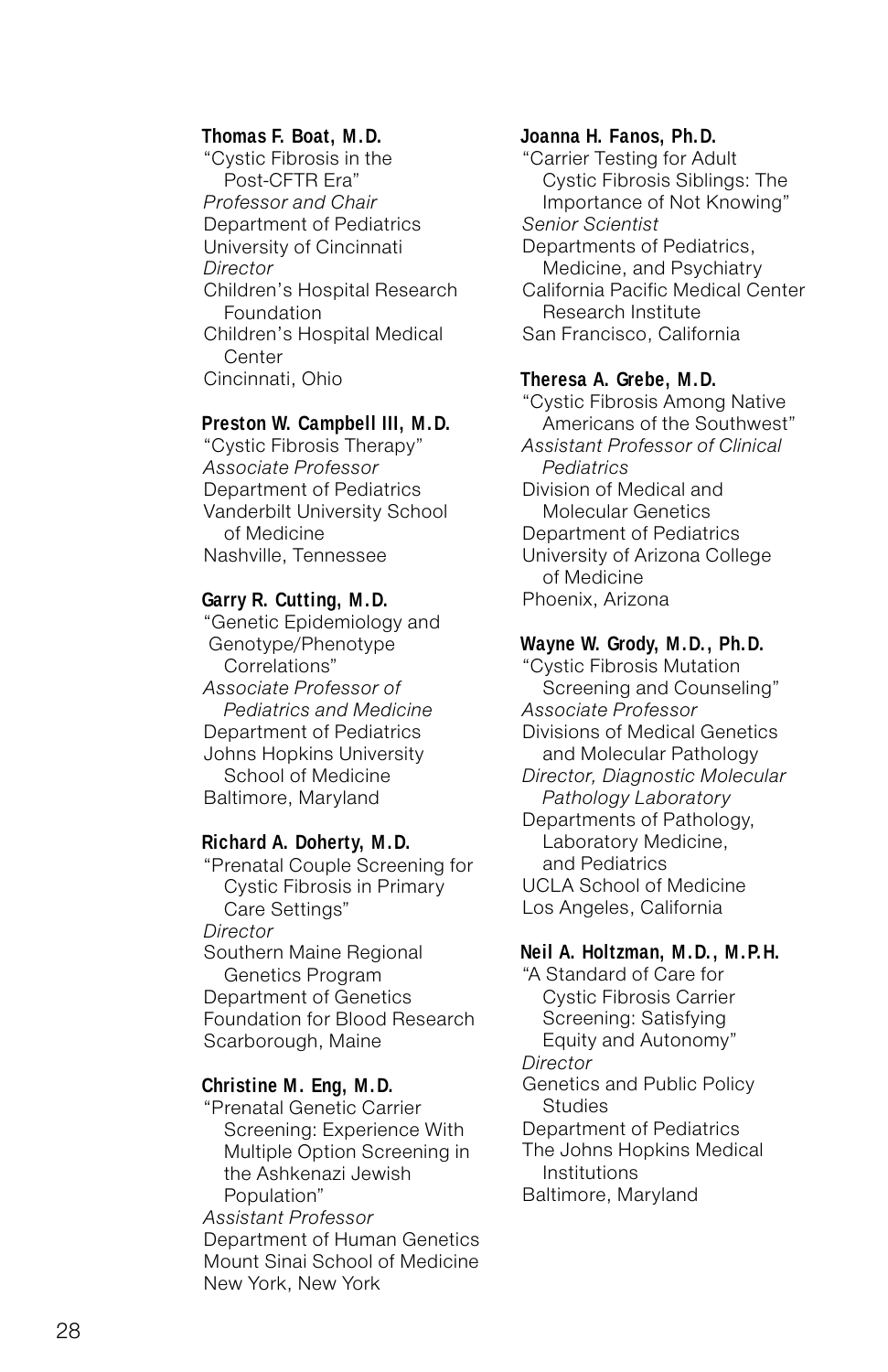#### **Katherine W. Klinger, Ph.D.**

"Genetic Testing Technologies" Vice President, Science Genzyme Genetics Framingham, Massachusetts

#### **Tracy Lieu, M.D., M.P.H.**

"Cost-Effectiveness of Prenatal Carrier Screening for Cystic Fibrosis" Physician Investigator Division of Research Kaiser Permanente of Northern California Oakland, California

#### **Theresa M. Marteau, Ph.D.**

"Cystic Fibrosis Carrier Testing in the Population: A U.K. Perspective" Professor of Health Psychology **Director** Psychology and Genetics Research Group United Medical and Dental Schools of Guy's and St. Thomas's (UMDS) University of London London, England

#### **John A. Phillips III, M.D.**

"Efficacy of Education for and Interest in Population-Based Cystic Fibrosis Carrier Screening" David T. Karzon Professor of Pediatrics and Professor of Biochemistry Department of Pediatrics Vanderbilt University School of Medicine Nashville, Tennessee

#### **Michael J. Rock, M.D.**

"Newborn Screening" Assistant Professor of Pediatrics Division of Pediatric Pulmonology Department of Pediatrics University of Wisconsin Madison, Wisconsin

#### **Peter T. Rowley, M.D.**

"Prenatal Cystic Fibrosis Carrier Population Screening: Lessons from a Regional Trial" "Economic Evaluation of Cystic Fibrosis Carrier Population Screening" Professor of Medicine,

Pediatrics, Genetics Division of Genetics

University of Rochester School of Medicine Rochester, New York

#### **James R. Sorenson, Ph.D.**

"Carrier Testing Among First, Second, and Third Degree Relatives of Cystic Fibrosis Patients" Professor Department of Health Behavior and Education School of Public Health University of North Carolina

Chapel Hill, North Carolina

#### **Benjamin S. Wilfond, M.D.**

"Normative Issues in Developing Public Policy for Cystic Fibrosis Carrier Testing" Assistant Professor Department of Pediatrics University of Arizona Health Science Center Tucson, Arizona

#### **David R. Witt, M.D.**

"Prenatal Cystic Fibrosis Heterozygote Screening of 5,161 Women in a Large HMO" Chief Genetics Department Kaiser Permanente Medical Group San Jose, California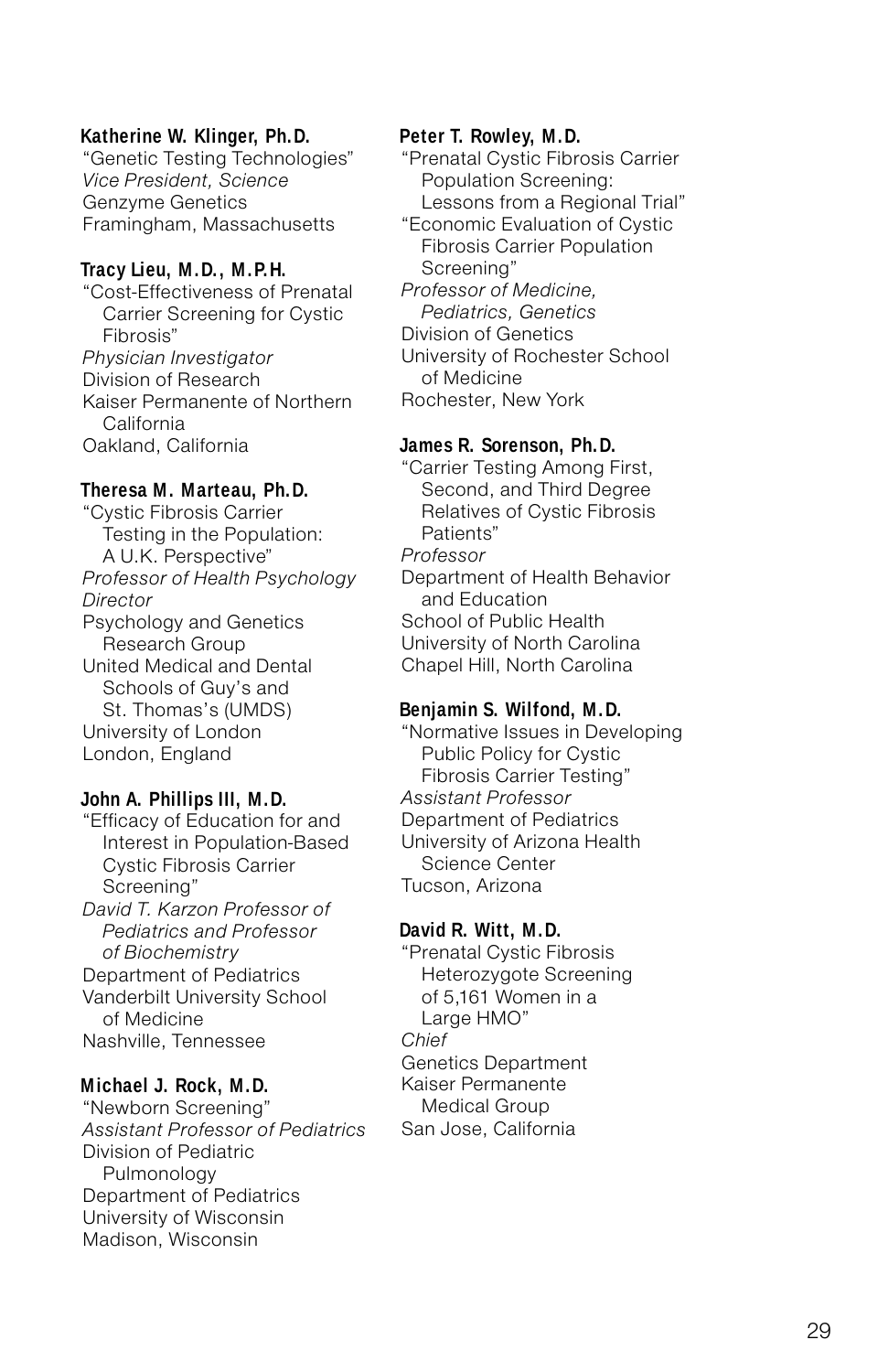## **Planning Committee**

#### **Elizabeth Thomson, M.S., R.N.**

**Chairperson** Assistant Director, Clinical Genetics Research National Human Genome Research Institute National Institutes of Health Bethesda, Maryland

#### **Susan Banks-Schlegel, Ph.D.**

Senior Scientific Adviser Airway Biology and Diseases Program Division of Lung Diseases National Heart, Lung, and Blood Institute National Institutes of Health Bethesda, Maryland

#### **Joy Boyer**

Program Analyst Ethical, Legal, and Social Implications Office National Human Genome Research Institute National Institutes of Health Bethesda, Maryland

#### **Elsa A. Bray**

Program Analyst Office of Medical Applications of Research National Institutes of Health Bethesda, Maryland

#### **Sharon A. Durham**

Public Affairs Specialist Office of Policy Coordination National Human Genome Research Institute National Institutes of Health Bethesda, MD

#### **John H. Ferguson, M.D.**

**Director** Office of Medical Applications of Research National Institutes of Health Bethesda, Maryland

#### **Judith Fradkin, M.D.**

Chief, Endocrinology and Metabolic Diseases Program Branch

National Institute of Diabetes and Digestive and Kidney Diseases National Institutes of Health Bethesda, Maryland

#### **Stephen C. Groft, Pharm.D.**

Director, Office of Rare Diseases Office of the Director National Institutes of Health Bethesda, Maryland

#### **William H. Hall**

Director of Communications Office of Medical Applications of Research National Institutes of Health Bethesda, Maryland

#### **R. Rodney Howell, M.D.**

Conference and Panel **Chairperson** Professor and Chairman Department of Pediatrics School of Medicine University of Miami Miami, Florida

#### **Elke Jordan, Ph.D.**

Deputy Director Office of the Director National Human Genome Research Institute National Institutes of Health Bethesda, Maryland

#### **David Lanier, M.D.**

Medical Officer Center for Primary Care Research Agency for Health Care Policy and Research Rockville, Maryland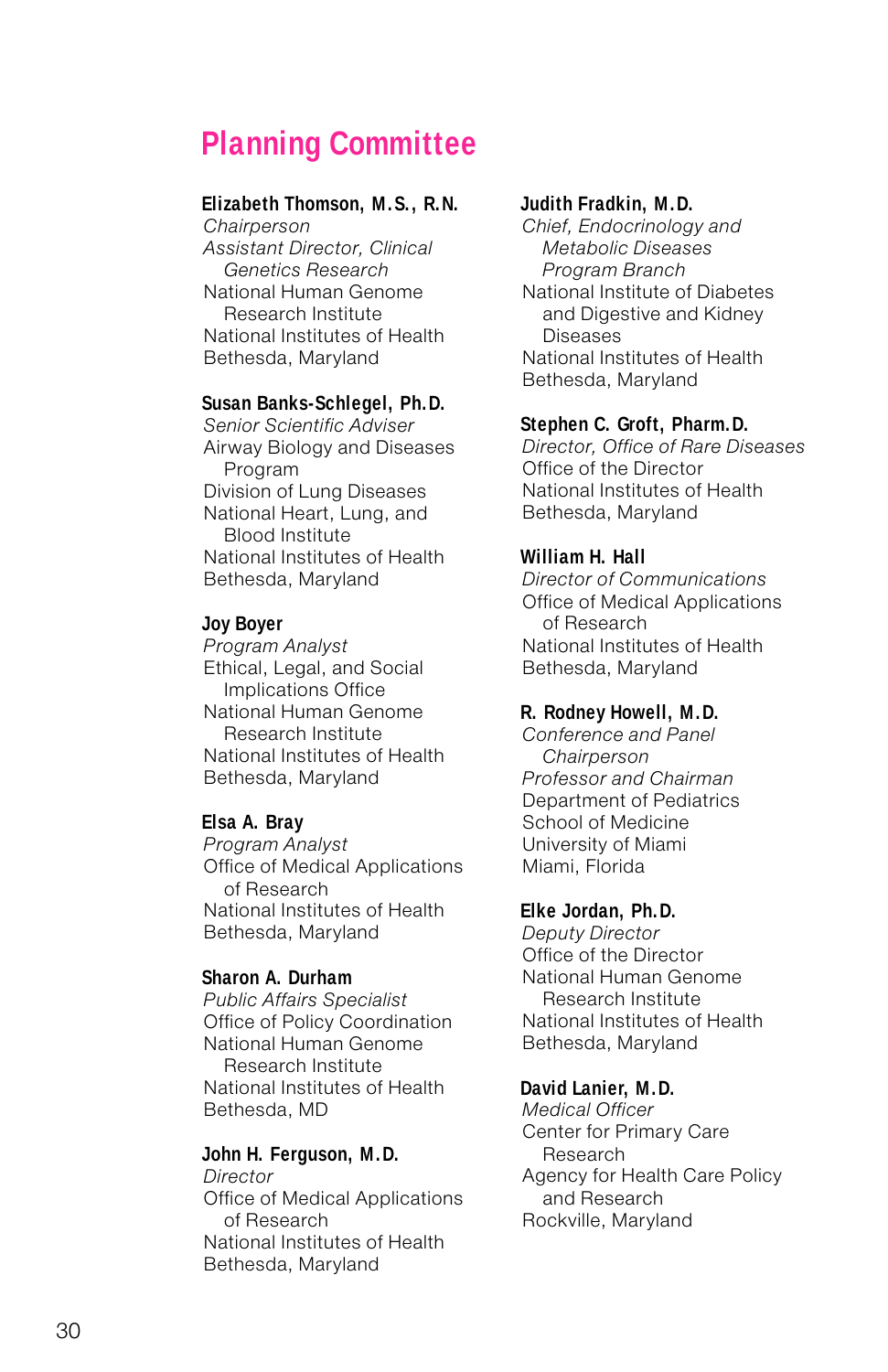#### **June Lunney, Ph.D., R.N.**

National Institute of Nursing Research National Institutes of Health Bethesda, Maryland

#### **Monique K. Mansoura, Ph.D.**

Postdoctoral Fellow Laboratory of Gene Transfer National Human Genome Research Institute National Institutes of Health Bethesda, Maryland

#### **Eric Meslin, Ph.D.**

Chief Ethical, Legal, and Social Implications Office National Human Genome Research Institute National Institutes of Health Bethesda, Maryland

#### **Steven O. Moldin, Ph.D.**

Chief, Genetics Research Program National Institute of Mental Health National Institutes of Health Rockville, Maryland

#### **Robert F. Murray, Jr., M.D.**

Professor and Chief Division of Medical Genetics Howard University College of Medicine Washington, DC

#### **Melissa A. Rosenfeld, M.D.**

Acting Chief Vector Development Section Laboratory of Gene Transfer National Human Genome Research Institute National Institutes of Health Bethesda, Maryland

#### **Karen Rothenberg, J.D.**

Marjorie Cook Professor of Law Director, Law and Health Care Program University of Maryland Baltimore, Maryland

#### **Charles R. Sherman, Ph.D.**

Deputy Director Office of Medical Applications of Research National Institutes of Health Bethesda, Maryland

#### **Ellen Sidransky, M.D.**

Chief, Unit on Clinical Genetics Clinical Neuroscience Branch National Institute of Mental Health National Institutes of Health Bethesda, Maryland

#### **Hilary Sigmon, Ph.D., R.N.**

Scientific Program Administrator National Institute of Nursing Research National Institutes of Health Bethesda, Maryland

#### **Judy A. Small, Ph.D.**

Health Science Administrator National Institute of Neurological Disorders and Stroke National Institutes of Health Bethesda, Maryland

#### **Suzanne P. Tomlinson, J.D.**

Cystic Fibrosis Consumer Alexandria, Virginia

#### **Judith M. Whalen, M.P.A.**

Associate Director for Science Policy Analysis and Communication National Institute of Child Health and Human Development National Institutes of Health Bethesda, Maryland

#### **Benjamin S. Wilfond, M.D.**

Assistant Professor Department of Pediatrics University of Arizona Health Science Center Tucson, Arizona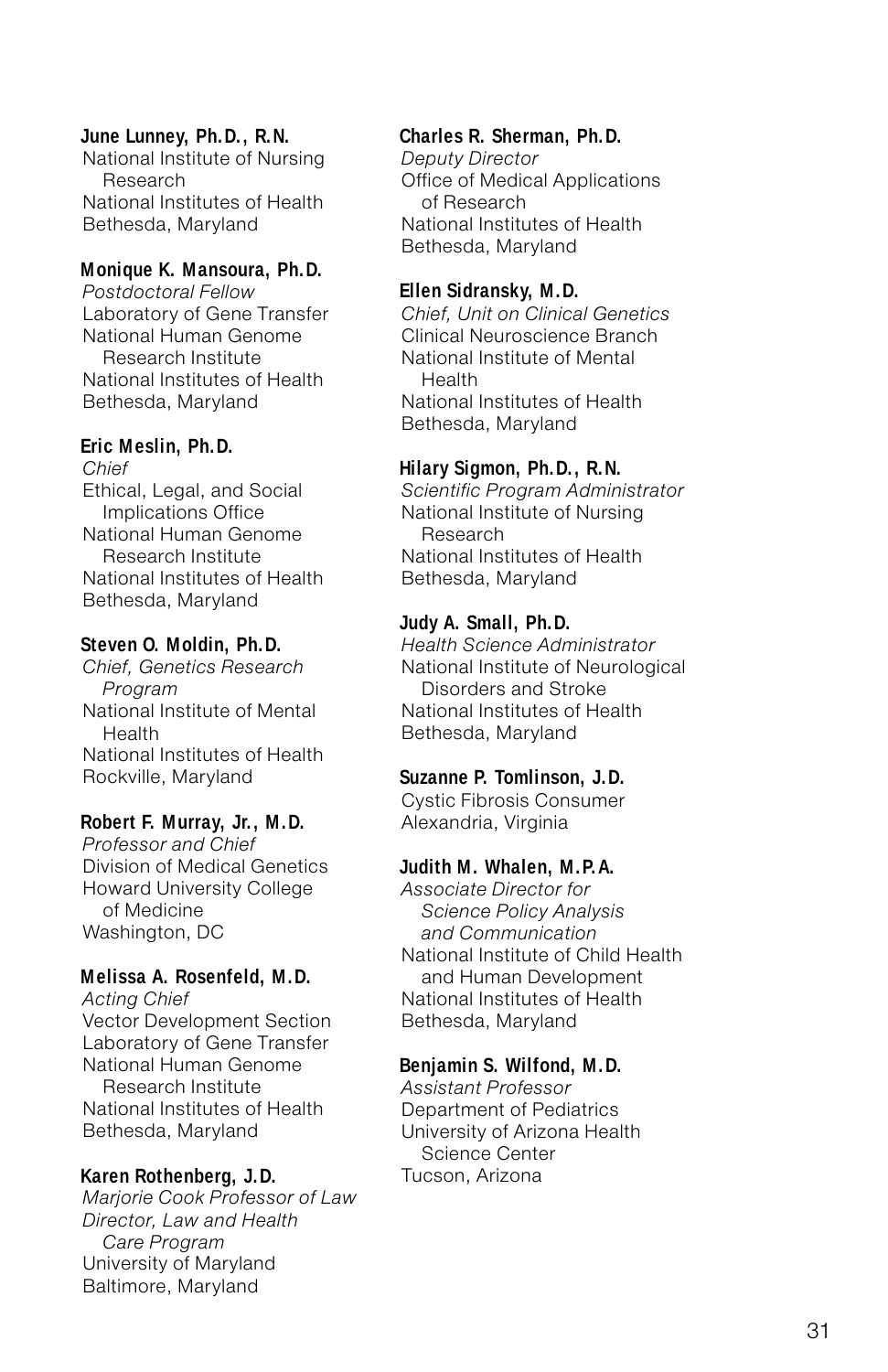## **Conference Sponsors**

#### **Office of Medical Applications of Research, NIH**

John H. Ferguson, M.D. **Director** 

#### **National Human Genome Research Institute**

Francis S. Collins, M.D. **Director** 

## **Conference Cosponsors**

#### **Agency for Health Care Policy and Research**

John Eisenberg, M.B.A, M.D. Administrator

#### **Centers for Disease Control and Prevention**

David Satcher, M.D. **Director** 

#### **National Institute of Child Health and Human Development**

Duane F. Alexander, M.D. **Director** 

#### **National Institute of Diabetes and Digestive and Kidney Diseases**  Phillip Gorden, M.D.

**Director** 

#### **National Heart, Lung, and Blood Institute**

Claude Lenfant, M.D. **Director** 

#### **National Institute of Mental Health**

Steven E. Hyman, M.D. **Director** 

#### **National Institute of Nursing Research**

Patricia A. Grady, R.N., Ph.D. **Director** 

#### **NIH Office of Rare Diseases**

Stephen C. Groft, Pharm.D. **Director** 

#### **NIH Office of Research on Women's Health**

Vivian W. Pinn, M.D. **Director**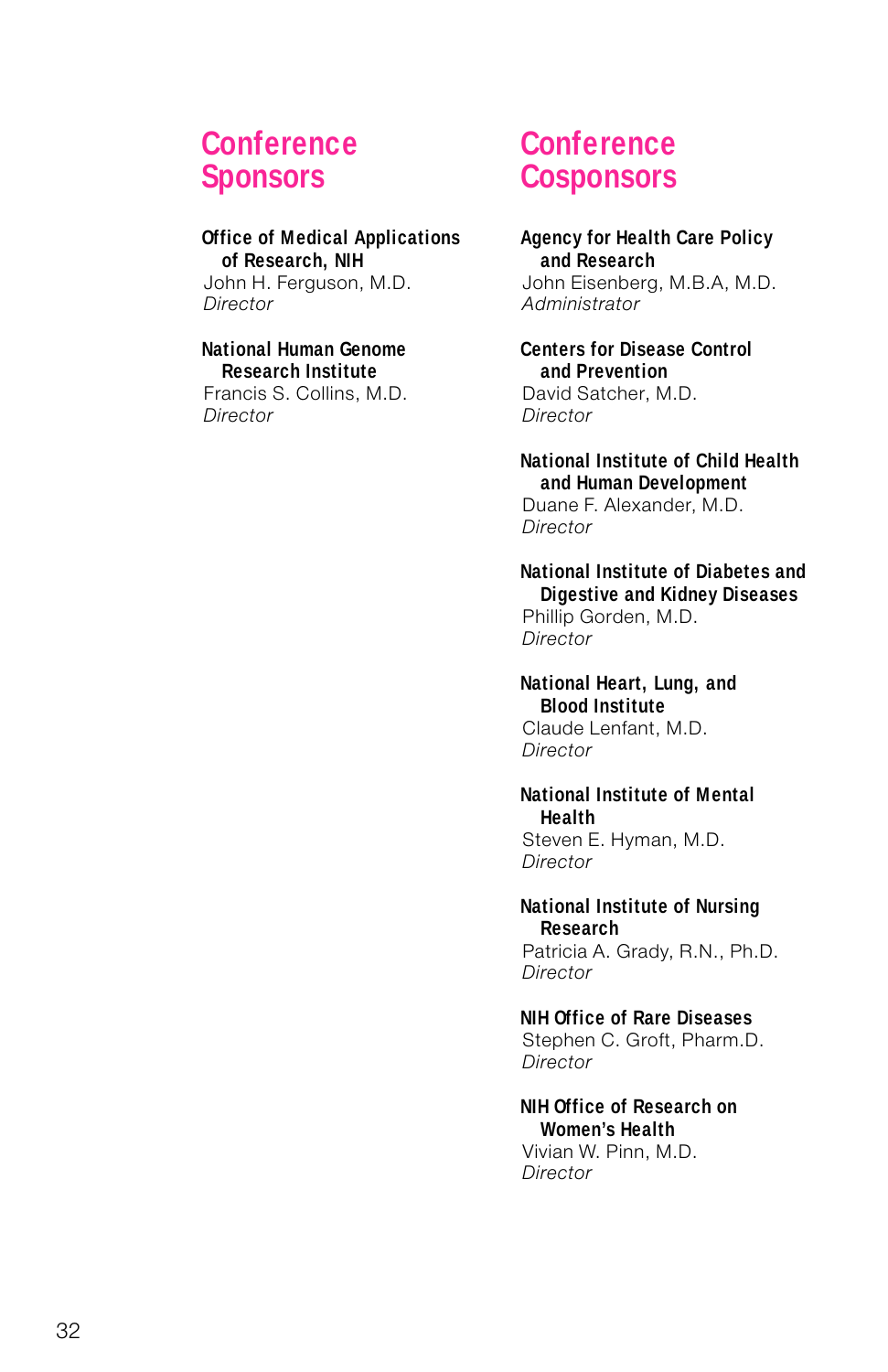## **Bibliography**

The following references were provided by the speakers listed above and were neither reviewed nor approved by the panel.

#### Asch DA, Hershey JC, Pauly MV, Patton JP, Jedrziewski MK,

Mennuti MT. Genetic screening for reproductive planning: methodologic and conceptual issues in policy analysis. Am J Public Health 1996;86:684–90.

Asch DA, Mennuti MT. Evolving policy questions in the use of genetic tests. IEEE Technol Soc 1996;15(4):4–11.

Asch DA, Patton JP, Hershey JC, Mennuti MT. Reporting the results of cystic fibrosis carrier screening. Am J Obstet Gynecol 1993;168:1–6.

Axworthy D, Brock DJH, Bobrow M, Marteau TM. Psychological impact of population-based carrier testing for cystic fibrosis: three year follow-up. Lancet 1996;347:1443–6.

Beaudet AL. Invited editorial: carrier screening for cystic fibrosis. Am J Hum Genet 1990;47:603-5.

Bekker H, Modell M, Dennis G, Silver A, Mathew C, Bobrow M, Marteau TM. Uptake of cystic fibrosis carrier testing in primary care: supply push or demand pull? BMJ 1993;306:1584-6.

Bernhardt BB, Chase GA, Faden RR, Geller G, Hofman KJ, Tambor ES, Holtzman NA. Educating patients about cystic fibrosis carrier screening in a primary care setting. Arch Fam Med 1996;5:336–40.

**Botkin JR.** Fetal privacy and confidentiality. Hastings Center Report 1995;25:32–9.

Brock DJH. Prenatal screening for cystic fibrosis: 5 years' experience reviewed. Lancet 1996;347:148–50.

Callanan N, Bloom D, Sorenson J, DeVellis B, Cheuvront B. CF carrier testing: experience of relatives. J Gen Couns 1995;4(2):83–95.

Chase GA, Bernhardt BA, Faden RR, Geller G, Tambor ES, Holtzman NA. Confirmation of a finding on tolerance for test uncertainty (TTU) in cystic fibrosis carrier screening. Am J Hum Genet 1995; 57(4 Suppl):A29.

Cheuvront B, Sorenson J, Callanan N, Stearns S, DeVellis B. Psychosocial and educational outcomes associated with home and clinic based pretest education and cystic fibrosis carrier testing among a population of at risk relatives. Unpublished manuscript.

Chillon M, Casals T, Mercier B, et al. Mutations in the cystic fibrosis gene in patients with congenital absence of the vas deferens. N Engl J Med 1995;332:1475–80.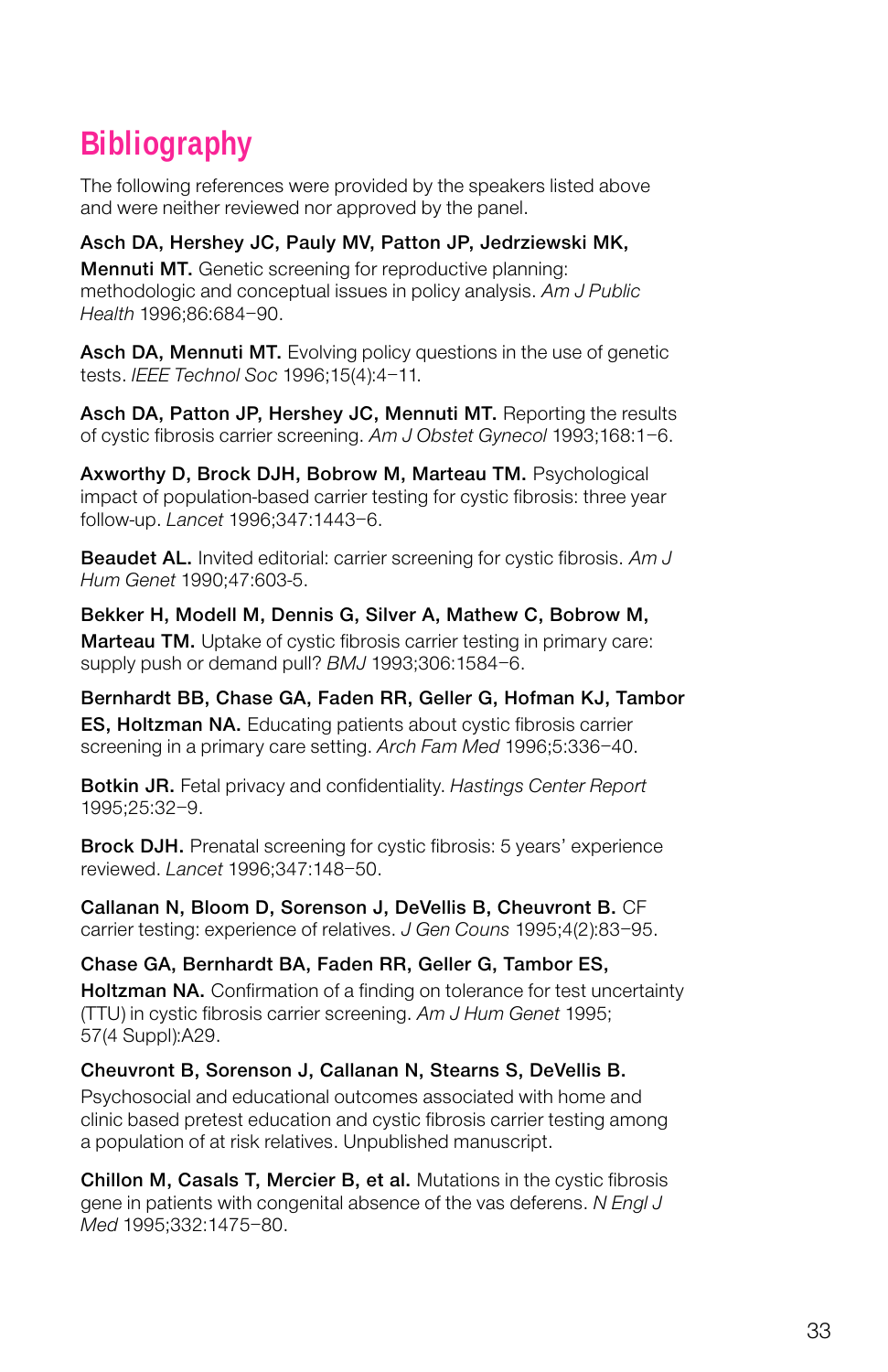Clayton EW, Hannig VH, Pfotenhauer JP, Parker RA, Campbell PW III, Phillips JA III. Lack of interest by nonpregnant couples in population-based cystic fibrosis carrier screening. Am J Hum Genet 1996;58:617–27.

Clayton EW, Hannig VH, Pfotenhauer JP, Parker RA, Campbell PW III, Phillips JA III. Teaching about cystic fibrosis carrier screening by using written and video information. Am J Hum Genet 1995;57:171-81.

Congress of the United States, Office of Technology Assessment. Cystic fibrosis and DNA tests: implications of carrier screening, OTA-BA-532. Washington, DC: U.S. Government Printing Office; August 1992.

Cotton RGH. Current methods of mutation detection. Mutat Res 1993;285:125–44.

Cystic Fibrosis Genetic Analysis Consortium. Population variation of common cystic fibrosis mutations. Hum Mutat 1994;4:167–77.

Davis PB, Drumm M, Konstan MW. Cystic fibrosis. Am J Respir Crit Care Med 1996;154:1229–56.

Doherty RA, Bradley LA, Haddow JE. Prenatal screening for cystic fibrosis: an updated perspective. Am J Obstet Gyn 1997;176:268–70.

Doherty RA, Palomaki GE, Kloza EM, Erickson JL, Haddow JE. Couple-based prenatal screening for cystic fibrosis in primary care settings. Prenat Diagn 1996;16:397–404.

Doksum T, Bernhardt BA. Population-based carrier screening for cystic fibrosis. Clin Obstet Gynec 1996;39:763–71.

Eng, Christine. Prenatal genetic carrier screening: experience with triple disease screening in the Ashkenazi Jewish population. Unpublished manuscript.

Fang CY, Dunkel-Schetter C, Tatsugawa ZH, Fox MA, Bass HN, Crandall BF, Grody WW. Genetic carrier screening for cystic fibrosis in pregnant women: applying and extending the health belief model. Women's Health. In press.

Fanos JH. Developmental tasks of childhood and adolescence: implications for genetic testing. Am J Med Genet. In press.

Fanos, JH. Sibling loss. Mahwah, NJ: Lawrence Erlbaum Associates; 1996.

Fanos JH, Johnson JP. Barriers to carrier testing for adult siblings: the importance of not knowing. Am J Med Genet 1995;59:85–91.

Fanos JH, Johnson JP. Perception of carrier status by cystic fibrosis siblings. Am J Hum Genet 1995;57:431–8.

Farrell PM, Aronson RA, Hoffman G, Laessig RH. Newborn screening for cystic fibrosis in Wisconsin: first application of population-based molecular genetics testing. Wis Med J 1994;93:415–21.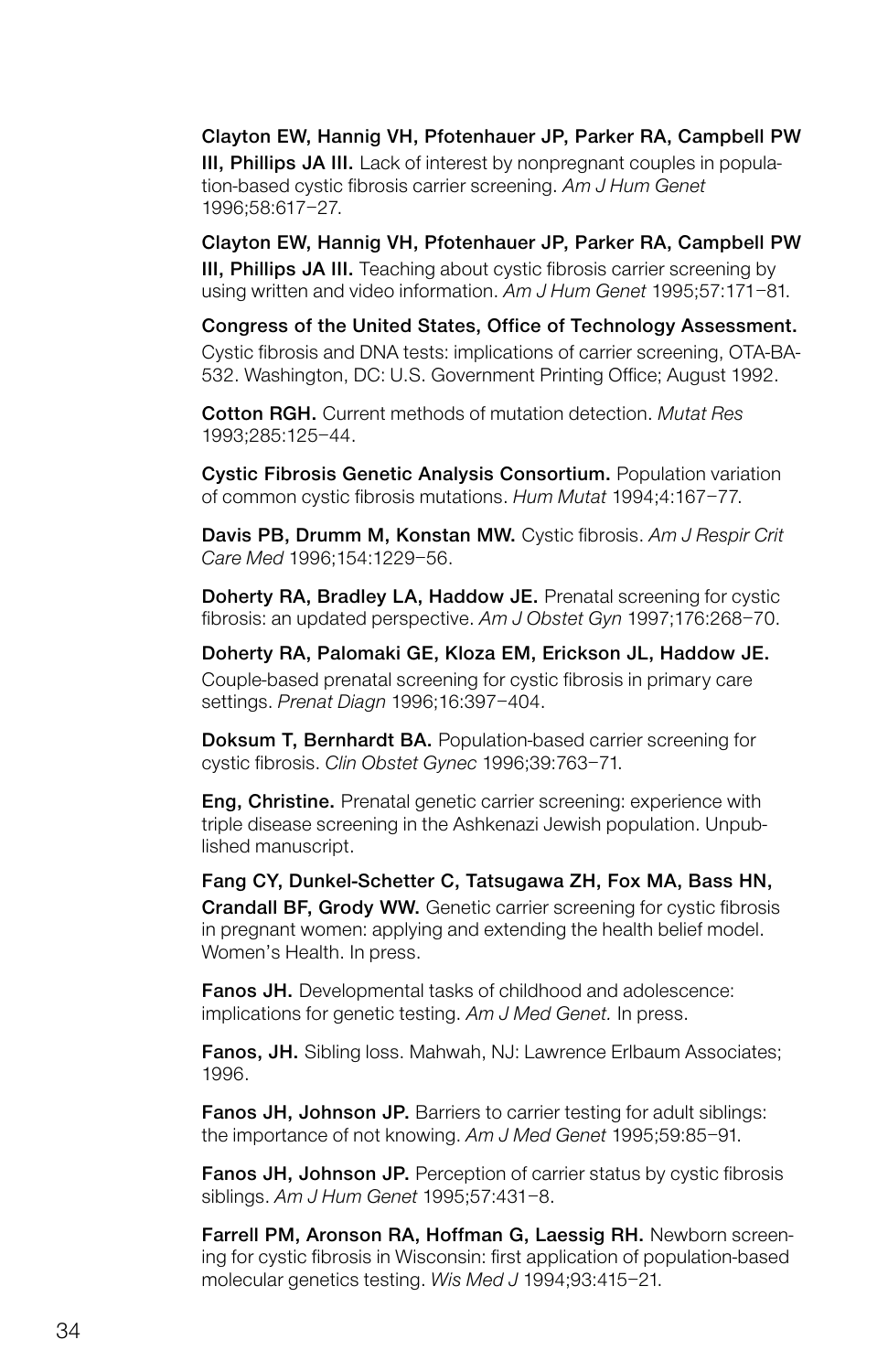**Farrell PM, Mischler EH.** Newborn screening for cystic fibrosis. Adv Pediatr 1992;39:31–64.

Grebe TA, Doane WW, Richter SF, Clericuzio C, Norman RA, Seltzer WK, Rhodes SN, et al. Mutation analysis of the cystic fibrosis transmembrane regulator gene in Native American populations of the southwest. Am J Hum Genet 1992;51:736–40.

Gregg RG, Simantel A, Farrell PM, Koscik R, Kosorok MR, Laxova A, Laessig R, Hoffman G, Hassemer D, Mischler EH, Splaingard M. Newborn screening for cystic fibrosis in Wisconsin: comparison of biochemical and molecular methods. Pediatrics. In press.

Gregg RG, Wilfond BS, Farrell PM, Laxova A, Hassemer D, Mischler EH. Application of DNA analysis in a population-screening program for neonatal diagnosis of cystic fibrosis (CF): comparison of screening protocols. Am J Hum Genet 1993;52:616-26.

Grody WW, Dunkel-Schetter C, Tatsugawa ZH, Fox MA, Fang CY, Cantor RM, Novak JM, Bass HN, Crandall BF. PCR-based screening for cystic fibrosis carrier mutations in an ethnically diverse pregnant population. Am J Hum Genet. In press.

Grody WW, Kronquist KE, Lee EU, Edmond J, Rome LH. PCRbased cystic fibrosis carrier screening in a first-year medical student biochemistry laboratory. Am J Hum Genet 1993;53:1352–5.

Hacia JG, Brody LC, Chee MS, Fodor SPA, Collins FS. Detection of heterozygous mutations in BRCA1 using high density oligonucleotide arrays and two-color fluorescence analysis. Nat Genet 1996;14:441–7.

Haddow JE, et al. Similarities in women's decision-making in the U.S. and U.K. during prenatal screening for Down's syndrome. Prenat Diagn 1996;16:1161–2.

Hamosh A, Fitzsimmons SC, Macek MJ, Knowles MR, Rosenstein **BJ, Cutting GR.** Comparison of the clinical manifestations of cystic fibrosis in African-Americans and Caucasians. J Pediatr. In press.

#### Lemna WK, Feldman GL, Kerem Bat-sheva, Fernbach SD, Zevkovich EP, O'Brien WE, Riordan JR, Collins FS, Tsui L-C,

**Beaudet AL.** Mutation analysis for heterozygote detection and the prenatal diagnosis of cystic fibrosis. N Engl J Med 1990;5,322:291–6.

Levenkron JC, Loader S, Rowley PT, Carrier screening for cystic fibrosis: test acceptance and one year follow-up. Am J Med Genet. In press.

Lieu TA, Watson SE, Washington AE. The cost-effectiveness of prenatal carrier screening for cystic fibrosis. Obstet Gynecol 1994;84:903–12.

#### Loader S, Caldwell P, Kozyra A, Levenkron JC, Boehm CD, Kazazian HH Jr, Rowley PT. Cystic fibrosis carrier population screening in the primary care setting. Am J Hum Genet 1996;59:234–47.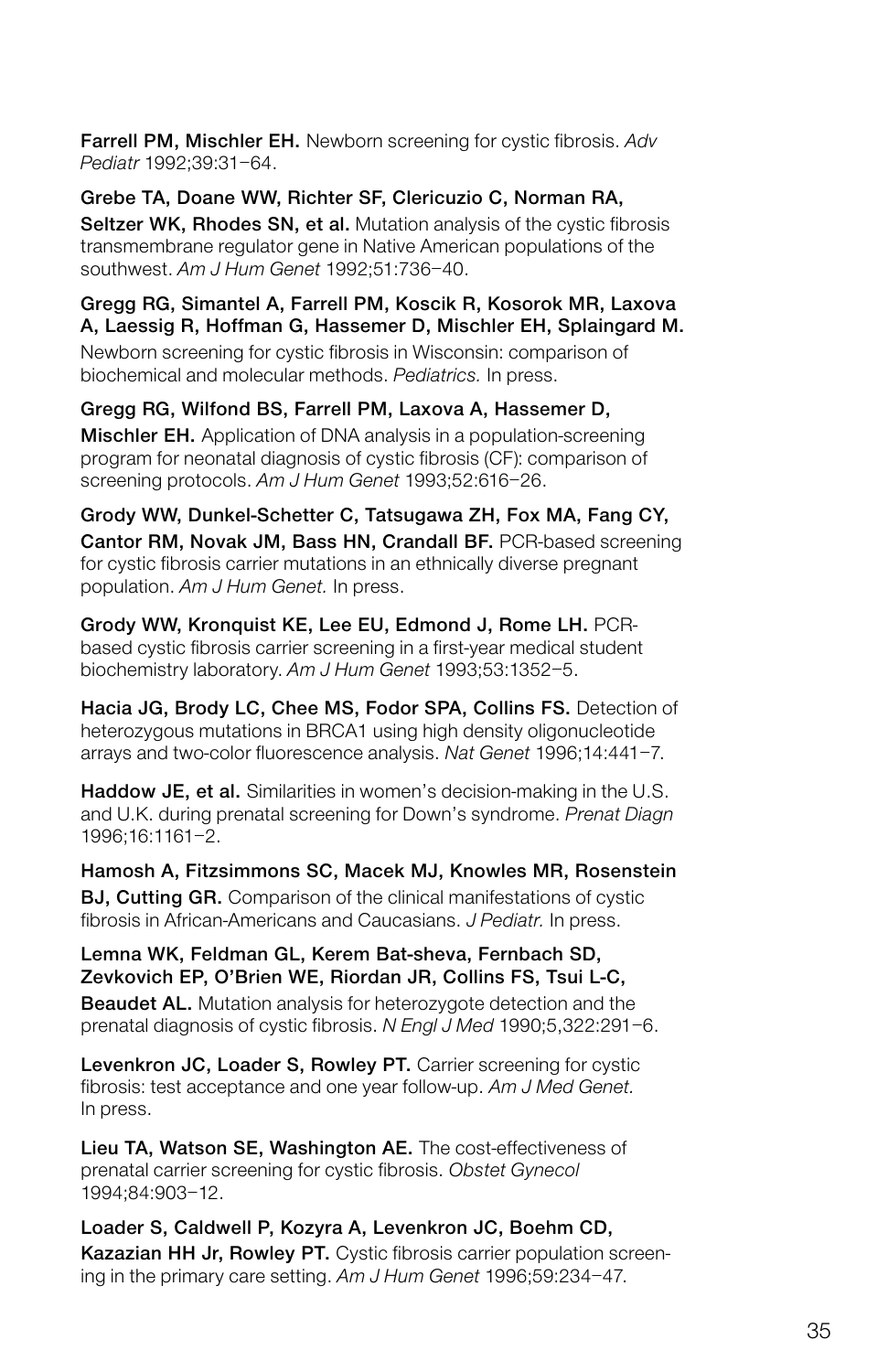Marteau TM. Psychological consequences of cystic fibrosis heterozygote screening. In: Dodge J, Widdicombe J, Brock D, editors. Current topics in cystic fibrosis, Vol. III. John Wiley & Sons; 1993. p. 165–80.

Marteau TM, Dundas R, Axworthy D. Long term cognitive and emotional impact of genetic testing for carriers of cystic fibrosis: the effects of gender and test result. Health Psychol 1997;16:51–62.

Mercier B, Raguénès O, Estivill X, Morral N, Kaplan GC, McClure M, Grebe TA, et al. Complete detection of mutations in cystic fibrosis of Native American origin. Hum Genet 1994;94:629–32.

Myers MF, Bernhardt BA, Tambor ES, Holtzman NA. Involving consumers in the development of an educational program for cystic fibrosis carrier screening. Am J Hum Genet 1994;54:719–26.

**Ramsey BW.** Management of pulmonary disease in patients with cystic fibrosis. N Engl J Med 1996;335(3):179–88.

Rosenfeld MA, Collins FS. Gene therapy for cystic fibrosis. Chest 1996;109:241–52.

Rowley PT, Loader S, Levenkron JC. Cystic fibrosis carrier population screening: a review. Unpublished manuscript.

Rowley PT, Loader S, Levenkron JC, Kaplan RM. Cystic fibrosis carrier population screening: an economic evaluation. Unpublished manuscript.

Rowley PT, Loader S, Levenkron JC, Phelps CE. Cystic fibrosis carrier screening: knowledge and attitudes of prenatal care providers. Am J Prev Med 1993;9:261–6.

Rozmahel R, Wilschanski M, Matin A, et al. Modulation of disease severity in cystic fibrosis transmembrane conductance regulator deficient mice by a secondary genetic factor. Nature Genet 1996;12:280-7.

Shuber AP, Michalowsky LA, Nass GS, Skoletsky J, Hire LM, Kotsopoulos SK, Phipps MF, Barberio DM, Klinger KW. High throughput parallel analysis of hundreds of patient samples for more than 100 mutations in multiple disease genes. Hum Mol Genet 1997;6(3):337–47.

Smith JJ, Travis SM, Greenberg EP, Welsh MJ. Cystic fibrosis airway epithelia fail to kill bacteria because of abnormal airway surface fluid. Cell 1996;85:231–6.

Sorenson J, Cheuvront B, Bruning A, Talton S, DeVellis B, Koch G, Callanan N, Fernald G. Proband and parent assistance in identifying relatives for cystic fibrosis carrier testing. Am J Med Genet 1996;63:419–25.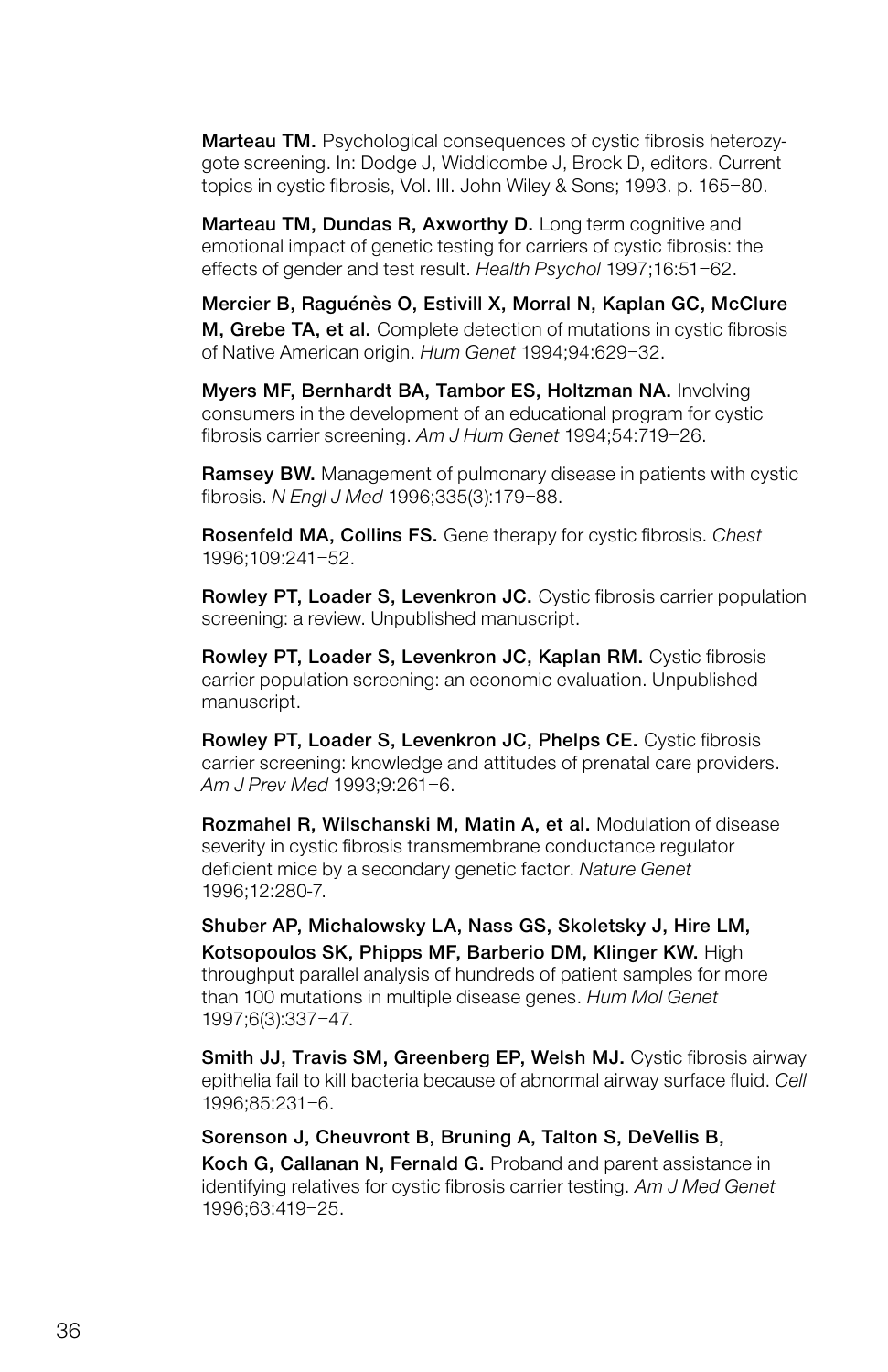Sorenson J, Cheuvront B, DeVellis B, Callanan N, Silverman L,

Koch G, Sharp T, Fernald G. Acceptance of home and clinic based cystic fibrosis carrier education and testing by first, second, and third degree relatives of cystic fibrosis patients. Am J Med Genet. In press.

Tambor ES, Bernhardt BA, Chase GA, Faden RR, Geller G, Hofman

KJ, Holtzman NA. Offering cystic fibrosis carrier screening to an HMO population: factors associated with utilization. Am J Hum Genet 1994;55:626–37.

Tatsugawa Z, Fox MA, Fang C, Novak JM, Cantor R, Bass HN, Dunkel-Schetter C, Crandall BF, Grody WW. Education and testing strategy for large-scale cystic fibrosis carrier screening. J Genet Couns 1994;3:279–89.

Wald NJ. Couple screening for cystic fibrosis. Lancet 1991;338:1318-9.

Welsh MJ, Tsui L-C, Boat TF, Beaudet AL. Cystic fibrosis. In: The metabolic and molecular bases of inherited disease, 7th ed. New York: McGraw-Hill; 1995. p. 3799–876.

Wilfond BS, Fost N. The cystic fibrosis gene: medical and social implications for heterozygote detection. JAMA 1990;263:2777–83.

Wilfond BS, Fost N. The introduction of cystic fibrosis carrier screening into clinical practice: policy considerations. Milbank Quarterly 1992;70:629–59.

Wilfond BS, Nolan K. National policy development for the clinical application of genetic diagnostic technologies: Lessons from cystic fibrosis. JAMA 1993;270:2948–54.

Witt DR, Schaefer C, Hallam P, Wi S, Blumberg B, Fishbach A, Holtzman J, Kornfeld S, Lee R, Nemzer L, Palmer R. Cystic fibrosis heterozygote screening in 5,161 pregnant women. Am J Hum Genet 1996;58:823–35.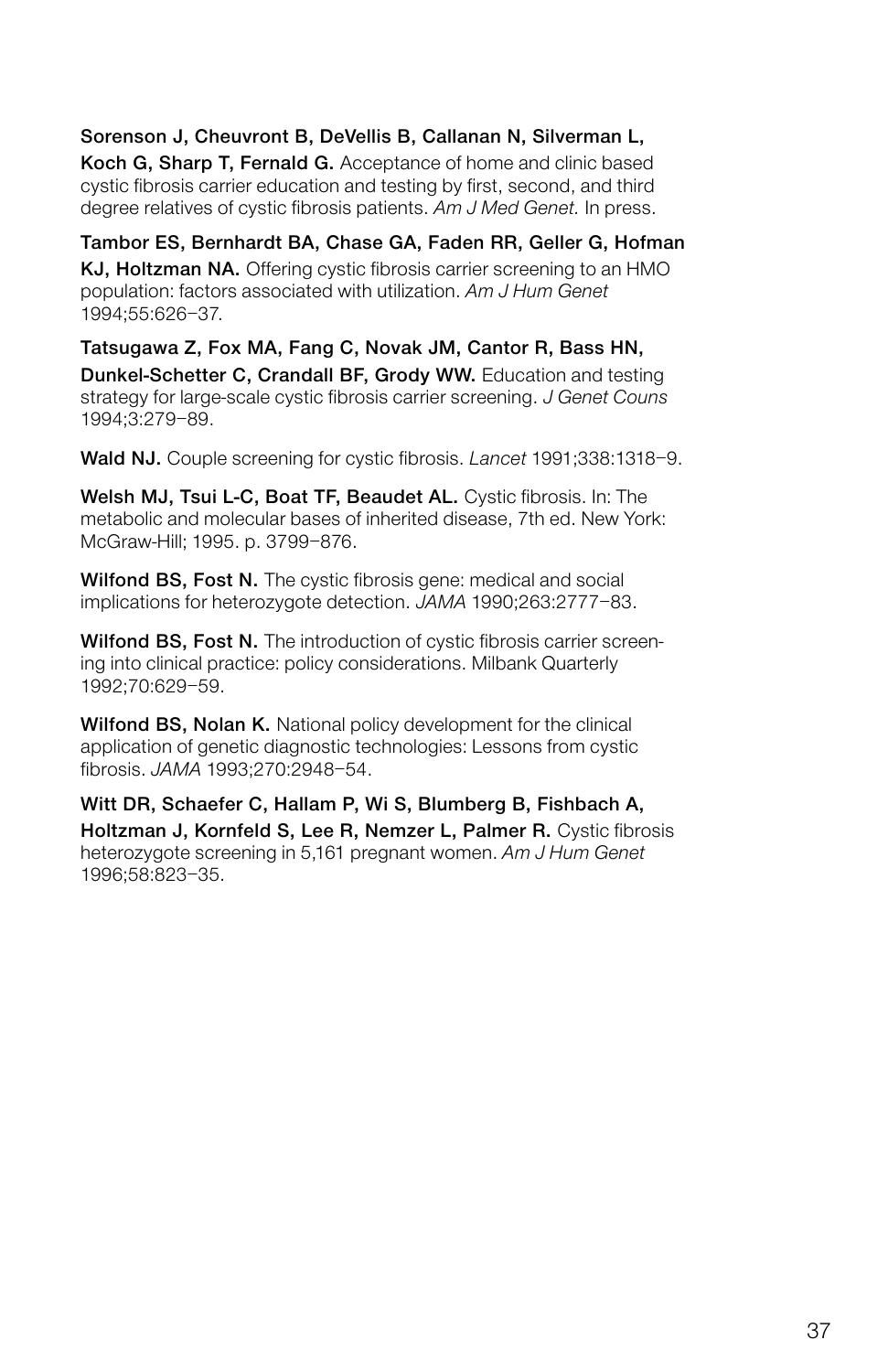# **Genetic Testing For Cystic Fibrosis**

*A Continuing Medical Education Activity Sponsored by the National Institutes of Health* 

### **OBJECTIVE**

The objective of this NIH Consensus Statement is to inform the biomedical research and clinical practice communities of the results of the NIH Consensus Development Conference on Genetic Testing for Cystic Fibrosis. The statement provides state-of-the-art information regarding the appropriate use of genetic testing for cystic fibrosis, and presents the conclusions and recommendations of the consensus panel regarding these issues. In addition, the statement identifies those areas of study that deserve further investigation. Upon completing this educational activity, the reader should possess a clear working clinical knowledge of the state of the art regarding this topic.

### **ACCREDITATION**

The National Institutes of Health is accredited by the Accreditation Council for Continuing Medical Education to sponsor continuing medical education for physicians. The National Institutes of Health designates this continuing medical education activity for 1 credit hour in Category I of the Physician's Recognition Award of the American Medical Association. Each physician should claim only those hours of credit that he/she actually spent in the educational activity.

### **EXPIRATION**

This form must be completed and **postmarked by October 31, 1998**, for eligibility to receive continuing medical education credit for this continuing medical education activity. The expiration date for this test may be extended beyond October 31, 1998. Beginning November 1, 1998, please check the NIH Consensus Development Program Web site (http://consensus.nih.gov) or call the NIH Office of Medical Applications of Research at 301-496-1144 for information regarding an extended expiration date for this continuing medical education activity.

### **INSTRUCTIONS**

The consensus statement contains the correct answers to the following 11 questions. Select your answer(s) to each question and write the corresponding letter(s) in the answer space provided. Mail the completed test by the expiration date shown above to the address at the end of this test. You will receive notification of your test results within 2 to 3 weeks. If you have successfully completed the test (8 or more correct answers), you will receive a certificate for 1 hour of continuing education credit along with your test results. Photocopies of this form are acceptable. There is no fee for participating in this continuing education activity.

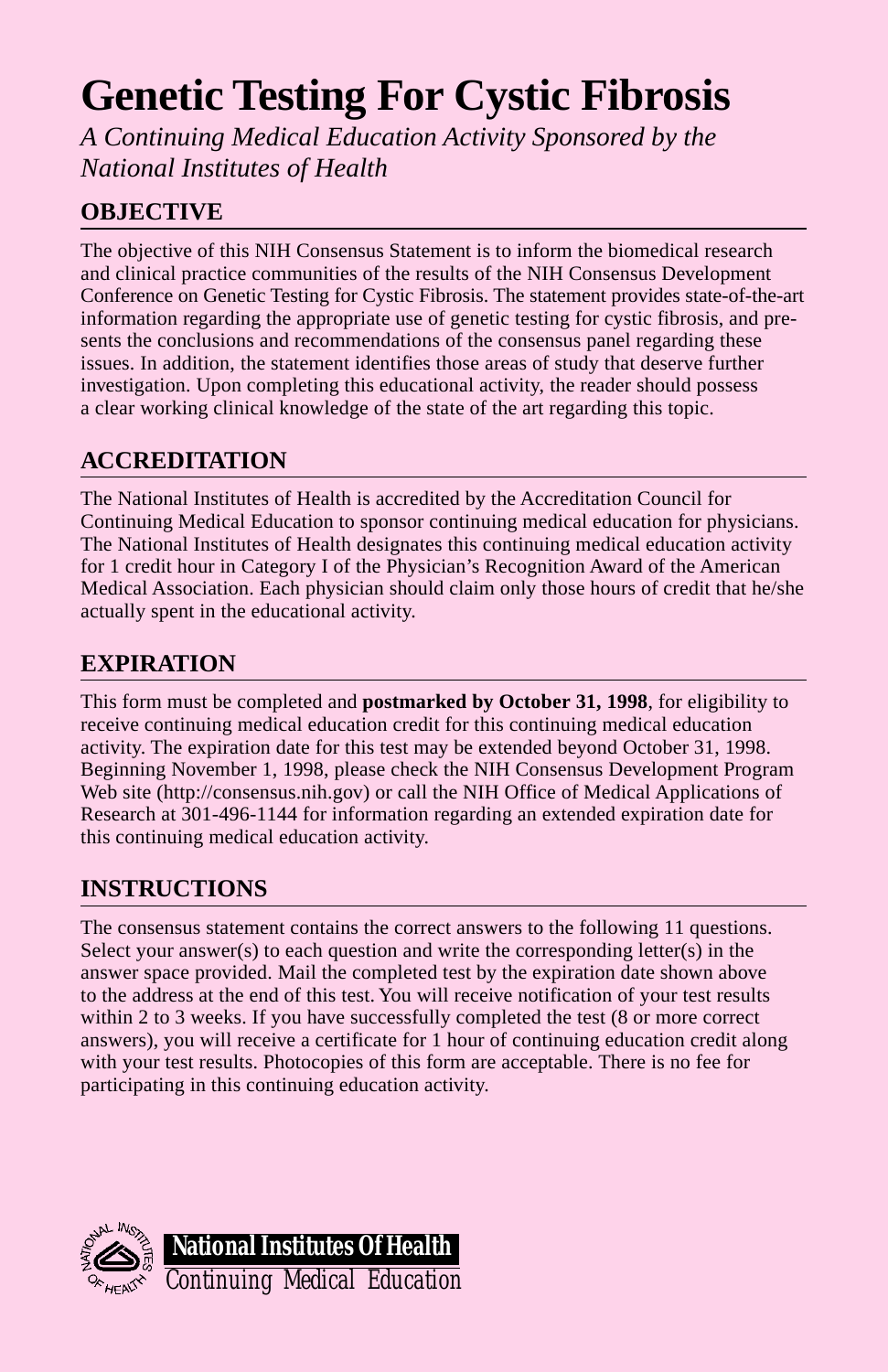- 1. Cystic fibrosis is: *(You must indicate all that are true.)* 
	- a. an autosomal recessive genetic disorder
	- b. a condition affecting 25,000 Americans
	- c. diagnosed in 850 individuals each year
	- d. a disorder that affects many organ systems

#### **ANSWER(S) \_\_\_\_\_\_\_\_\_\_\_\_\_\_\_\_\_\_\_\_\_\_\_\_\_\_\_\_\_\_\_\_\_\_\_\_\_\_\_\_\_\_\_\_\_\_\_**

- 2. The gene for cystic fibrosis: *(You must indicate all that are true.)* 
	- a. was discovered in 1989
	- b. is on chromosome 7
	- c. is called the cystic fibrosis transmembrane conductance regulator (CFTR)
	- d. has hundreds of mutations that result in the development of disease

#### **ANSWER(S) \_\_\_\_\_\_\_\_\_\_\_\_\_\_\_\_\_\_\_\_\_\_\_\_\_\_\_\_\_\_\_\_\_\_\_\_\_\_\_\_\_\_\_\_\_\_\_**

- 3. Cystic fibrosis: *(You must indicate all that are true.)* 
	- a. is usually diagnosed in an infant within the first month after birth
	- b. rarely leads to death before age 40
	- c. can result in severe pulmonary and/or gastrointestinal disease or it may result in a very mild disease
	- d. can be cured by gene therapy

#### **ANSWER(S) \_\_\_\_\_\_\_\_\_\_\_\_\_\_\_\_\_\_\_\_\_\_\_\_\_\_\_\_\_\_\_\_\_\_\_\_\_\_\_\_\_\_\_\_\_\_\_**

- 4. The key to the quality and length of life in cystic fibrosis is:
	- a. early growth and development in the normal range
	- b. severity of lung disease
	- c. pancreatic sufficiency
	- d. frequency of hospitalizations

#### **ANSWER \_\_\_\_\_\_\_\_\_\_\_\_\_\_\_\_\_\_\_\_\_\_\_\_\_\_\_\_\_\_\_\_\_\_\_\_\_\_\_\_\_\_\_\_\_\_\_\_\_**

- 5. The frequency of mutations in the CFTR gene is: *(You must indicate all that are true.)* 
	- a. similar across all populations
	- b. about 1 in 30 Caucasians
	- c. much higher in Asian Americans than in Caucasians
	- d. more frequent now than in the 1950s

#### **ANSWER(S) \_\_\_\_\_\_\_\_\_\_\_\_\_\_\_\_\_\_\_\_\_\_\_\_\_\_\_\_\_\_\_\_\_\_\_\_\_\_\_\_\_\_\_\_\_\_\_**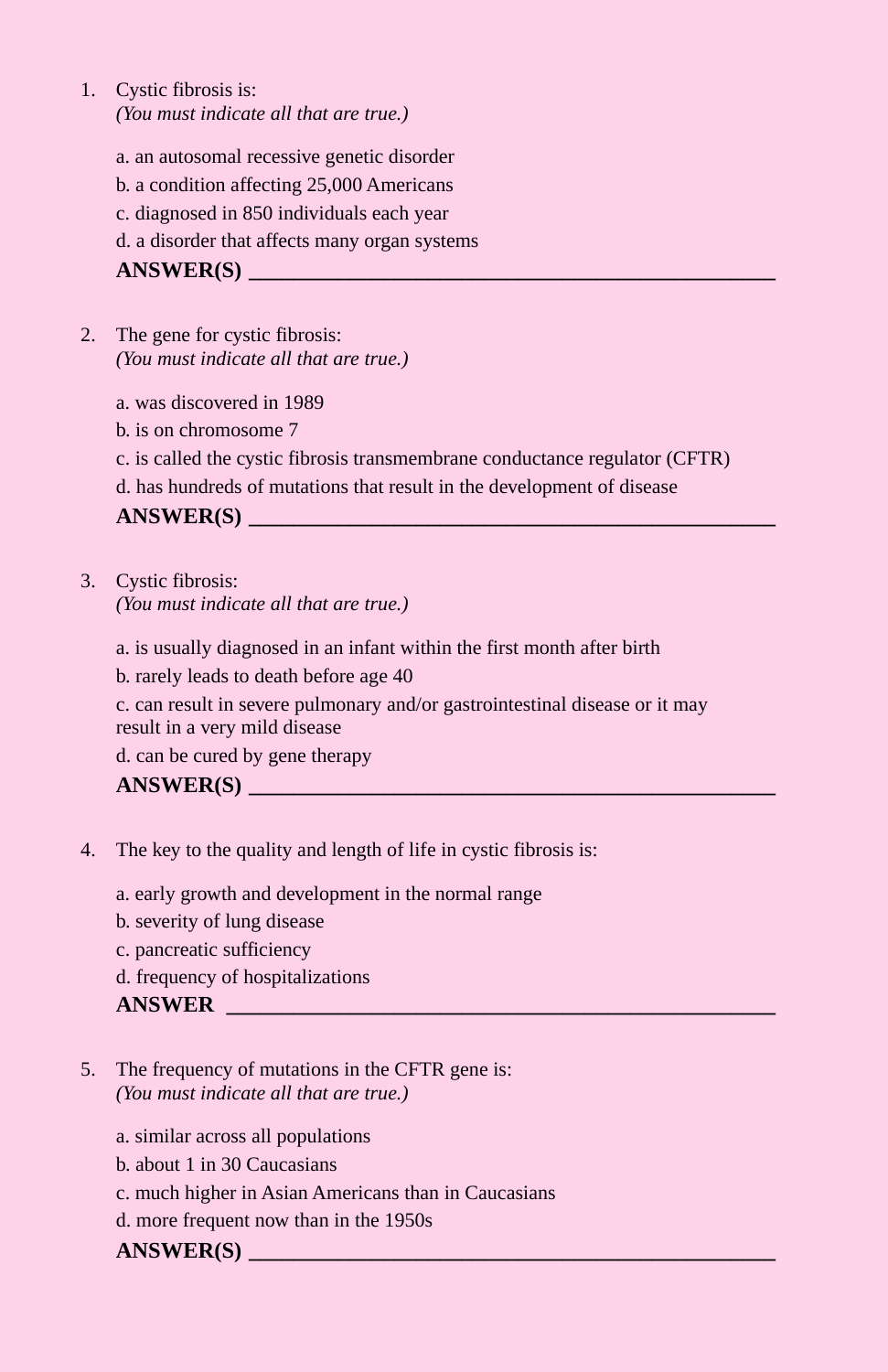6. There are more than 600 mutations that have been identified in the CFTR gene.

| a. true       |  |  |  |
|---------------|--|--|--|
| b. false      |  |  |  |
| <b>ANSWER</b> |  |  |  |

7. CFTR mutations: *(You must indicate all that are true.)* 

a. if present, can be detected in almost everyone who is tested

b. are more frequent in Caucasians than in African Americans

c. are more likely to be identified in Hispanic populations than in Caucasian populations

d. have never been found to be present in a double dose in people who are healthy

#### **ANSWER(S) \_\_\_\_\_\_\_\_\_\_\_\_\_\_\_\_\_\_\_\_\_\_\_\_\_\_\_\_\_\_\_\_\_\_\_\_\_\_\_\_\_\_\_\_\_\_\_**

- 8. Education about genetic testing for cystic fibrosis can be accomplished by: *(You must indicate all that are true.)* 
	- a. individual counseling
	- b. group counseling
	- c. written materials such as brochures
	- d. videotape

#### **ANSWER(S) \_\_\_\_\_\_\_\_\_\_\_\_\_\_\_\_\_\_\_\_\_\_\_\_\_\_\_\_\_\_\_\_\_\_\_\_\_\_\_\_\_\_\_\_\_\_\_**

- 9. Interest in genetic testing for cystic fibrosis: *(You must indicate all that are true.)* 
	- a. is increased in the general population
	- b. is increased in the pregnant population
	- c. is increased in individuals with a family history of cystic fibrosis

#### d. none of the above

#### **ANSWER(S) \_\_\_\_\_\_\_\_\_\_\_\_\_\_\_\_\_\_\_\_\_\_\_\_\_\_\_\_\_\_\_\_\_\_\_\_\_\_\_\_\_\_\_\_\_\_\_**

- 10. Potential risks associated with genetic testing for cystic fibrosis are: *(You must indicate all that are true.)* 
	- a. misunderstanding of the meaning of test results
	- b. difficulty in retaining complex genetic information
	- c. stigmatization and discrimination in insurance and employment
	- d. none of the above

#### **ANSWER(S) \_\_\_\_\_\_\_\_\_\_\_\_\_\_\_\_\_\_\_\_\_\_\_\_\_\_\_\_\_\_\_\_\_\_\_\_\_\_\_\_\_\_\_\_\_\_\_**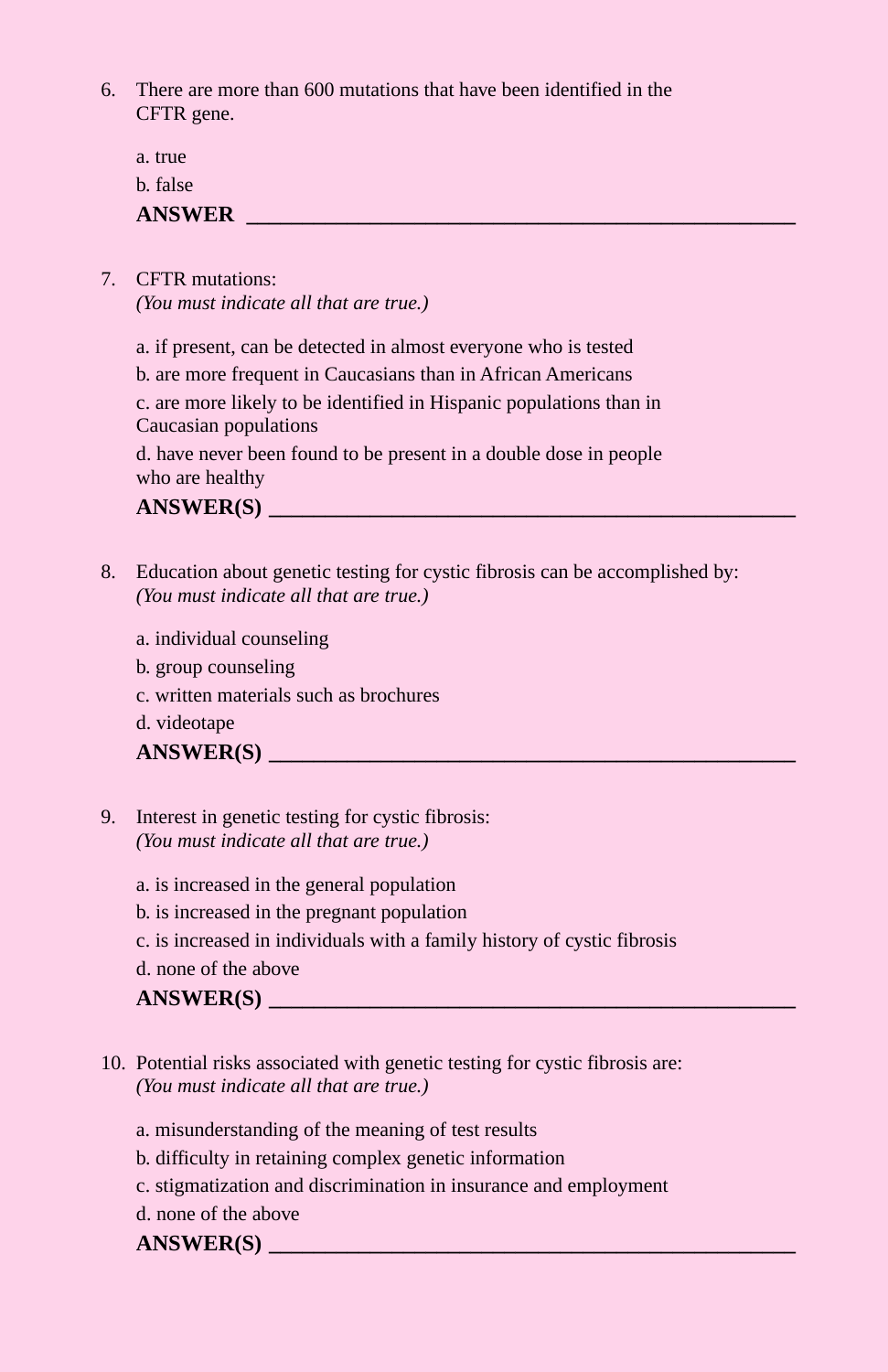- 11. Genetic testing for cystic fibrosis should be: *(You must indicate all that are true.)* 
	- a. completely voluntary
	- b. offered to pregnant women
	- c. offered to every teenager
	- d. offered to anyone who has a family history of cystic fibrosis

| <b>ANSWER(S)</b> |  |
|------------------|--|
|                  |  |

Your response to the following two questions is optional and will have no effect on the grading results of this test.

Was the objective of this continuing education activity clearly stated?

a. not at all b. very little c. somewhat d. considerably e. completely **ANSWER \_\_\_\_\_\_\_\_\_\_\_\_\_\_\_\_\_\_\_\_\_\_\_\_\_\_\_\_\_\_\_\_\_\_\_\_\_\_\_\_\_\_\_\_\_\_\_\_\_\_\_\_** 

Did the activity planners provide the necessary information to meet the stated goals and objectives?

- a. not at all b. very little c. somewhat
- d. considerably
- e. completely

**ANSWER \_\_\_\_\_\_\_\_\_\_\_\_\_\_\_\_\_\_\_\_\_\_\_\_\_\_\_\_\_\_\_\_\_\_\_\_\_\_\_\_\_\_\_\_\_\_\_\_\_\_\_\_** 

| NAME (Please type or print clearly) |                                                                                                                                                                                     |            |
|-------------------------------------|-------------------------------------------------------------------------------------------------------------------------------------------------------------------------------------|------------|
| TITLE                               |                                                                                                                                                                                     |            |
| ADDRESS                             |                                                                                                                                                                                     |            |
| CITY                                | <b>STATE</b>                                                                                                                                                                        | <b>ZIP</b> |
| PHONE                               | <b>FAX</b>                                                                                                                                                                          |            |
| Please mail test to:                | <b>CME</b> Program<br>Office of Medical Applications of Research<br>National Institutes of Health<br>Building 31, Room 1B03<br>31 Center Drive, MSC-2082<br>Bethesda, MD 20892-2082 |            |